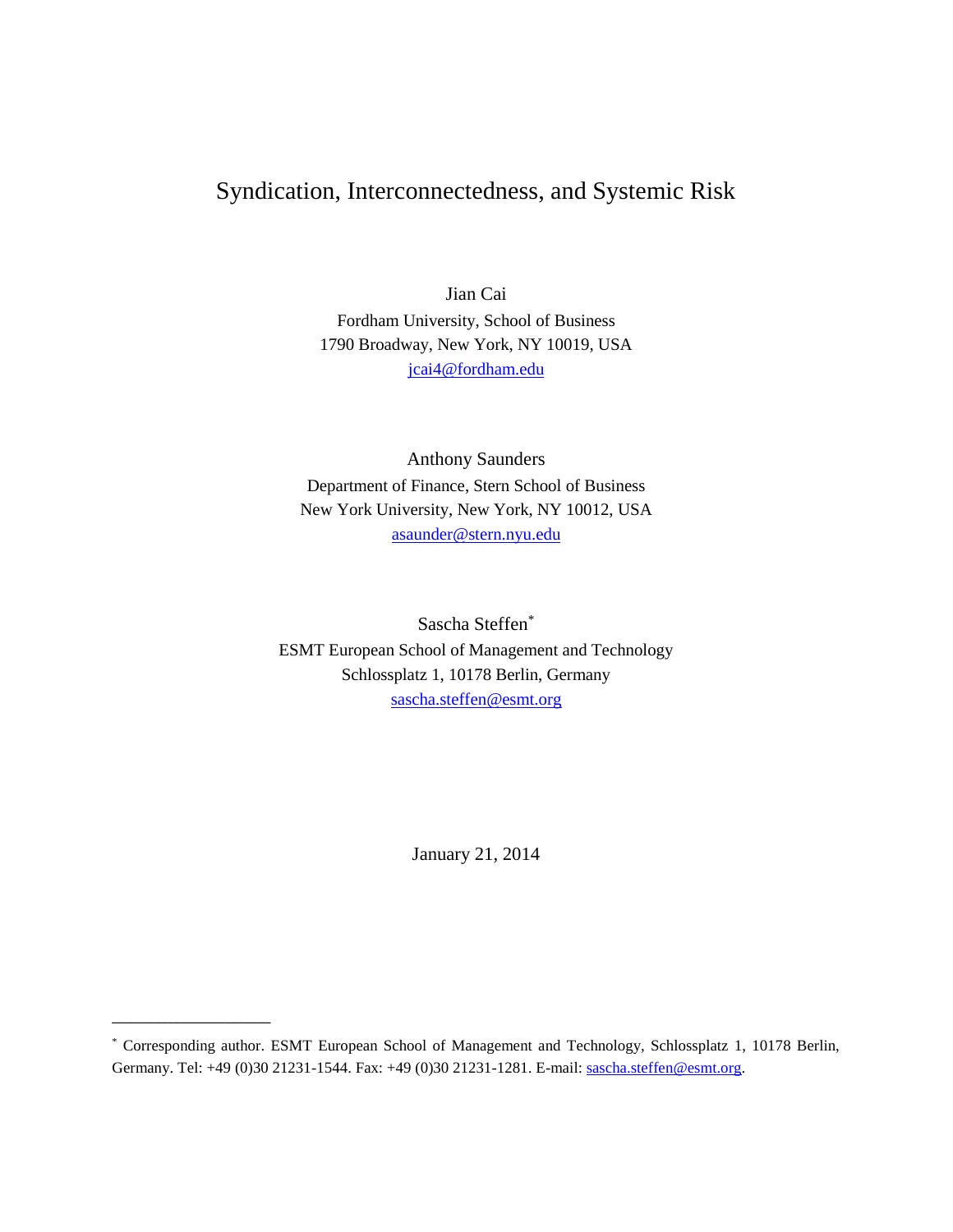### Abstract

 This paper studies the interconnectedness of banks in the syndicated loan market as a major source of systemic risk. We propose a novel measure of interconnectedness based on the "distance" (similarity) between two banks' syndicated loan portfolios. Collaboration in loan markets increases the overlap of banks' loan portfolio and makes them more vulnerable to contagious effects (such as asset price and liquidity risk). Interconnectedness is positively related to both bank size and level of diversification; however, diversification matters more than size. We find a positive correlation between interconnectedness and various bankbased systemic risk measures including S*RISK*, *CoVaR*, and *DIP*. That is, more heavily interconnected banks contribute more to systemic risk and this effect is exacerbated during recessions. Using a market-level measure of systemic risk, *CATFIN*, we also find that interconnectedness increases aggregate systemic risk during recessions.

*Keywords*: Interconnectedness, networks, syndicated loans, systemic risk

*JEL Classifications*: G20, G01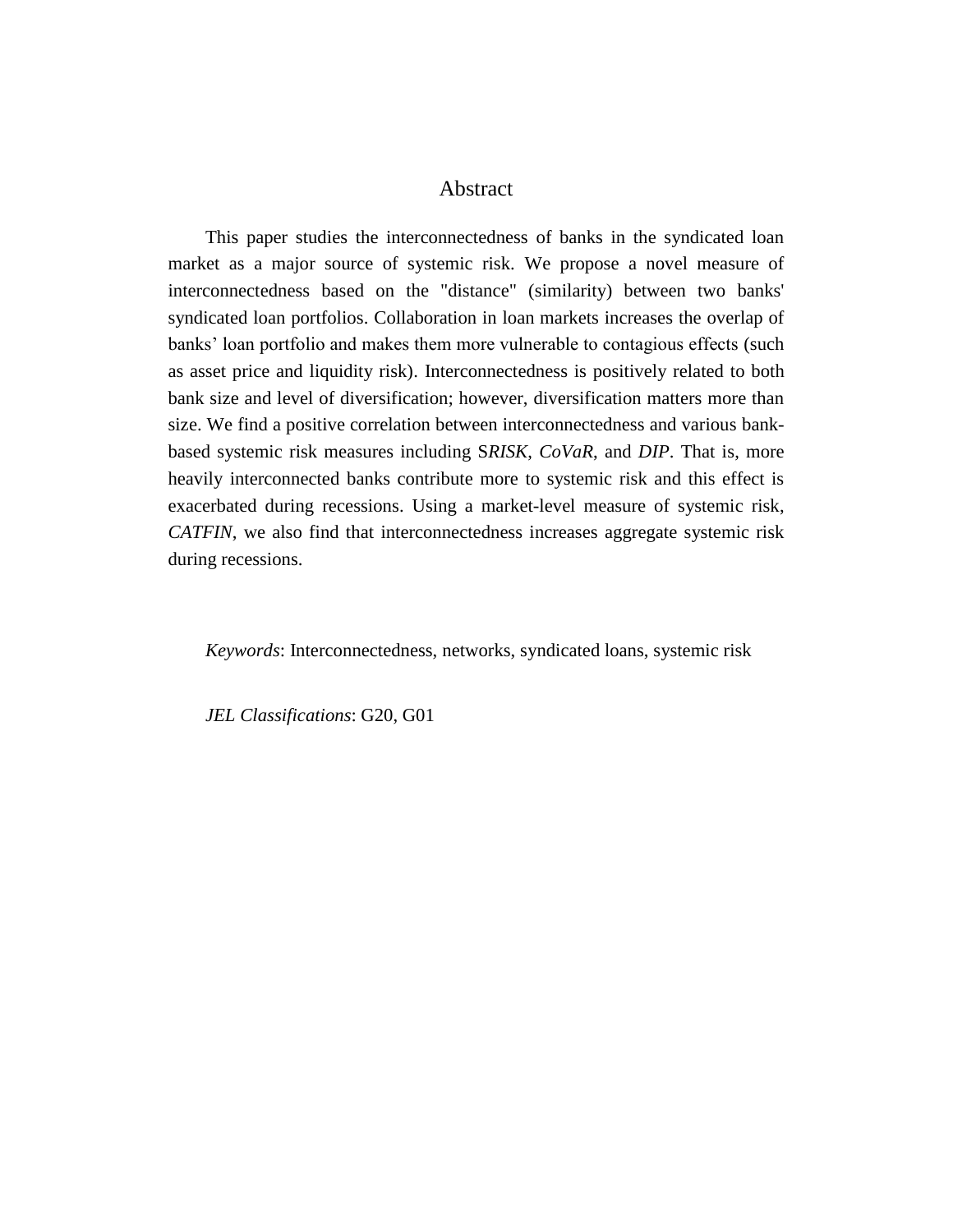"Examples of vulnerabilities include high levels of leverage, maturity transformation, interconnectedness, and complexity, all of which have the potential to magnify shocks to the financial system."

– Ben S. Benanke, *Monitoring the Financial System*, 2013, p. 3.

# 1 Introduction

The financial crisis of 2007-2009 demonstrated how large risk spillovers among financial institutions caused a global systemic crisis and worldwide economic downturn. The collapse of the interbank market at the beginning of the crisis suggests an important channel of contagion among financial institutions through funding shocks (Gai et al. [\[19\]](#page-33-0) and Gai and Kapadia [\[20\]\)](#page-33-1). A second important channel is commonality of asset holdings. As banks have similar asset portfolios, a decline in asset prices can spread throughout the banking system because of direct exposure of other banks to the same assets as well as induced correlations among assets due to, for example, fire sales (May and Arinaminpathy [\[30\]\)](#page-33-2).

 While the theoretical literature emphasizes the importance of interconnectedness in the form of overlapping asset portfolios for understanding the vulnerability of the financial system (see, for example, Allen et al. [\[5\]\)](#page-31-0), the empirical literature provides little guidance. Neither does the Basel Committee include interconnectedness through the asset side of banks' balance sheets when identifying systemically important banks. However, commonality of assets among banks is of first order importance as indicated by Federal Reserve Chairman Bernanke in his speech at the Conference on Bank Structure and Competition in May 2010 in Chicago (Bernanke [\[9\]\)](#page-32-0):

 "We have initiated new efforts to better measure large institutions' counterparty credit risk and interconnectedness, sensitivity to market risk, and funding and liquidity exposures. These efforts will help us focus not only on risks to individual firms, but also on concentrations of risk that may arise through common exposures or sensitivity to common shocks. For example, we are now collecting additional data in a manner that will allow for the more timely and consistent measurement of individual bank and systemic exposures to syndicated corporate loans."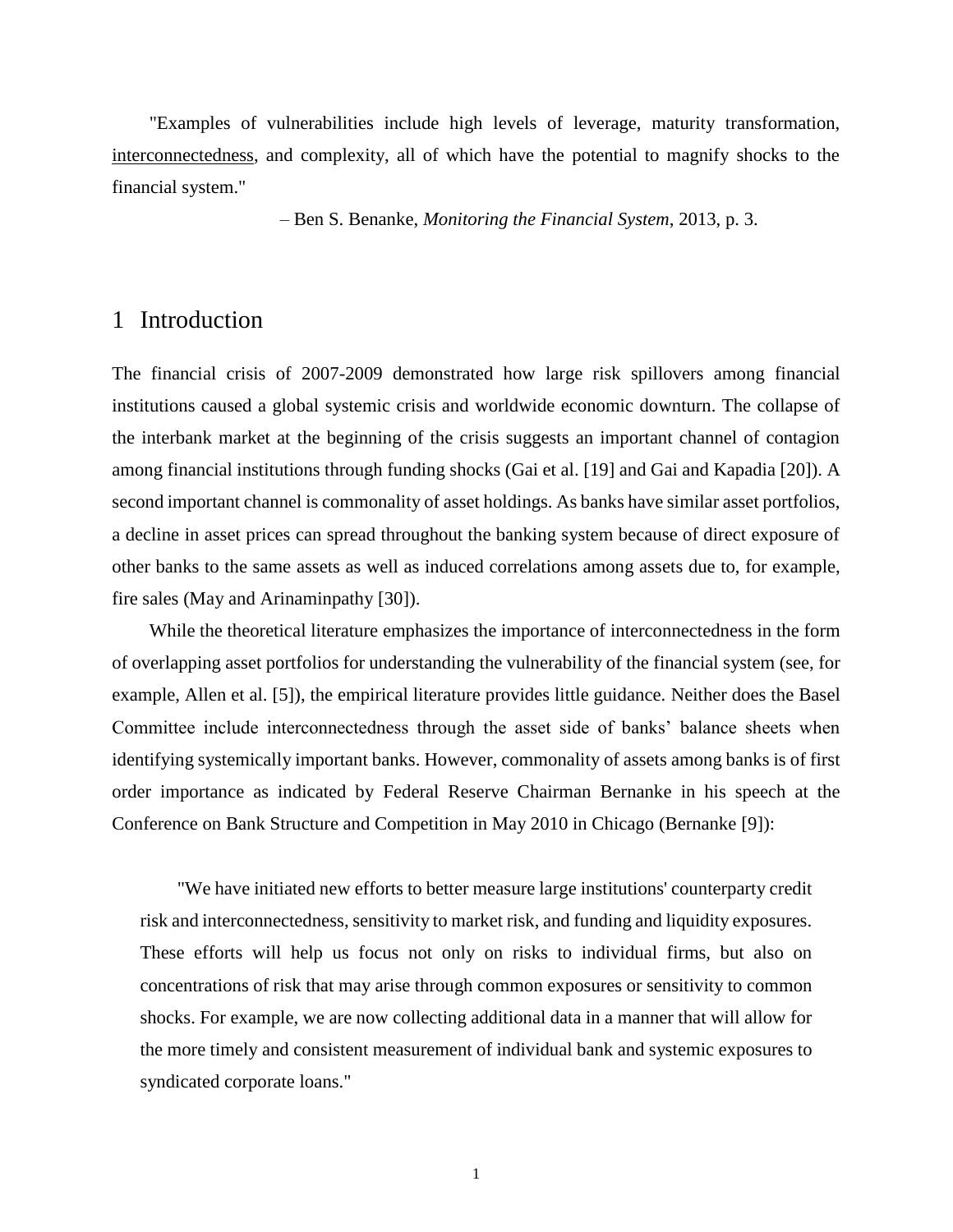In this paper, we study this form of interconnectedness of financial institutions examining the organizational structure of loan syndicates. The syndicated loan market provides an ideal laboratory to study interconnectedness of banks. It is the most important market for corporate finance and its size exceeds the size of public debt and equity markets (Sufi [\[35\]\)](#page-34-0). Banks repeatedly participate with different percentage shares in syndicated loans arranged by one another. With borrower and lender identities available to us, we are able to track banks' investments in this market and quantify the overlap of their assets over time.

 We develop a novel measure of interconnectedness for which the key component is the "distance" (similarity) between two banks' syndicated loan portfolios. Such a distance measure is computed as the Euclidean distance between two banks based on their loan portfolio weights in each area of specializations, that is, borrower industries and locations. It measures interconnectedness that "can arise from common holdings of assets or through the exposure of firms to their counterparties" (Bernanke [\[10\]\)](#page-32-1). First of all, the distance measure is a *direct* measure of interconnectedness: Less distant banks have more similar loan portfolios and thus have a higher exposure to common shocks. Second, there is a high propensity of bank lenders to concentrate syndicate partners rather than to diversify them as lead arrangers choose participant lenders that are closer in terms of specializations, i.e., those that are already more connected through similar loan portfolios as lead arrangers themselves. The distance measure is thus also an *indirect* measure of interconnectedness: Closer banks are more likely to collaborate in future loans and to increase their interconnectedness. As a result, even though this behavior can benefit both syndicate lenders and borrowers under normal circumstances, it may as well create negative externalities during crises as banks become systemic.

 In order to measure interconnectedness for a particular bank, we take the weighted average of distance between one bank and all the other lead arrangers in the syndicated loan market. The weights can be either the market shares of (i.e., size-weighted) or the proportions of interbank relationships with all the other lead arrangers (i.e., relationship-weighted). Since distance is negatively related to interconnectedness (smaller distance meaning higher interconnectedness), we linearly transform the weighted average of distance into an interconnectedness measure such that it is normalized to a scale of 0-100 with 0 being the least interconnected and 100 being the most interconnected. We then create a monthly Interconnectedness Index aggregated at the market level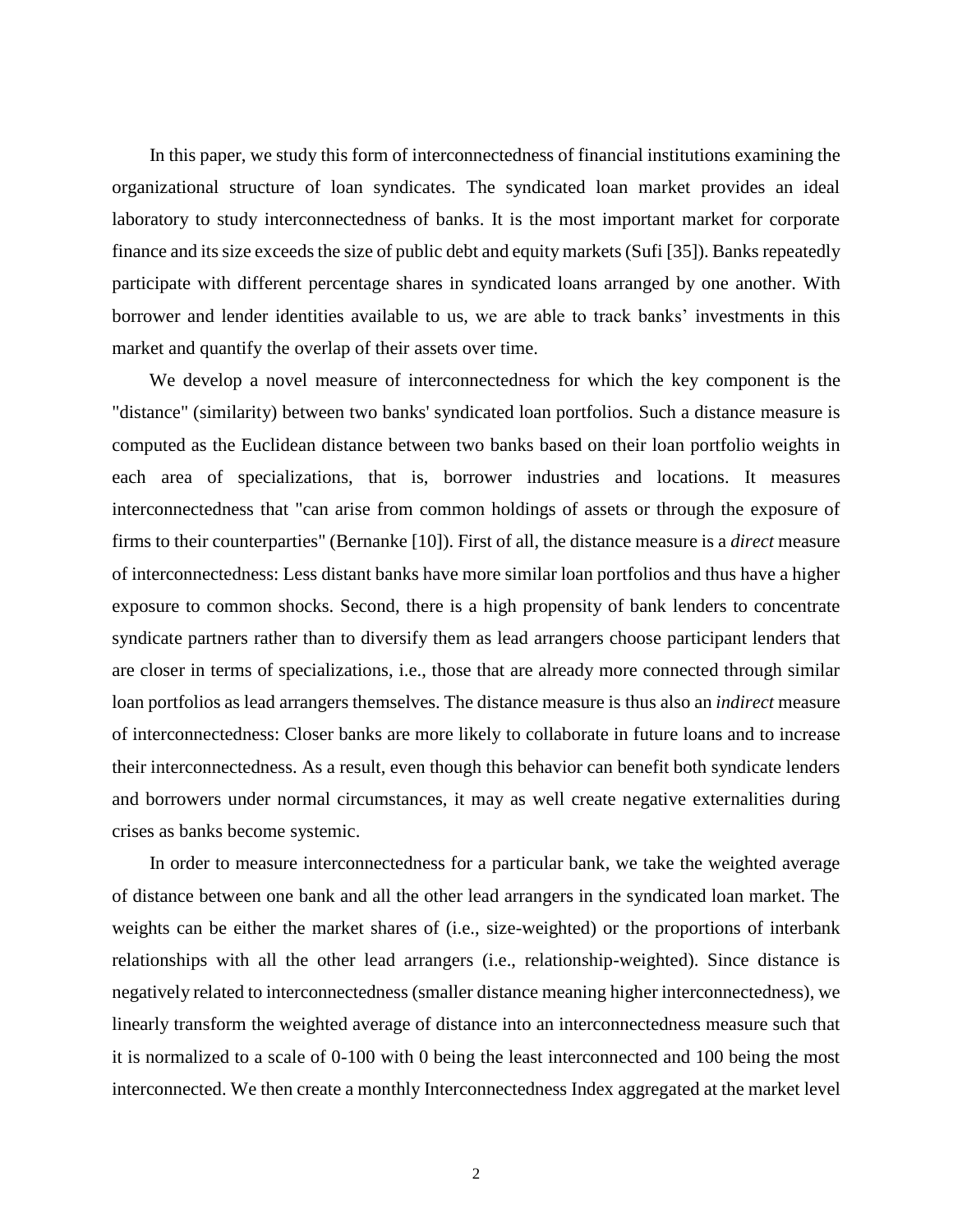by taking the weighted average of interconnectedness at the individual bank level. The weights adopted for computing the market-aggregate index are the market shares of all the lead arrangers in the market.

 Next, we investigate potential determinants of interconnectedness and find that bank size (which is a bank's market share as a lead arranger in the syndicated loan market), level of diversification, and number of specializations are all significantly and positively correlated with its interconnectedness. However, our results suggest that diversification matters more than bank size, partly mitigating concerns that our results reflect size effects. The time series of the marketaggregate Interconnectedness Index shows a clear jump in interconnectedness from 1989 to 1994, primarily due to the fast growth of the syndicated loan market and an increase in bank players in this market. Nevertheless, our results are not sensitive to whether the sample is from the pre- or post-1995 period. In addition, interconnectedness dropped significantly during the period from mid-2008 to the end of 2009, but it has risen again and returned to the peak level before the crisis.

 A greater interconnectedness measure indicates higher vulnerability to common or systemic shocks. This vulnerability arises not only because of the risk of adverse asset price movements but also externalities of interconnectedness that lead to funding liquidity risk if short-term investors decide not to rollover and withdraw funds from these institutions (Allen et al. [\[5\]\)](#page-31-0).

 First, the pattern of collaboration in the syndicated loan market increases the overlap of loans on the balance sheets of the participating banks, which increases their exposure to common shocks and decreases the diversity among banks. Diversification helps banks reduce their individual default risk because the impact of small shocks to individual banks (as they usually occur in economic upswings) is mitigated. However, in a severe financial crisis such as the crisis from 2007 to 2009, the lack of diversity among banks increases the vulnerability of the financial system. In a systemic shock, selling-off assets can lead to mark-to-market losses for banks holding similar exposures. Moreover, higher asset price volatility might lead to tighter margins forcing other banks to liquidate assets jointly causing a further drop in asset prices and an increase in liquidation costs. In other words, at the same time as banks diversify their individual loan portfolios, overall risk is contained within this network, and the increasing interconnectedness of banks intensifies the sensitivity of these banks to aggregate fluctuations.

 Second, spillovers can arise as externalities because banks finance illiquid assets (such as loans) largely with short-term debt. If banks need to liquidate these assets in times of crises, short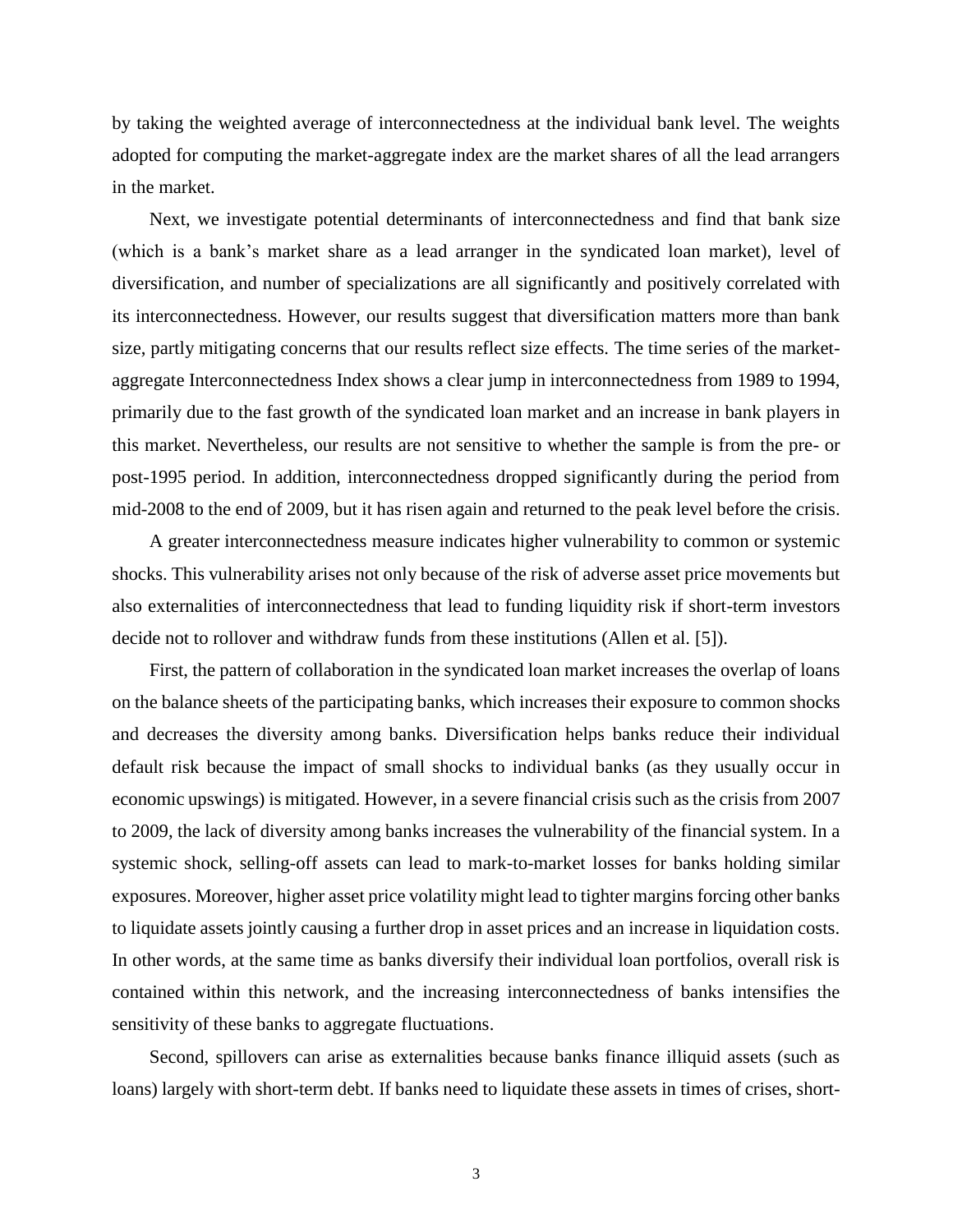term investors of other institutions with similar exposures might refuse to rollover short-term funding or engage in precautionary liquidity hoarding (Acharya and Skeie [\[3\]\)](#page-31-1) increasing funding risks of these institutions.

 In the final part of the paper, we test this empirically relating interconnectedness to various measures of systemic risk. Similar to approaches used in stress tests that have been conducted in the U.S. and Europe since 2008, the construction of these measures is to estimate losses in a stress scenario and determine a bank's equity shortfall after accounting for these losses. These measures capture asset price as well as funding liquidity risks associated with interconnectedness using market data.

 The literature on systemic risk proposes different measures that quantify spillover effects among financial institutions in a systemic crisis using different tail risk metrics. First, developed by Acharya et al. [\[2\]](#page-31-2) and Brownlees and Engle [\[12\],](#page-32-2) SRISK measures the equity capital shortfall of a bank if the overall market declines by 40% over a 6-months period and assuming a regulatory capital ratio of 8%. Second, developed in Adrian and Brunnermeier [\[4\],](#page-31-3) *CoVaR* measures the difference between the *VaR* of the financial system conditional on an individual institution being in distress and the *VaR* of the financial system conditional on the median state of the same institution. Third, *DIP* is a distressed insurance premium to cover losses that exceed a certain threshold of a bank's liabilities (Black et al. [\[11\],](#page-32-3) Huang et al. [\[24\],](#page-33-3) and Huang et al. [\[25\]\)](#page-33-4). While these three methods construct bank-specific systemic risk measures, we use also a measure for the overall systemic risk of the banking sector called *CATFIN* (Allen et al. [\[6\]\)](#page-31-4).

 An interesting difference among *SRISK*, *CoVaR*, and *DIP* is directionality. While *CoVaR* measures the value at risk (*VaR*) of the financial system conditional on any single bank being in distress, the other two measure which banks are most exposed conditional on the financial system being in distress. Importantly, however, all three concepts measure a co-movement of asset prices without the notion of causality. In other words, a bank can contribute to systemic risk of the financial system because it causes systemic risk or because of common factor exposure. Moreover, all measures are constructed to estimate cross-sectional differences in systemic risk at a point of time.

 We find a positive and significant correlation between our interconnectedness measure and various systemic risk measures including *SRISK*, *CoVaR*, and *DIP*. Using a multivariate setting, we further show that an increase in a bank's interconnectedness also increases the systemic risk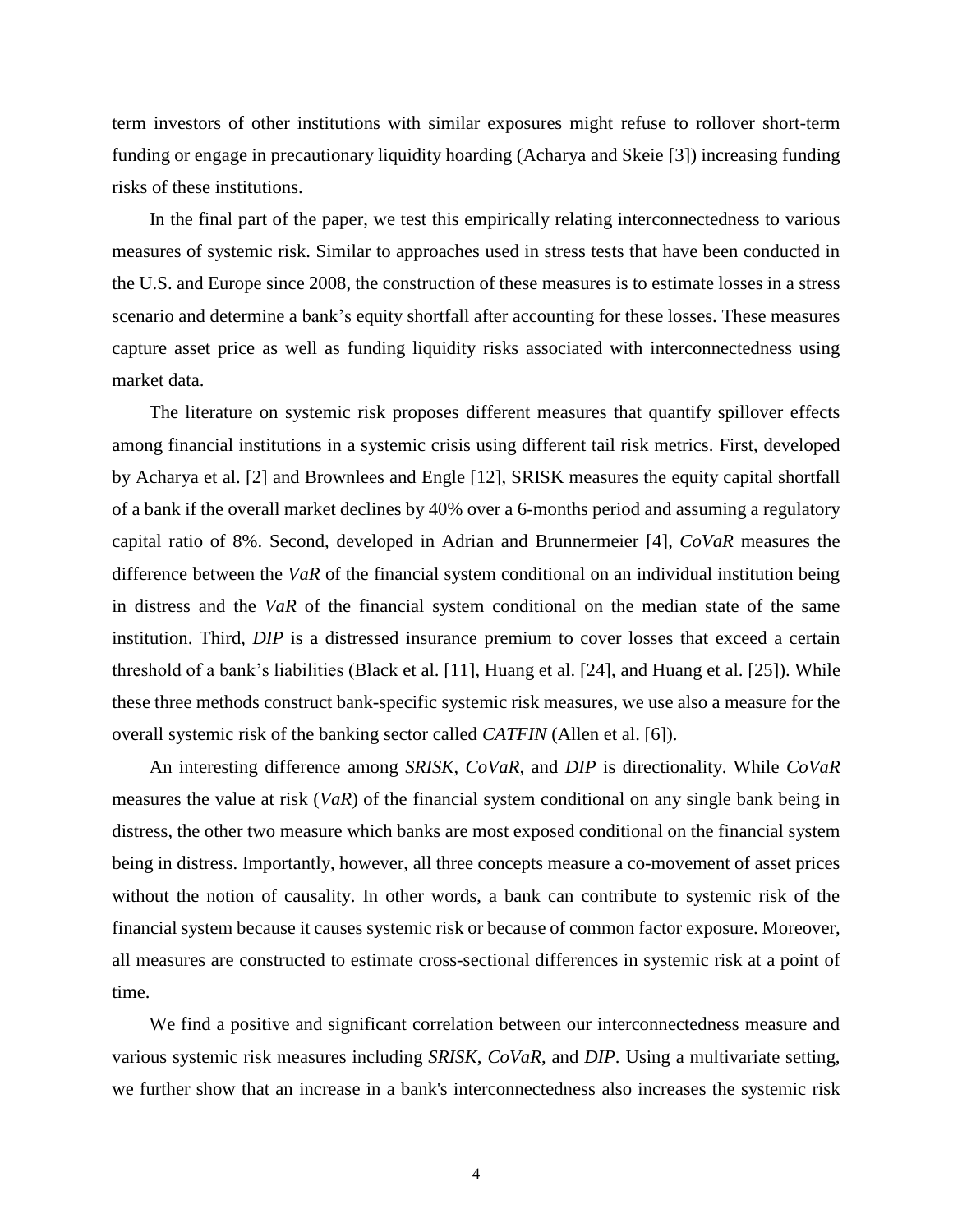contribution of the bank. Another way of interpreting this result is that indirect interconnectedness of banks is a useful tool to forecast cross-sectional differences in systemic risk if a severe crisis occurs. Various tests suggest that our results are consistent across different systemic risk measures and model specifications. This relationship is particularly strong during recessions.

 At the market aggregate level, interconnectedness also elevates the bank sector systemic risk measure, *CATFIN*, during recessions. It suggests that diversification benefits brought by the syndication process are accompanied with important negative externalities that will eventually lead to enhanced systemic risk during crises. In other words, interconnectedness magnifies the consequences of a systemic crisis.

 Our paper contributes to the existing literature along a number of dimensions. First, we extend the network literature by constructing a novel empirical measure of interconnectedness among banks. Second and relatedly, we measure interconnectedness among banks based on overlapping loan portfolios. Most of the prior literature measures interconnectedness on the liability side through interbank markets for short-term purchased funds. While common bank asset-side exposure has been widely recognized as an important channel of systemic risk, its relevance remains largely underexplored and the literature has not yet proposed empirical measures. We explore increasing interconnectedness on the asset side through similar exposures of banks to syndicated corporate loans. Third, we provide a comparison among various systemic risk measures (*SRISK*, *CoVaR*, *DIP*, and *CATFIN*) which have been suggested in the literature. Fourth, we link the literature on "networks" to the literature that develops empirical measures that assess the systemic risk of financial institutions. We show empirically that common exposures to corporate loans can be used to forecast cross-sectional differences in systemic risk contributions of banks.

 Overall, our paper also relates to several strands of existing literature. It relates to the theoretical literature on networks (Cifuentes et al. [\[17\],](#page-32-4) Beale et al. [\[8\],](#page-32-5) Gai et al. [\[19\],](#page-33-0) and Allen et al. [\[5\]\)](#page-31-0). Cifuentes et al. [\[17\]](#page-32-4) model a liquidity spiral of interconnected banks due to mark-tomarket accounting of illiquid assets when banks are subject to regulatory capital constraints. They show that even small shocks can lead to contagious failures. Beale et al. [\[8\]](#page-32-5) model a network of banks with overlapping asset portfolios. The authors find that banks should diversify (but in different asset classes) if systemic costs are large. Gai et al. [\[19\]](#page-33-0) construct a network of banks linked through their interbank market exposures. They identify as the cause market failure those banks that do not internalize the effect of liquidity hoarding on other institutions. Relatedly, Allen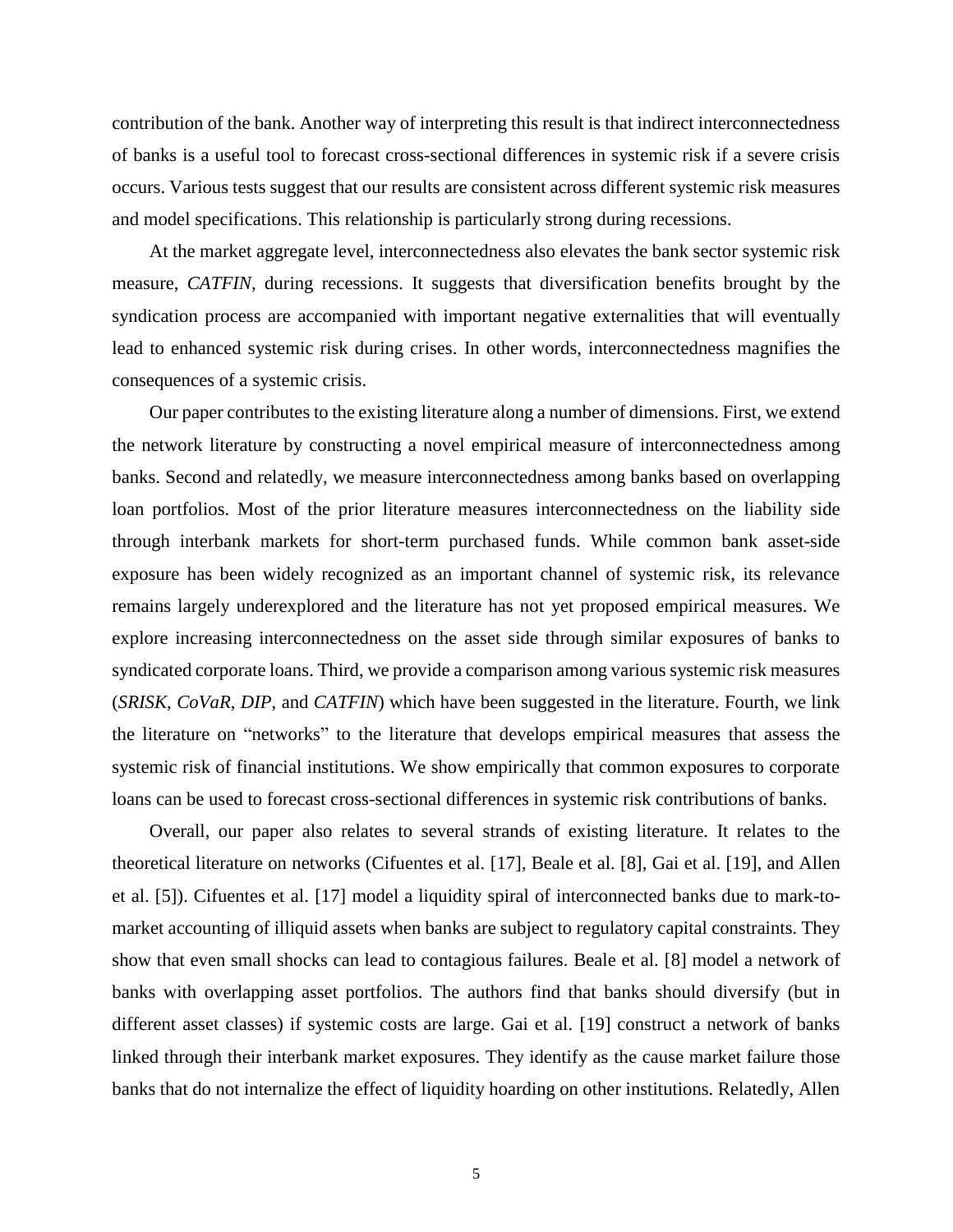et al. [\[5\]](#page-31-0) find that contagion is more likely in clustered networks when bank debt is short-term. We construct a new empirical proxy to measure the interconnectedness of banks through large syndicated loans and show that this interconnectedness increases systemic risk.

Allen and Gale [\[7\]](#page-32-6) show in their seminal paper that a more complete network structure makes the financial system more resilient to an unanticipated aggregate liquidity shock. Brusci and Castiglionesi [\[13\]](#page-32-7) show that this result breaks down if the liquidity shock is anticipated. These results together suggest that the effect of interconnectedness is ambiguous. Moreover, Gai and Kapadia [\[20\]](#page-33-1) find a tipping point in interconnectedness below which more interconnectedness is stabilizing and above which it is destabilizing using methods from the epidemiology literature. Acemoglu et al. [\[1\]](#page-31-5) find similar results. We add to this literature by providing an additional dimension of interconnectedness through banks' common engagement in syndicated lending.

 Our paper is also related to the theoretical literature that analyzes the effect of diversification on portfolio risk (Shaffer [\[32\],](#page-34-1) Wagner [\[37\],](#page-34-2) and Ibragimov et al. [\[26\]\)](#page-33-5). A common notion in these papers is their emphasis on the limits of diversification. While financial institutions reduce their idiosyncratic risks through loan diversification via participation in syndicated loans originated by other banks, they increase systemic risk because their loan portfolios become more similar. Our paper is an empirical complement to these theory papers. Diversification is an important motive for banks to syndicate loans to other banks (Simons [\[33\]\)](#page-34-3). However, our analysis shows that loan portfolios of participating banks become more similar, which increases their systemic risk.

 Finally, our paper relates to the empirical literature on the growth of syndicated lending. During the last decade, a fast growing literature has looked at various aspects of the structure of the syndicated loan market.<sup>1</sup> The market for syndicated loans has grown extremely rapidly since 1989. Figure 1 shows the growth of this lending on an annual basis. Note that even in the 2007 – 2009 crisis years, its size was still extremely large. A possible explanation is the benefits to lenders from being able to syndicate large corporate loans. Syndicating, i.e. selling a large proportion of loans that banks originate themselves or participating in loans to borrowers banks usually do not

 $\overline{\phantom{a}}$ 

<sup>&</sup>lt;sup>1</sup> Among others, Chowdhry and Nanda [\[16\],](#page-32-8) Pichler and Wilhelm [\[31\],](#page-34-4) and Tykvová [\[36\]](#page-34-5) theoretically analyze the rationale for syndication and find that syndicates are formed for reasons such as risk sharing, knowledge transfer, and regulation circumventing. Empirical papers on syndicated loans have examined syndicate structure from the perspectives of information asymmetry (e.g., Jones et al. [\[28\],](#page-33-6) Lee and Mullineaux [\[29\],](#page-33-7) and Sufi [\[35\]\)](#page-34-0), lenders' reputation (e.g., Dennis and Mullineaux [\[18\],](#page-32-9) and Gopalan et al. [\[22\]\)](#page-33-8), reciprocal arrangements (e.g., Cai [\[14\]\)](#page-32-10), and liquidity management (e.g., Gatev and Strahan [\[21\]\)](#page-33-9). The effect of information asymmetry and liquidity has also been studied in syndicated loan pricing (e.g., Gupta et al. [\[23\],](#page-33-10) and Ivashina [\[27\]\)](#page-33-11).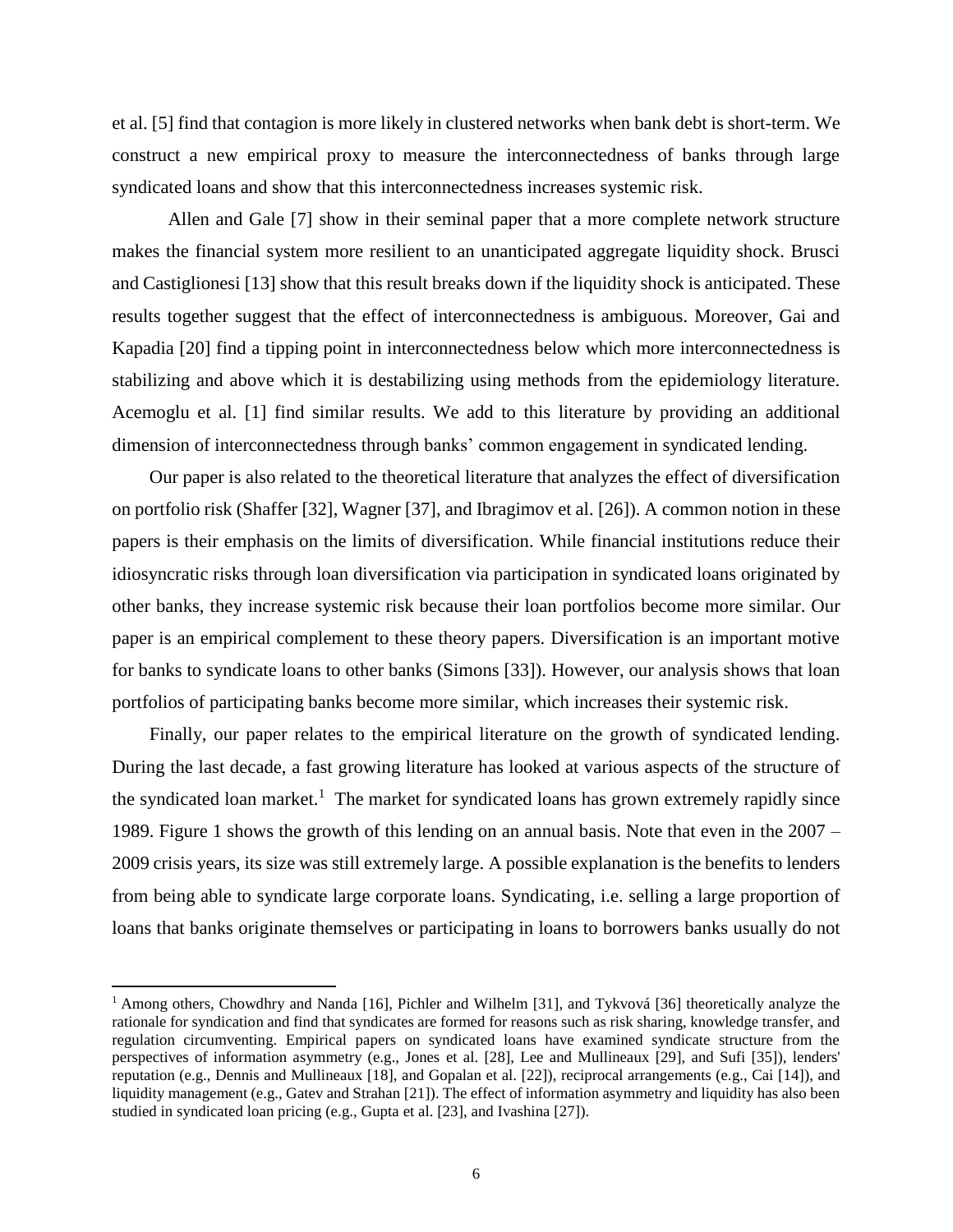have access to, helps them diversify their loan portfolio. Moreover, the development of the syndicated loan market accommodates the financing needs of large borrowers. Banks face regulatory restrictions such as single counterparty exposure limits as well as regulatory capital requirements that inhibit individual banks from regularly financing large loans to large firms. The development of the syndicated loan market allows banks to continue lending to and thus building relationships with large firms. Similarly, banks are able to reduce capital requirements as syndication removes part of the credit risk associated with the loan from the bank's balance sheet.

None of the above academic studies, however, discusses the trade-off between the benefits associated with syndicated lending and the costs when economic conditions worsen. In our paper, we compare portfolio holdings of lenders in the syndicated loan market, measure their interconnectedness, and then study the implications of interconnectedness for systemic risk among banks.

 The paper proceeds as follows. In Section 2, we lay out our empirical methodology, in particular, derive our measures of distance and interconnectedness, and discuss various systemic risk measures as well as the related literature. Data used in this study are described in Section 3 with summary statistics for our sample of syndicated loan facilities as well as various distance, interconnectedness, and systemic risk measures. Sections 4 and 5 discuss our empirical results on interconnectedness in loan syndications and the implications of such interconnectedness for systemic risk. Finally, we conclude in Section 6 with some policy implications.

## 2 Empirical Methodology

In this section, we develop our loan portfolio interconnectedness measure and show how it can be used for an empirical analysis of systemic risk. First, we describe how the distance between two banks based on lending specializations - specifically borrower industry and location - is measured. Then, we explain how we construct our interconnectedness measure at the individual bank level, as well as at the aggregate market level, based on these distance measures. In order to understand the determinants of interconnectedness, we also construct a measure of diversification at the bank level and use the Herfindahl index as a proxy for market competitiveness. We then provide a brief summary of four systemic risk measures that have been proposed in the recent literature: (i)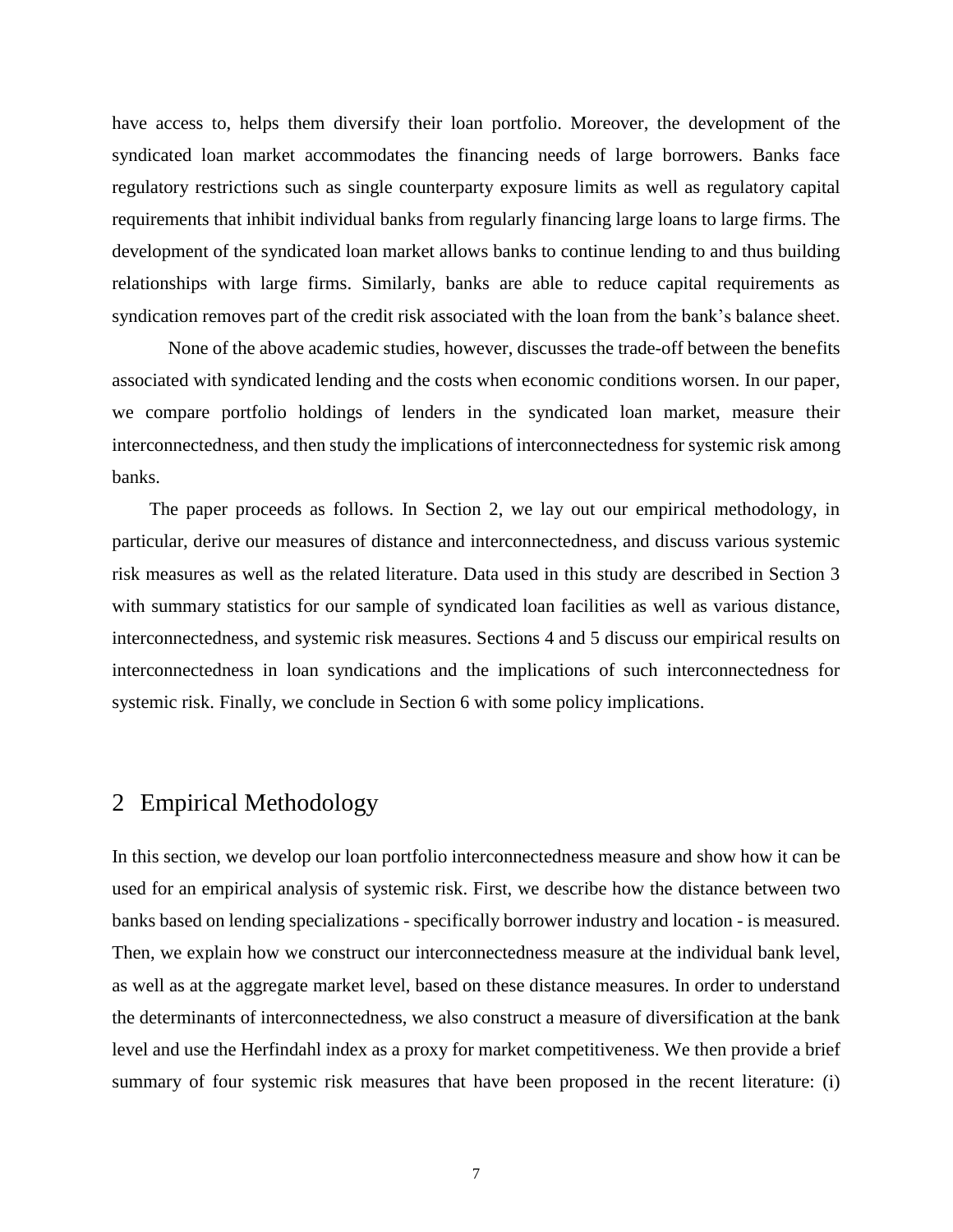systemic capital shortfall (*SRISK*), (ii) contagion value-at-risk (*CoVaR)*, (iii) distress insurance premium (*DIP*), and (iv) *CATFIN*. While the first three measures are bank specific, *CATFIN* is an aggregate measure of systemic risk of the overall banking sector. We then examine how interconnectedness relates to each of them. All variables are defined in Appendix 1.

### 2.1 Measuring Interconnectedness

#### 2.1.1 Distance between Two Banks

 $\overline{a}$ 

We focus our analysis on the U.S. syndicated loan market, that is, syndicated loans extended to U.S. firms. Six proxies for bank syndicated loan specializations are employed related to either borrower industry or borrower geographic location. Specifically, we use the borrower SIC industry division<sup>2</sup>, the 2-digit, 3-digit, and 4-digit borrower SIC industry, the state where the borrower is located<sup>3</sup>, and the 3-digit borrower zip code to examine in which area(s) each bank has heavily invested.<sup>4</sup> We then compute the distance between two banks by quantifying the similarity of their loan portfolios. The detailed construction of our distance measure is as follows.

 First, based on DealScan's loan origination data, for each of the months from January 1989 to July 2011, we rank lead arrangers by the total loan facility amounts originated during the prior 12 months. <sup>5</sup> There were roughly 100-180 active lead arrangers each month; as a result, we obtain a total of 37,311 unique lead arranger-months. Then, we compute portfolio weights for each lead arranger in each specialization category (e.g., 2-digit borrower SIC industry). Let *wi,j,t* be the weight lead arranger *i* invests in specialization (i.e., industry or location) *j* within 12 months prior to month *t*.<sup>6</sup> Note that for all pairs of *i* and *t*,  $\sum_{j=1}^{J} w_{i,j,t} = 1$ , where *J* is the number of industries

<sup>&</sup>lt;sup>2</sup> The SIC industry division is defined with a range of 2-digit SIC industries (see Appendix 2 for detail) whereas 2digit SIC indicates the major group and 3-digit SIC indicates the industry group.

<sup>&</sup>lt;sup>3</sup> The 3-digit zip code refers to the first three digits of the U.S. zip code, which designate a sectional center facility, the mail-sorting and -distribution center for an area. With the first digit of the zip code representing a group of U.S. states and the second and third digits together representing a region or a large city in that group, these three digits combined pinpoint a more specific geographic location than states.

<sup>4</sup> Borrower geographic location is determined by the address of the borrowing firm's headquarter. As financing decisions, especially those related to issuing large amounts of debt such as syndicated loans, are made by a firm's finance department typically located at its headquarter, it is reasonable to assume that banks work with their clients' headquarters instead of satellite offices at other locations.

<sup>&</sup>lt;sup>5</sup> Loan amount is split equally over all lead arrangers for loans with multiple leads.

<sup>6</sup> We consider the portfolio of syndicated loans originated during the previous 12 months the best representation of a bank's lending specializations. Results of our paper still hold if we extend this 12-month period to the mean/median loan maturity, which is 48 months.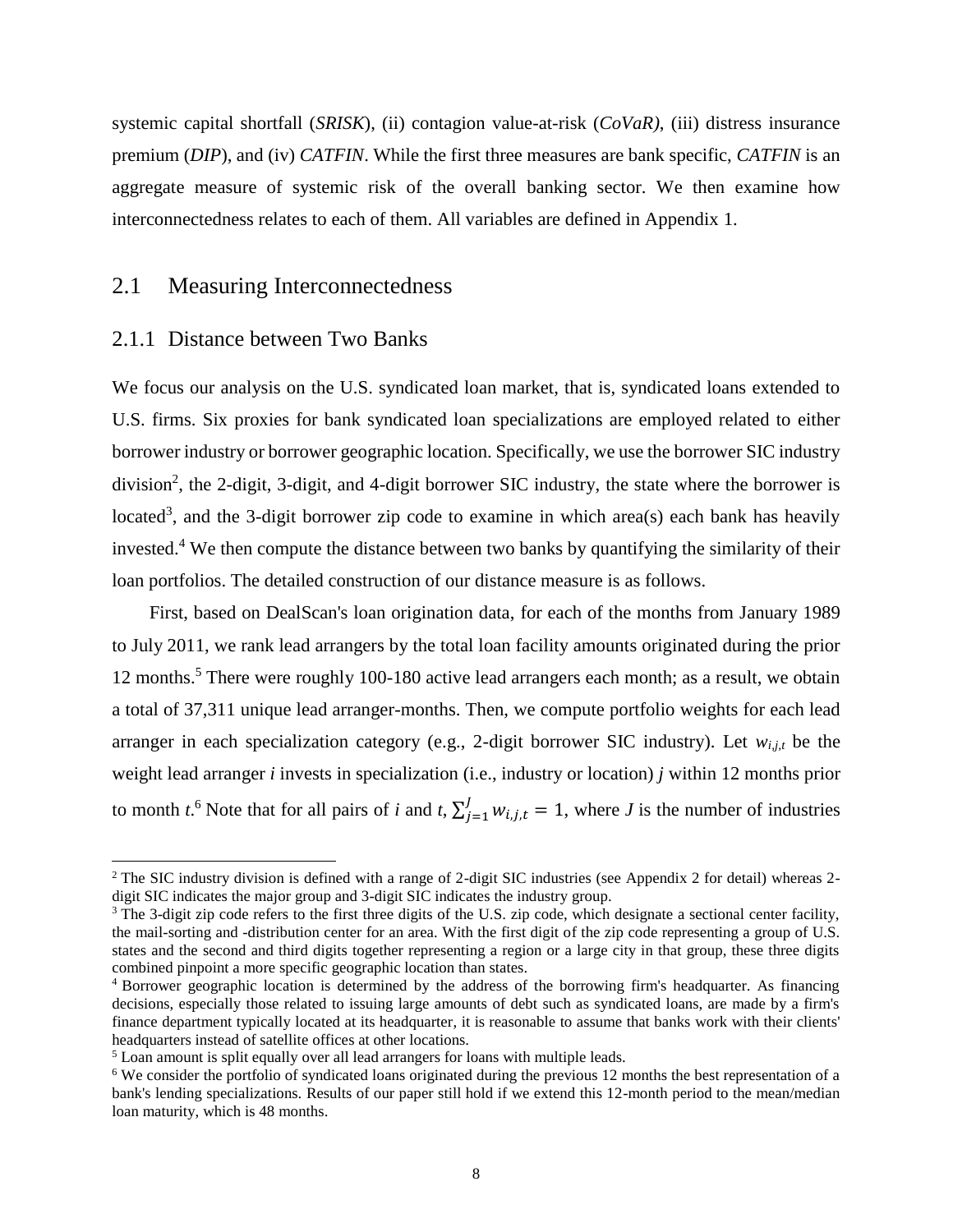or locations the lender can be specialized in. For example, for the 2-digit borrower SIC industry, *J* can be as many as 100.

 Next, we compute the distance between two banks as the Euclidean distance between them in this *J*-dimension space.<sup>7</sup> Let *Distance*<sub>*m*,*n*,*t*</sub> be the distance between banks *m* and *n* in month *t*, where *m*≠*n*. Then

$$
Distance_{m,n,t} = \sqrt{\sum_{j=1}^{J} (w_{m,j,t} - w_{n,j,t})^2}.
$$
\n(1)

<span id="page-10-0"></span> Appendix 2 provides an example on how distance is computed between two banks as specified in [\(1\).](#page-10-0) We show the computation of distance based on borrower SIC industry division among three lead arrangers in Appendix 2 – JPMorgan Chase, Bank of America, and Citigroup – that were ranked the top three as of January 2007 based on their portfolios of syndicated loans originated during the previous twelve months (i.e., January-December 2006). Based on our distance measures Citigroup had a different loan portfolio from those held by either JPMorgan Chase or Bank of America, investing more heavily in the manufacturing, transportation, communications, electric, gas, sanitary, and services industries and less heavily in retail trade, finance, insurance and real estate. As a result, the distance computed between Citigroup and either JPMorgan Chase or Bank of America is greater than the distance between JPMorgan Chase and Bank of America whose portfolios were more similar to each other. Appendix 3 summarizes the pairwise distance among the top ten lead arrangers as of January 2007. Note that he distance measure must lie within the range of 0 to  $\sqrt{2}$  due to the definition of Euclidean distance.

#### 2.1.2 Bank-level Interconnectedness

 $\overline{\phantom{a}}$ 

In order to measure the interconnectedness at the bank-level, we first take the weighted average of the distance between a given lead arranger and all other lead arrangers in the syndicated loan market. As a smaller Euclidean distance means higher interconnectedness, we then linearly transform the weighted average of distance into an interconnectedness measure for the bank such

<sup>&</sup>lt;sup>7</sup> The Euclidean distance is the square root of the sum of the squared differences in portfolio weights across all dimensions of lending specializations.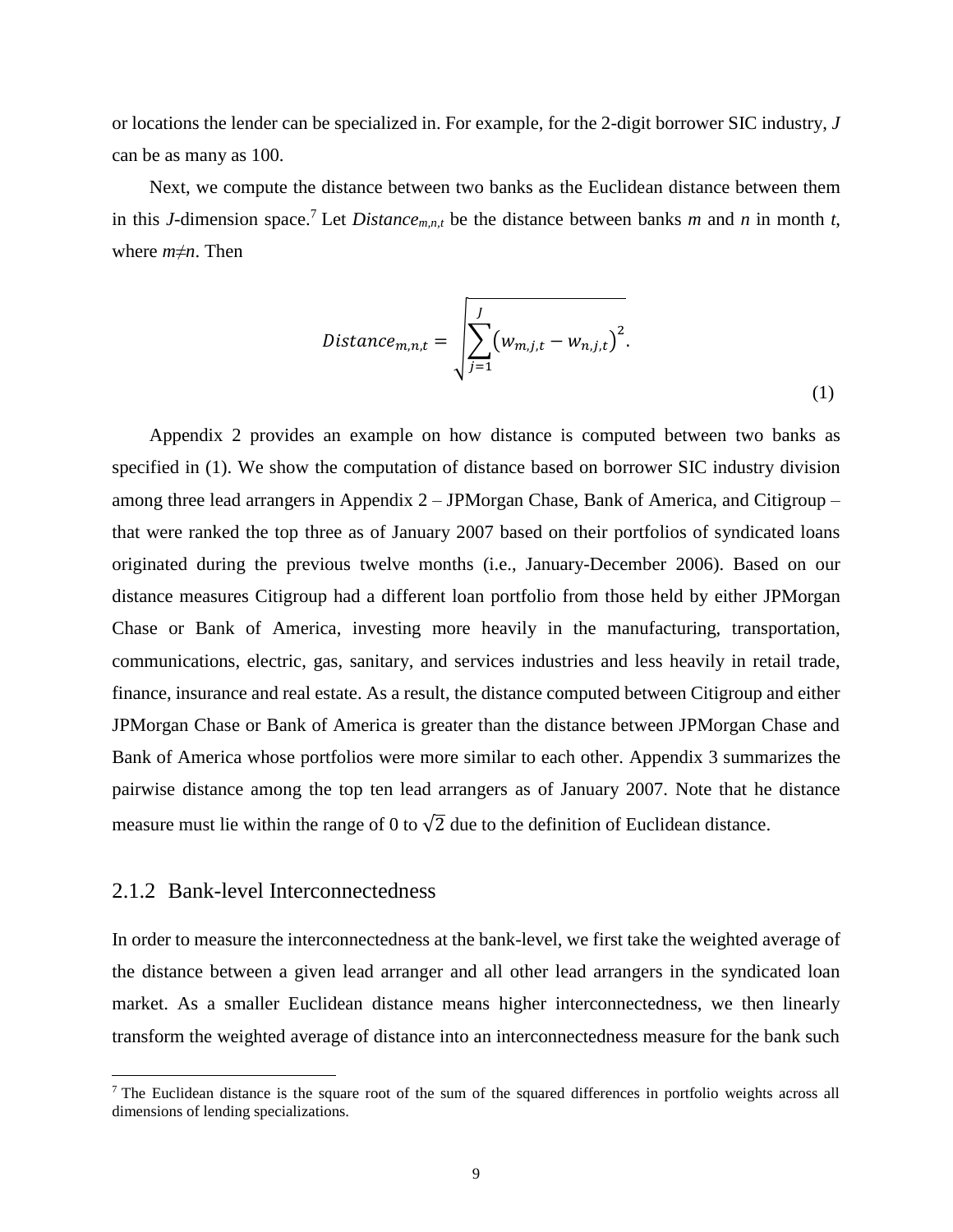that it is normalized to a scale of 0-100 with 0 being least interconnected and 100 being the most interconnected. That is, a higher number indicates a more interconnected bank. More specifically, the interconnectedness of bank *i* in month *t*, *Interconnectednessi,t* equals:

Interconnectedness<sub>i,t</sub> = 
$$
\left(1 - \frac{\sum_{i \neq k} x_{i,k,t} \cdot Distance_{i,k,t}}{\sqrt{2}}\right) \times 100,
$$
 (2)

<span id="page-11-0"></span>where  $d_{i,k,t}$  is the distance between bank *i* and bank *k* in month *t* as defined in [\(1\),](#page-10-0) and  $x_{i,k,t}$  is the weight given to bank *k* in the computation of bank *i*'s interconnectedness. Two kinds of weights are adopted here. The first weight is the overall syndicated loan market share of bank *k*, based on which we obtain a "size-weighted interconnectedness" measure. The second weight is the proportion of collaborative relationships between bank *i* and bank *k* in the total number of such relationships bank *i* had with lead arrangers (including bank *k*) in the syndicated loan market during the prior twelve months. A collaborative relationship is identified if bank *j* is bank *i*'s participant lender, co-lead, or lead arranger. This second approach to weighting gives us a bank "relationshipweighted interconnectedness" measure. The two alternative weighting approaches allow us to examine interconnectedness along different dimensions, so that our results are unlikely to be driven solely by either size or bank relationships.

#### 2.1.3 Market-aggregate Interconnectedness

Next, we construct a monthly Interconnectedness Index aggregating bank-level interconnectedness to the market level. This market-aggregate interconnectedness measure is computed by taking the weighted average of interconnectedness of individual banks. The market shares of all the lead arrangers that have been in the syndicated loan market during the prior twelve months are used as weights. Then, the market-aggregate Interconnectedness Index in month *t*, *Interconnectedness Indext*, is:

<span id="page-11-1"></span>Interconnectedness Index<sub>t</sub> = 
$$
\sum_{i} y_{i,t}
$$
 · Interconnectedness<sub>i,t</sub>, (3)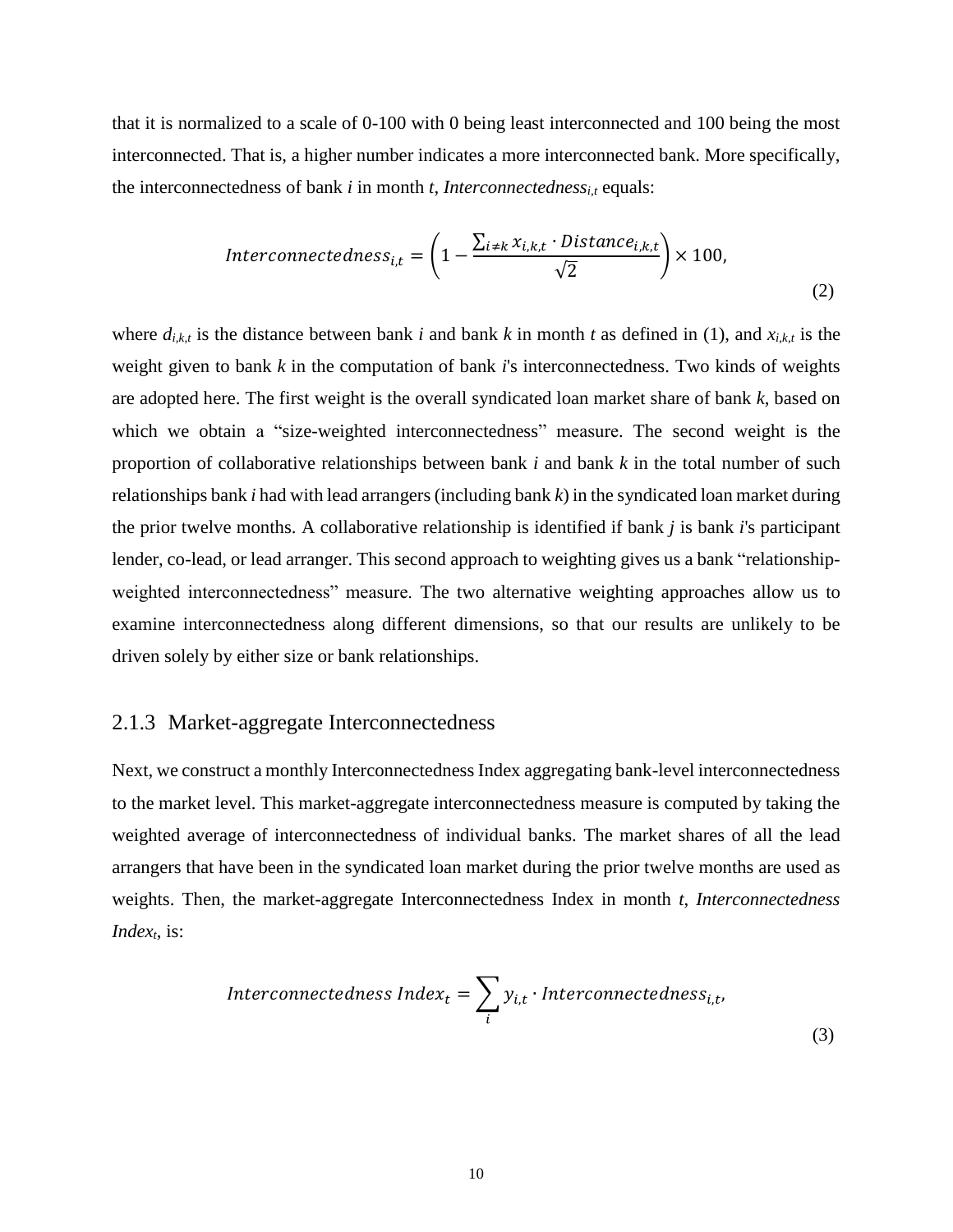where *Interconnectedness*<sub>*i,t*</sub> is the interconnectedness of bank *i* as defined in [\(2\)](#page-11-0) above and  $y_{i,t}$ is the market share of bank *i* based on its syndicated loan portfolio during the previous twelve months. We use the market share as the weight for each bank to account for the size effect on the overall level of interconnectedness. Intuitively, the larger the bank, the more it contributes to the aggregate interconnectedness of the entire syndicated loan market.

## 2.1.4 Diversification and Competitiveness

Diversification is an essential vehicle for banks to reduce risk. Thus, loan syndication can help a bank to diversify its asset portfolio. We construct the following diversification measure for banks to understand how loan portfolio diversification interacts with interconnectedness. Let *Diversificationi.t* measure the diversification level of bank *i* in month *t*. Then:

$$
Diversityitation_{i,t} = \left[1 - \sum_{j=1}^{J} (w_{i,j,t})^2\right] \times 100,
$$
\n(4)

<span id="page-12-0"></span>where, as in [\(1\),](#page-10-0) *wi,j,t* is the weight lead arranger *i* invests in specialization *j* (i.e. industry or geographical area) within 12 months prior to month *t*. The notion behind the measure is that as a bank becomes more diversified,  $\sum_{i=1}^{J} (w_{i,j,t})^2$  $\int_{j=1}^{J} (w_{i,j,t})^2$  becomes smaller, so that the measure for diversification grows larger.

 Another important measure is the competitiveness of the syndicated loan market, and we use a Herfindahl index to proxy for market competitiveness. This index is constructed as follows:

$$
Herfindahl_t = \sum_i (y_{i,t})^2 \times 100,
$$
\n(5)

where, as in [\(3\),](#page-11-1)  $y_{i,t}$  is the market share of bank *i* in the syndicated loan market based on its portfolio during the twelve-month period prior to month *t*. As is well known, the more competitive the syndicated loan market, the smaller the Herfindahl index will be.

 Note that the interconnectedness measure, the diversification measure, and the Herfindahl index are all constructed to have the scale of 0-100.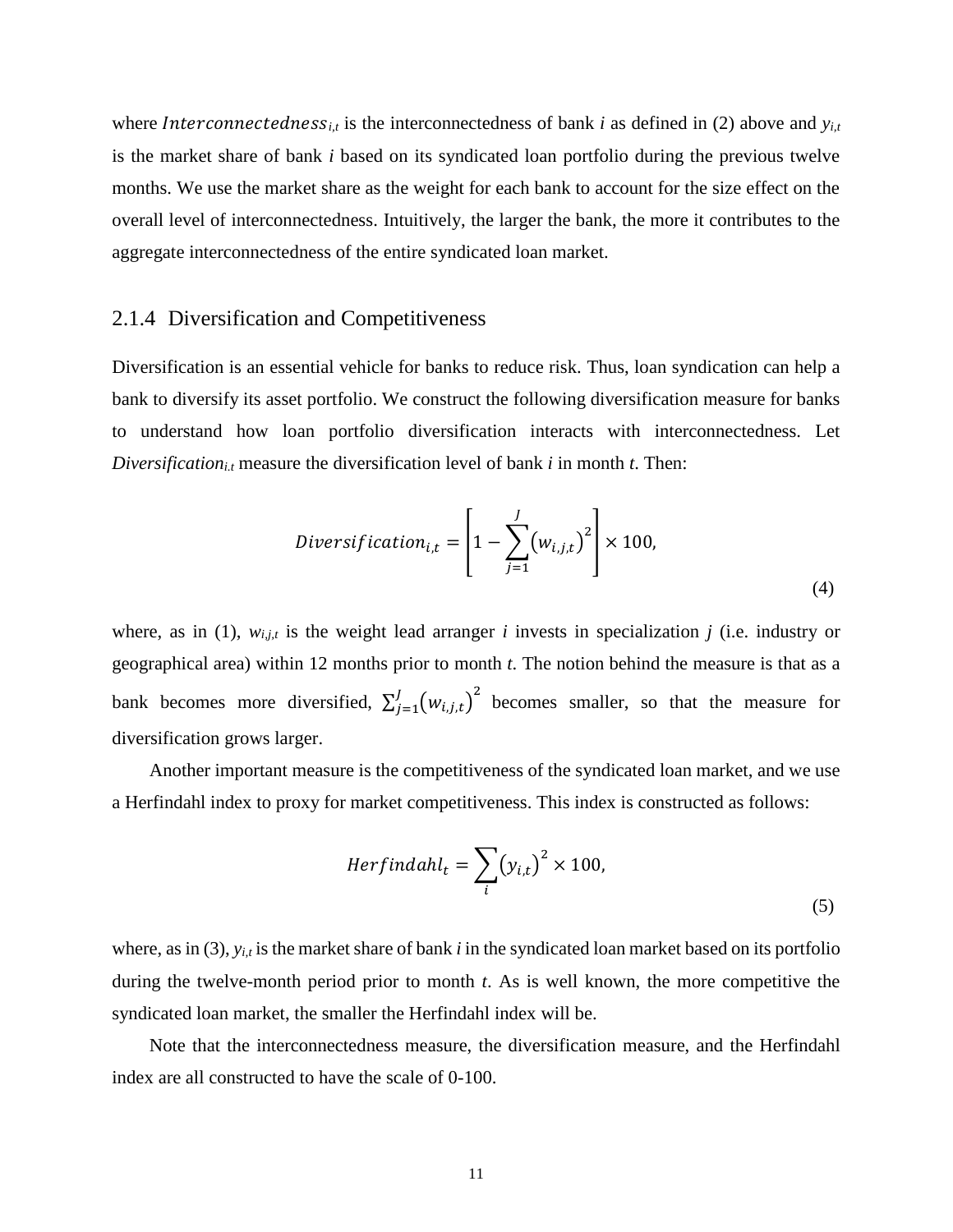### 2.2 Measuring Systemic Risk

To analyze the link between loan portfolio interconnectedness and systemic risk, we use four measures proposed in the prior literature: (i) systemic capital shortfall (*SRISK*), (ii) contagion value-at-risk (*CoVaR*), (iii) distress insurance premium (*DIP*), and (iv) *CATFIN*. These measures are described briefly below.

#### 2.2.1 *SRISK*

 $\overline{a}$ 

*SRISK* is a bank's US-Dollar capital shortfall in the advent of a systemic crisis which is defined as a 40% decline in aggregate banking system equity over a 6-month period. This measure is developed in Acharya et al. [\[2\]](#page-31-2) and Brownlees and Engle [\[12\].](#page-32-2) 8 *SRISK* is defined as

$$
SRISK = E\big((k(D + MV) - MV)\big| \text{Crisis}\big)
$$
  
=  $kD - (1 - k)(1 - LRMES)MV,$  (6)

where *D* is the book value of debt that is assumed to be unchanged over the crisis period, *LRMES* is the long-run marginal expected shortfall and describes the co-movement of a bank with the market index when the overall market return falls by 40% over the crisis period.<sup>9</sup> *LRMES*  $\times$  *MV* is the expected loss in market value of a bank over this 6-month window. *k* is the prudential capital ratio which is assumed to be 8% for U.S. banks and 5.5% for European banks to account for accounting differences between US-GAAP and IFRS. *SRISK* thus combines both the firm's projected market value loss due to its sensitivity with market returns and its (quasi-market) leverage.<sup>10</sup> Naturally, *SRISK* is greater for larger banks. To make sure that our results are not driven by solely bank size, we conduct various tests. For example, we perform analyses using only *LRMES* which essentially is a tail risk rather than a size measure. Moreover, our alternative systemic risk proxies do not incorporate leverage to the same extent as *SRISK*.

<sup>&</sup>lt;sup>8</sup> The results of this methodology are available on the Volatility Laboratory website (V-Lab), where systemic risk rankings are updated weekly both globally and in the United States (see http://Vlab.stern.nyu.edu/). V-Lab provides the data for about 100 U.S. and 1,200 global financial institutions.

<sup>9</sup> V-Lab uses the S&P 500 for U.S. banks and the MSCI ACWI World ETF Index for European banks.

 $10$  A quasi-market leverage includes book value of debt plus market value of equity minus book value of equity.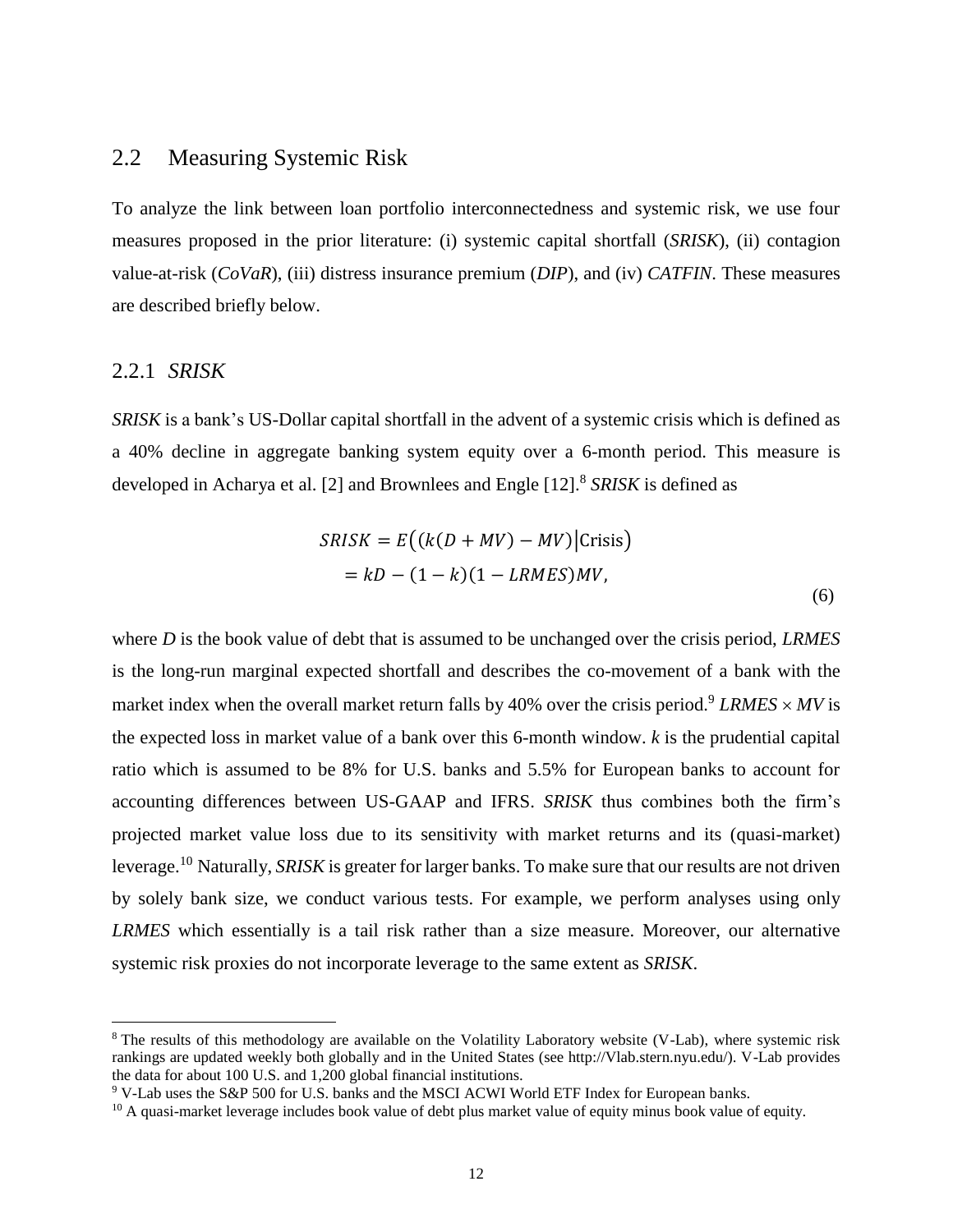While *SRISK* provides an absolute shortfall measure, it can also be expressed to reflect a bank's contribution to the shortfall of the financial system as a whole (or aggregate *SRISK*). This measure is called *SRISK%* and is constructed by dividing *SRISK* for one bank by the sum of *SRISK* across all banks at each point in time.

#### 2.2.2 *CoVaR*

Developed in Adrian and Brunnermeier [\[4\],](#page-31-3) *CoVar* is the *VaR* of the financial system conditional on one institution being in distress and ∆*CoVar*is the marginal contribution of that firm to systemic risk. The *VaR* of each institution is measured using quantile regressions and the authors use a 1% and 5% quantile to measure *CoVaR*:

$$
Prob(L \geq CovaR_q | L^i \geq VaR_q^i) = q,
$$
\n(7)

where *L* is the loss of the financial system,  $L^i$  the loss of institution *i* and *q* is the VaR quantile (for example, 1%). *CoVaR* measures spillovers from one institution to the whole financial system. Importantly, *CoVaR* does not imply causality, i.e. it does not imply that a firm in distress causes the systemic stress of the system, but rather suggests that it could be both, a causal link and/or a common factor (in terms of asset or funding commonality) that drives a bank's systemic risk contribution.

 *CoVaR* is not explicitly sensitive to size or leverage such as *SRISK*. Moreover, in contrast to *SRISK*, *CoVaR* only includes the correlation with market return volatility and not a bank's return volatility. Suppose that two banks have the same market return correlation but bank A has low volatility while bank B has a high volatility. Both banks would have the same *CoVaR* even though bank A is essentially low risk.

#### 2.2.3 *DIP*

The distressed insurance premium (*DIP*) measure has been proposed by Huang et al. [\[24\]](#page-33-3) and Huang et al. [\[25\]](#page-33-4) and applied to evaluate systemic risk in the European banking sector by Black et al. [\[11\].](#page-32-3) *DIP* is a hypothetical insurance premium to cover losses that exceed a certain threshold of total banks' liabilities and can be expressed as follows: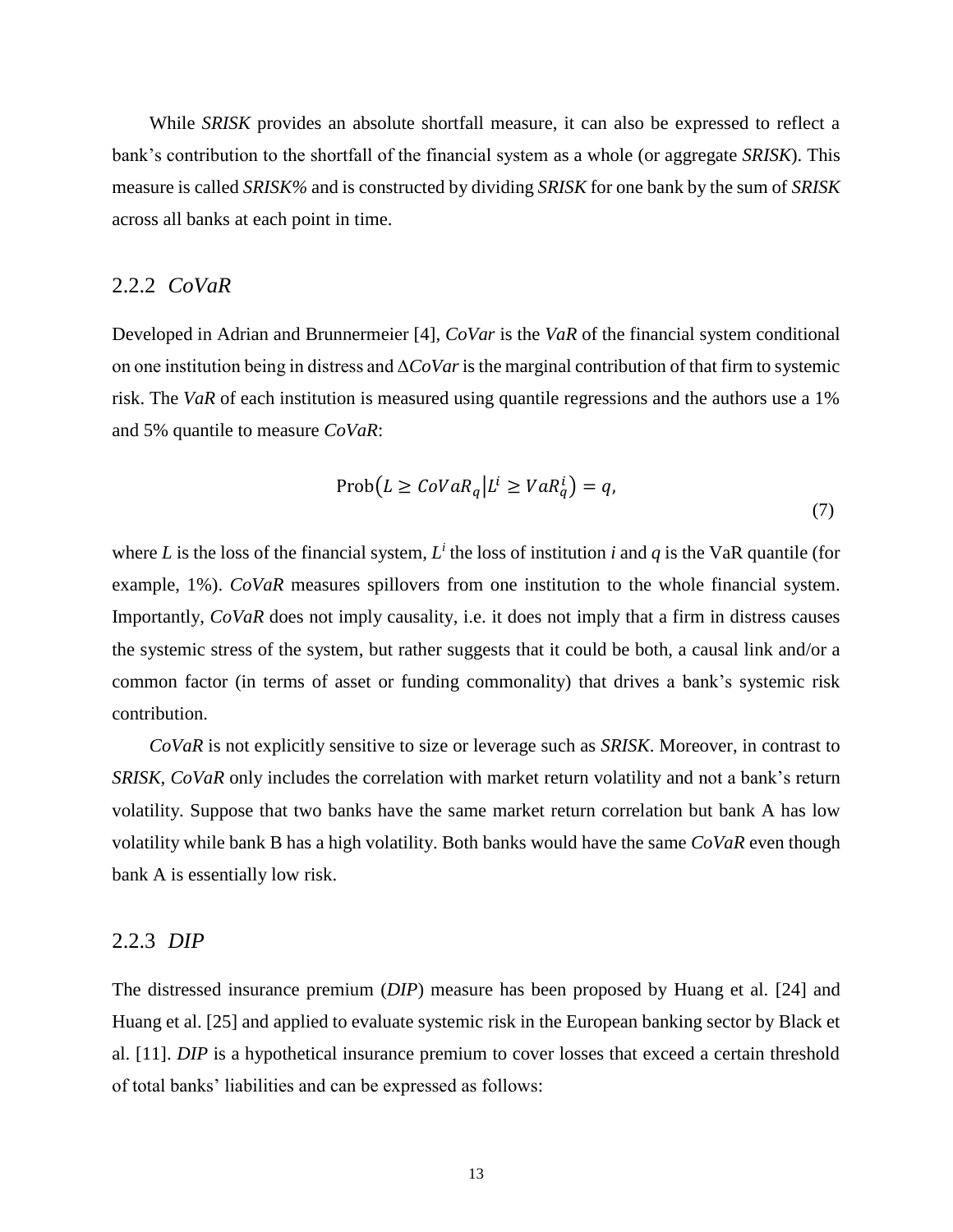$$
DIP = E^{Q}(L \times 1(L \ge L_{min})),
$$
\n(8)

where *L* is the total liabilities of the banking sector and *Lmin* is the threshold as a measure of financial distress. The most important input factors are a bank's probability of default *PD* (which is derived from CDS spreads) and asset correlations. Under a constant debt assumption over the measurement period, asset correlations are measured using equity correlations among banks. The *PDs* are used to calculate default thresholds for all banks. The authors simulate asset values and define a default event when the asset value falls below this default threshold. Historical loss given default (*LGD*) values are used to derive a loss distribution which in turn is used to derive the likelihood that  $L \ge L_{min}$ . Finally, the *DIP* measure is constructed multiplying this probability with the expected losses in case of a systemic crisis.

#### 2.2.4 *CATFIN*

Our fourth measure to link interconnectedness to systemic risk is the *CATFIN* measure developed by Allen et al. [\[6\].](#page-31-4) While *SRISK, CoVaR* and *DIP* measure the cross-sectional differences in banks' contribution to systemic risk (or micro / bank-level measures of systemic risk), *CATFIN* is an aggregate measure of systemic risk in the financial sector. Allen et al. [\[6\]](#page-31-4) show that micro-level measures are helpful in explaining the cross-sectional variation in systemic risk contributions; however, they do a poor job in forecasting macroeconomic developments. They develop *CATFIN* to forecast potential detrimental effects of financial risk taking by the overall financial sector on the macroeconomy. The intuition is that banks do not internalize the costs on the society when making risk-taking decisions and *CATFIN* is supposed to capture these externalities.

 *CATFIN* is a value-at-risk (*VaR*) measure and is constructed as an unweighted average of three (parametric and non-parametric) *VaR* measures. This measure captures the system-wide level of risk taking and is calculated using the historical distribution of equity returns.

 Taken together, we employ four different proxies to capture risks to the stability of the financial system as a whole. Importantly, as explained above, *SRISK*, *CoVaR*, and *DIP* are estimates of the co-variation between individual banks and systemic risk. *CATFIN*, on the other hand, is an aggregate measure for the overall banking sector systemic risk.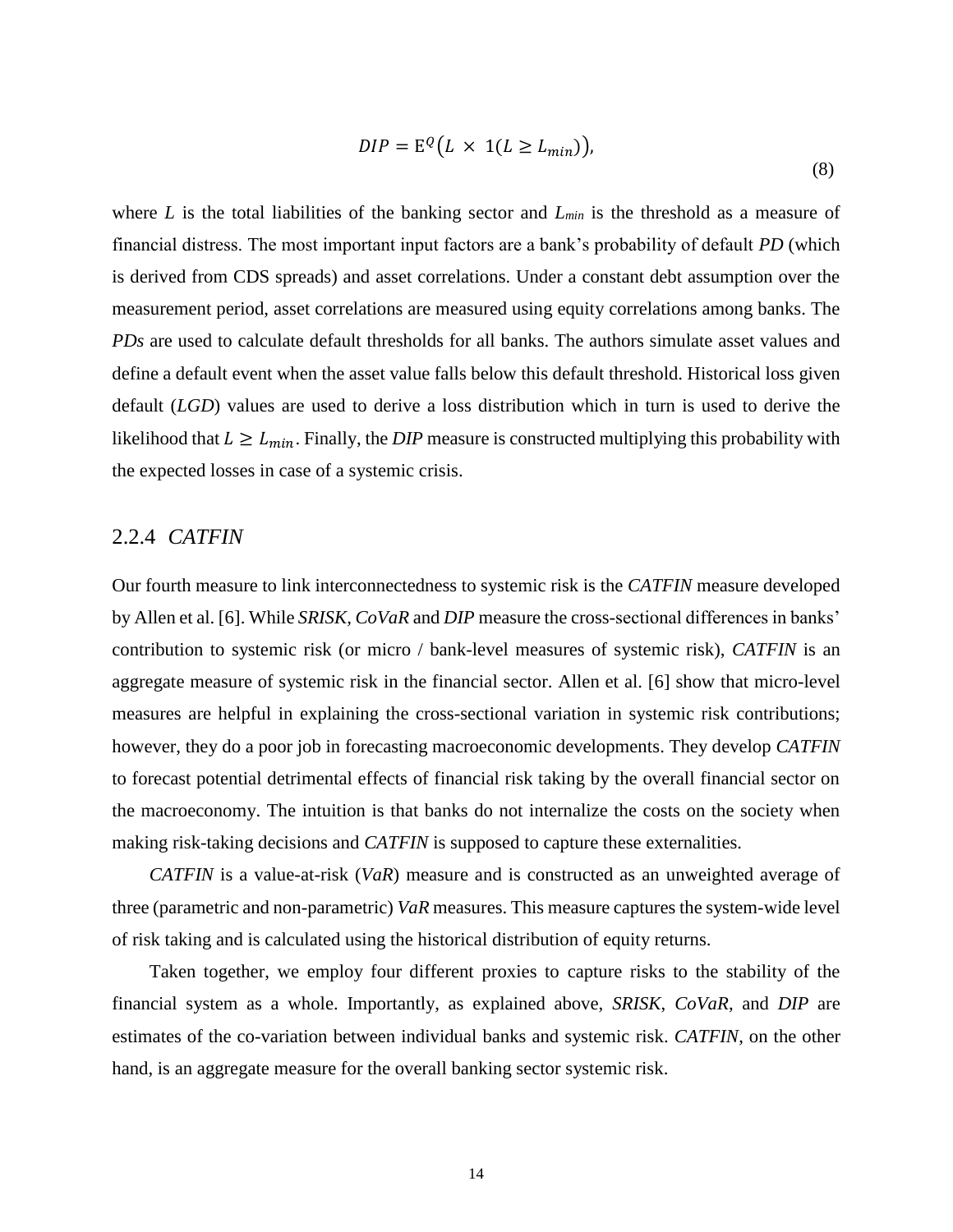# 3 Data and Summary Statistics

In this section, we first briefly describe our data sources. We then provide summary statistics regarding lenders, borrowers, syndicated loan facilities, and the various measures developed or introduced in Section 2 above related to distance, interconnectedness, and systemic risk.

### 3.1 Data Sources

To analyze the interconnectedness of banks in loan syndication and how such interconnectedness affects banks' systemic risk, two primary sources of data are used: (i) syndicated loan data and (ii) systemic risk data. We obtain detailed loan information to construct the distance, interconnectedness, and diversification measures for lead arrangers from the DealScan database of loan syndications. The authors who proposed the *SRISK*, *CoVaR*, *DIP*, and *CATFIN* measures kindly provided us data on their respective systemic risk measures.

#### 3.1.1 Syndicated Loans

 $\overline{\phantom{a}}$ 

Thomson Reuters LPC DealScan is the primary data base on syndicated loans with comprehensive coverage, especially in the U.S. market. We obtain a sample of 91,715 syndicated loan facilities originated for U.S. firms between 1988 and July 2011.

 Interconnectedness is measured at the lead arranger (bank holding company) level. A lender is classified as a lead arranger if its "LeadArrangerCredit" field indicates "Yes." If no lead arranger is identified using this approach, we define a lender as a lead arranger if its "LenderRole" falls into the following fields: administrative agent, agent, arranger, bookrunner, coordinating arranger, lead arranger, lead bank, lead manager, mandated arranger, and mandated lead arranger.<sup>11</sup> Note that the "LeadArrangerCredit" and "LenderRole" fields generate similar identifications of lead arrangers.

 DealScan data can only be manually matched with Compustat data. In doing so, we are able to retrieve financial data from Compustat for borrowers of 42,009 loan facilities (46% of our loan sample). Importantly, however, Compustat data are only used to provide additional descriptive

<sup>&</sup>lt;sup>11</sup> See Standard & Poor's *A Guide to the Loan Market* [\[34\]](#page-34-6) for descriptions of lender roles.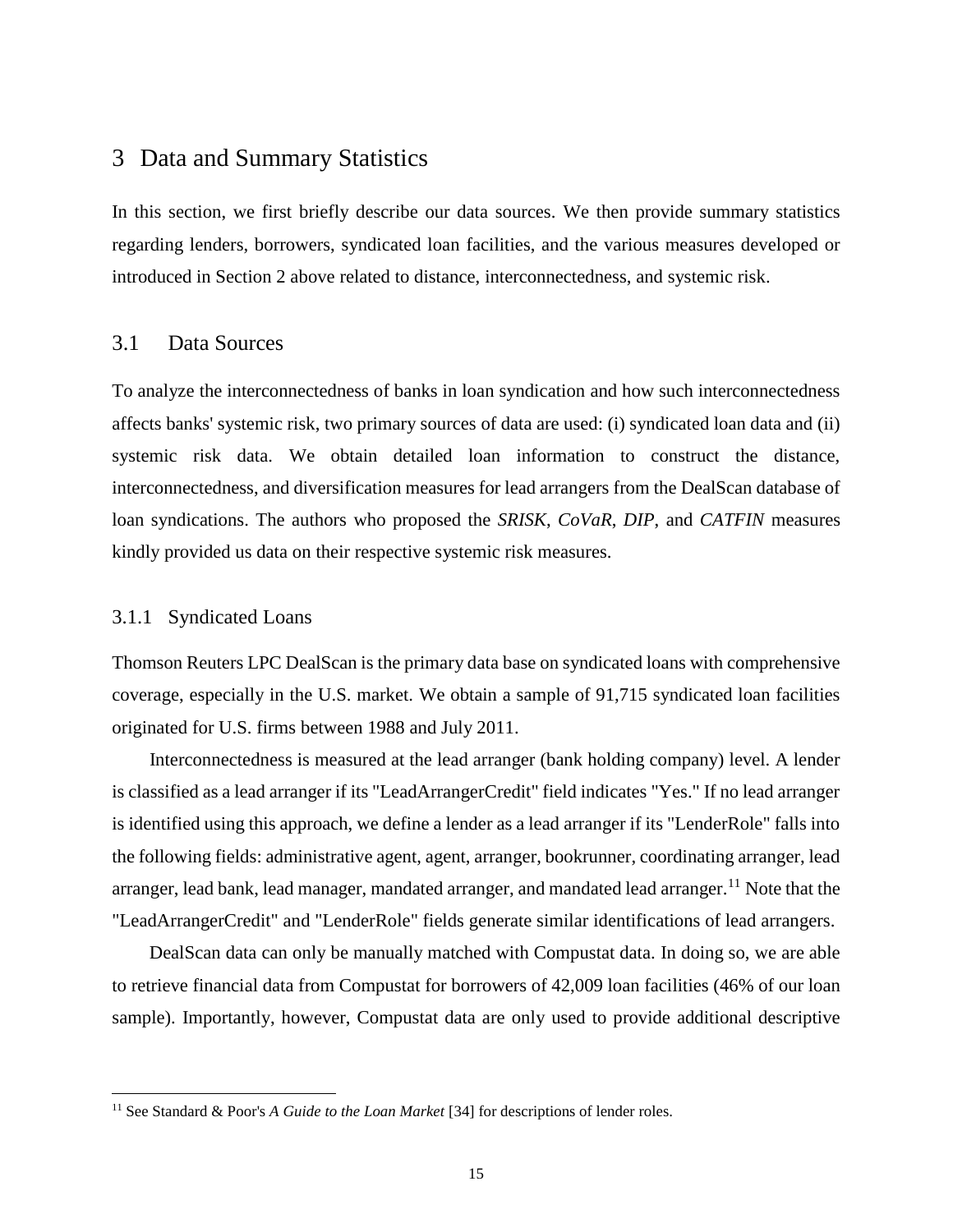statistics regarding our sample and are not directly used in our empirical measure of interconnectness.

#### 3.1.2 Systemic Risk

We obtain the *SRISK* data from NYU V-Lab's Systemic Risk database and the *CoVaR*, *DIP*, and *CATFIN* data from the authors who proposed them as systemic risk measures.

 *SRISK* data covers 132 global financial institutions and 16,258 bank-months ranging from January 2000 to December 2011. We are able to match them with 5,799 lead arranger-months and 62 unique lead arrangers.

 The *CoVaR* data are quarterly covering 1,194 public U.S. financial institutions, of which 44 can be found in our interconnectedness data as lead arrangers in the syndicated loan market. The *CoVaR* data are available from the third quarter of 1986 to the fourth quarter of 2010, and the matched sample includes 1,767 unique lead arranger-quarters.

 The *DIP* data are weekly covering 57 unique European financial institutions from January 2002 to January 2013. We aggregate weekly data into monthly measures and obtain 5,235 bankmonths with *DIP* measures. We are able to construct a matched sample of 22 unique lead arrangers and 1,414 lead arranger-months with our interconnectedness data.

Appendix 4 lists lead arrangers for which the various systemic risk measures are available.

 The *CATFIN* data are monthly and available at the aggregate market level from January 1973 to December 2009. We match them with our monthly market-aggregate Interconnectedness Index and obtain a matched sample of 252 months.

#### 3.2 Summary Statistics

#### 3.2.1 Lead Arrangers, Borrowers, and Loans

Table 1 presents the characteristics of lead arranger, borrowers and loans based on the 91,715 syndicated loan facilities in our sample. Panel A of Table 1 reports lead arranger characteristics. We have 37,311 unique lead arranger-months. An average lead arranger has a market share of 0.73% and arranges 35 loan facilities, which correspond to an average volume of \$6.67 billion of originated loans, during the previous twelve months.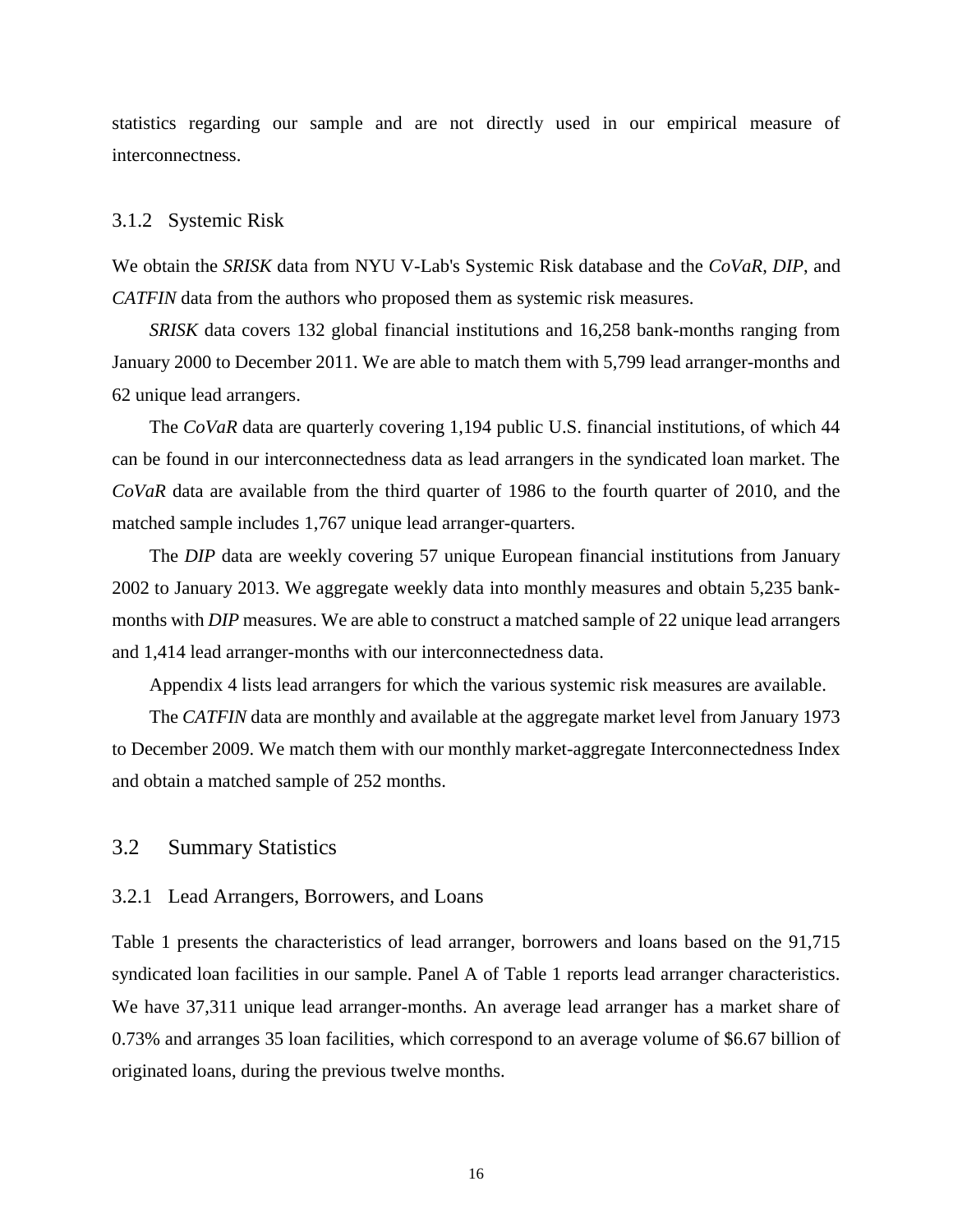Panel B of Table 1 reports borrower characteristics of 91,715 unique loan facilities. An average borrowing firm in our sample has sales of \$2.8 billion at loan closing. Sixty percent had previously borrowed from the syndicated loan market at least once, and the average number of previous syndicated loans among all the borrowers is 2.4 loan facilities. Among borrowers whose firm type is known, 37% are identified as private firms, whereas 28% are public firms without bond ratings and 34% are public firms with bond ratings.

 Among borrowers where Compustat data are available, the average book value of total assets is \$11 billion, the average book leverage ratio is 37%, the average earnings to assets ratio is 6%, and 49% have S&P debt ratings of which 55% have an investment-grade rating.

Panel C of Table 1 shows characteristics of 91,715 syndicated loan facilities in our sample. An average syndicated loan facility has a size (loan amount) of \$236 million and maturity of 48 months. The average all-in spread on drawn funds is 233 basis points over LIBOR. About onethird (32%) of the facilities are classified as term loans. On average, there are 7 lenders in one syndicate, and the lead arrangers retains 36% of the loan. The most common reason for borrowing is working capital or corporate purposes (62%), followed by acquisitions (23%), refinancing (22%), and backup lines  $(7\%)$ .<sup>12</sup>

#### 3.2.2 Distance, Interconnectedness, and Systemic Risk

Table 2 reports summary statistics of the distance, interconnectedness, and systemic risk measures we described in section 2. Panels A and B summarize distance between 5,223,284 lead arranger pair-months and interconnectedness of 37,311 lead arranger-months, respectively, across the six lender specialization categories, i.e., the borrower's SIC industry division, 2-digit, 3-digit, and 4 digit borrower SIC industry, the borrower state, and the borrower's 3-digit borrower zip code. Panel B reports both size- and relationship-weighted interconnectedness measures. While distance must lie within the range of 0 to  $\sqrt{2}$  and our interconnectedness index must be within 0 and 100 by definition, the standard deviations of these measures – 0.3-0.4 for distance measures and 17-28 for interconnectedness measures – implies that there is sufficient variation for empirical tests. Further, the distributions of our distance as well as size- and relationship-weighted interconnectedness measures across different specialization categories are similar to one another,

 $\overline{\phantom{a}}$ 

 $12$  A loan facility can state more than one purpose for borrowing.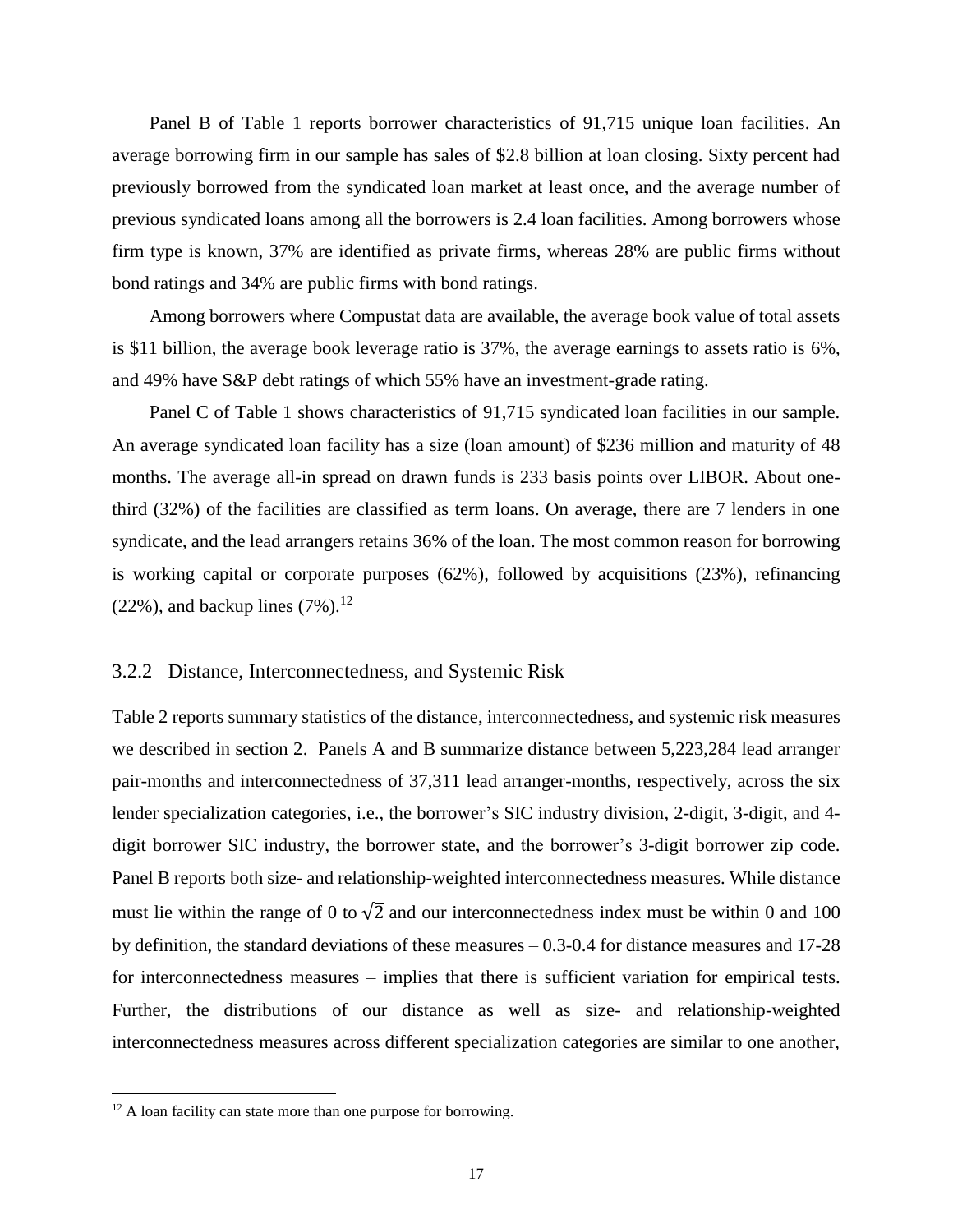which indicates that our measures capture both distance and interconnectedness in a similar fashion. One notable difference, though, is that relationship-weighted interconnectedness tends to be somewhat smaller than its size-weighted counterpart and also has greater variation.

 Panel C of Table 2 reports the summary statistics of *SRISK*, *CoVaR*, and *DIP* at the lead arranger level. Of the 5,799 matched lead arranger-months, the average *SRISK* is \$25.7 billion, *SRISK*% 2.57%, and *LRMES* 3.81%, and a market leverage ratio of 18%. Of the 1,767 matched lead arranger-quarters, the 1% *CoVaR* is a decline of 2.31% or \$15.4 billion of bank equity on average and the 5%  $CoVaR$  is a decline of 1.98% or \$12.5 billion of bank equity on average.<sup>13</sup> Of the 1,414 matched lead arranger-months, the average DIP is 14.7 billion euros. All these measures show greater systemic risk for our sample of lead arrangers than an "average" financial institution in the *SRISK*, *CoVaR*, and *DIP* data sets. 14

 The *SRISK* measures (*SRISK*, *SRISK%*, and *LRMES*) and *CoVaR* measures (1% and 5%) have correlations ranging from 0.2 to 0.4 for the sample of lead arrangers that have the full data available. The correlation between *DIP* and *SRISK* is close to 0.8, whereas *DIP*'s correlation with *SRISK%* and *LRMES* is approximately 0.3.

### 4 Interconnectedness of Banks in Loan Markets

In this section, we first show empirically how banks connect in the syndicated loan market. Then we explore what drives the interconnectedness of a bank. Finally, we examine the time trend in the market-aggregate Interconnectedness Index.

#### 4.1 Collaboration in Loan Syndicates

 $\overline{a}$ 

If two lead arrangers have small distance as measured in [\(1\),](#page-10-0) it means that they have similar asset allocations in their corporate loan portfolios. In other words, they have high exposures to common shocks because of common corporate exposures. To understand the role of syndication in

<sup>&</sup>lt;sup>13</sup> The *CoVaR* data are all expressed in the form of losses, i.e., negative numbers. In our empirical analyses, we multiply *CoVaR* with minus one. I.e., a higher *CoVaR* implies higher systemic risk.

<sup>14</sup> For example, an average financial institution in the NYU V-Lab database has *SRISK* of \$10.3 billion and *SRISK%* of 1.32%. An average public U.S. financial institution in the *CoVaR* data shows a decline of 1.15% or \$0.785 billion at 1% *CoVaR*, and an average European financial institution in the *DIP* data shows a *DIP* of 10.9 billion euros.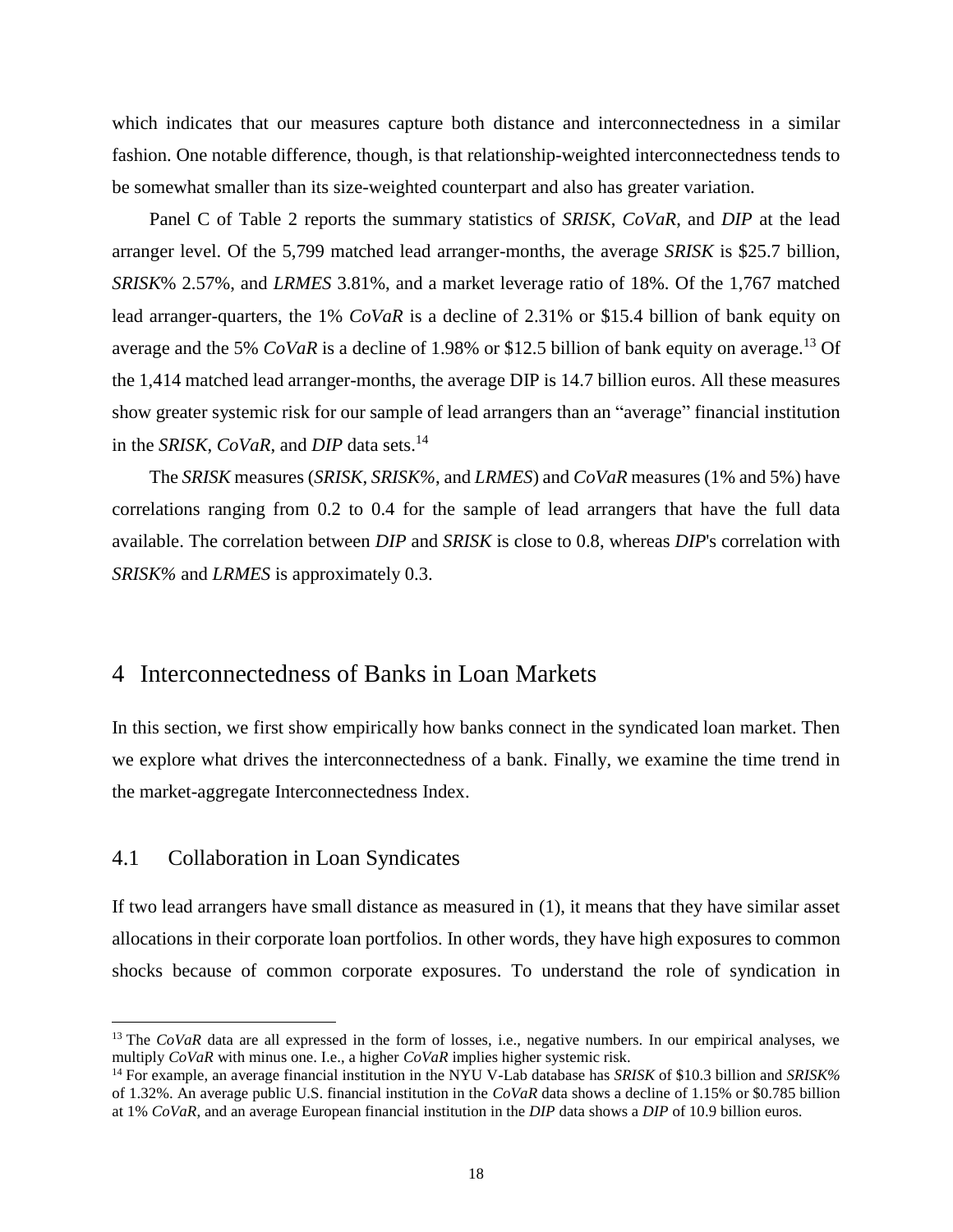producing similarity of corporate loan exposures, we examine the determinants of a bank's syndicated loan membership.

 In order to make the data and computations manageable, we limit our interest to the top 100 lead arrangers in each month who held an aggregated share of 99.5% or more of the total market. We estimate the following regression:

$$
Syndicate Member_{m,n,k,t} = \alpha + \beta_1 \cdot Distance_{m,n,t} + \beta_2 \cdot Lead \, Relationship_{m,n,t}
$$
\n
$$
+\beta_3 \cdot Borrower \, Relationship_{n,k} + \beta_4 \cdot Market \,Share_{n,t} + Loan \,Facility'_k + e_{m,n,k,t},
$$
\n(9)

where the dependent variable *Syndicate Member*<sub>m,n,k,t</sub> is an indicator variable that equals one if lead arranger *m* chooses lender *n* as a member in loan syndicate *k* that is originated in month *t* and zero otherwise. The key independent variable  $Distance_{m,n,t}$  measures the distance between lead arranger *m* and lender *n* based on their syndicated loan portfolios during the twelve months prior to month *t*. As a proxy for bank to bank relationships, *Lead Relationship*<sub>m,n,t</sub> is an indicator variable for whether lead arranger *m* had syndicated any loans with lender *n* prior to the current loan (no matter what roles the two lenders took). As a proxy for bank to firm relationships, *Borrower Relationship* $_{n,k}$  is an indicator variable for whether lender *n* arranged or participated in any syndicated loans that were made to the borrower prior to loan syndicate *k*. By including *Lead Relationship*<sub>m,n,t</sub> and *Borrower Relationship*<sub>n,k</sub> in the regression, we control for the effects of prior relationships between the two lenders and prior relationships between the borrower and lender  $n$  on the construction of the syndicate.  $Market\,Share_{n,t}$  is the market share of lender *n* as a lead arranger during the twelve months prior to month *t*. We use Market Share<sub>n,t</sub> to proxy for lender  $n$ 's reputation and market size or power. Loan Facility<sub>k</sub> is a vector of loan facility fixed effects, which are included to rule out any facility-specific effects, including the effects from the borrower, the lead arranger, the time trend in a particular year, and any loan characteristics. Standard errors are heteroscedasticity robust and clustered at the month level. The regression size is  $\sum_{k=1}^{K} M_k \times (100 - 1)$  observations, where *K* is the total number of syndicated loan facilities in the sample and  $M_k$  is the number of lead arrangers in syndicate  $k$ . The resulting sample size is nearly 11 million pairs of lenders in unique loan facilities.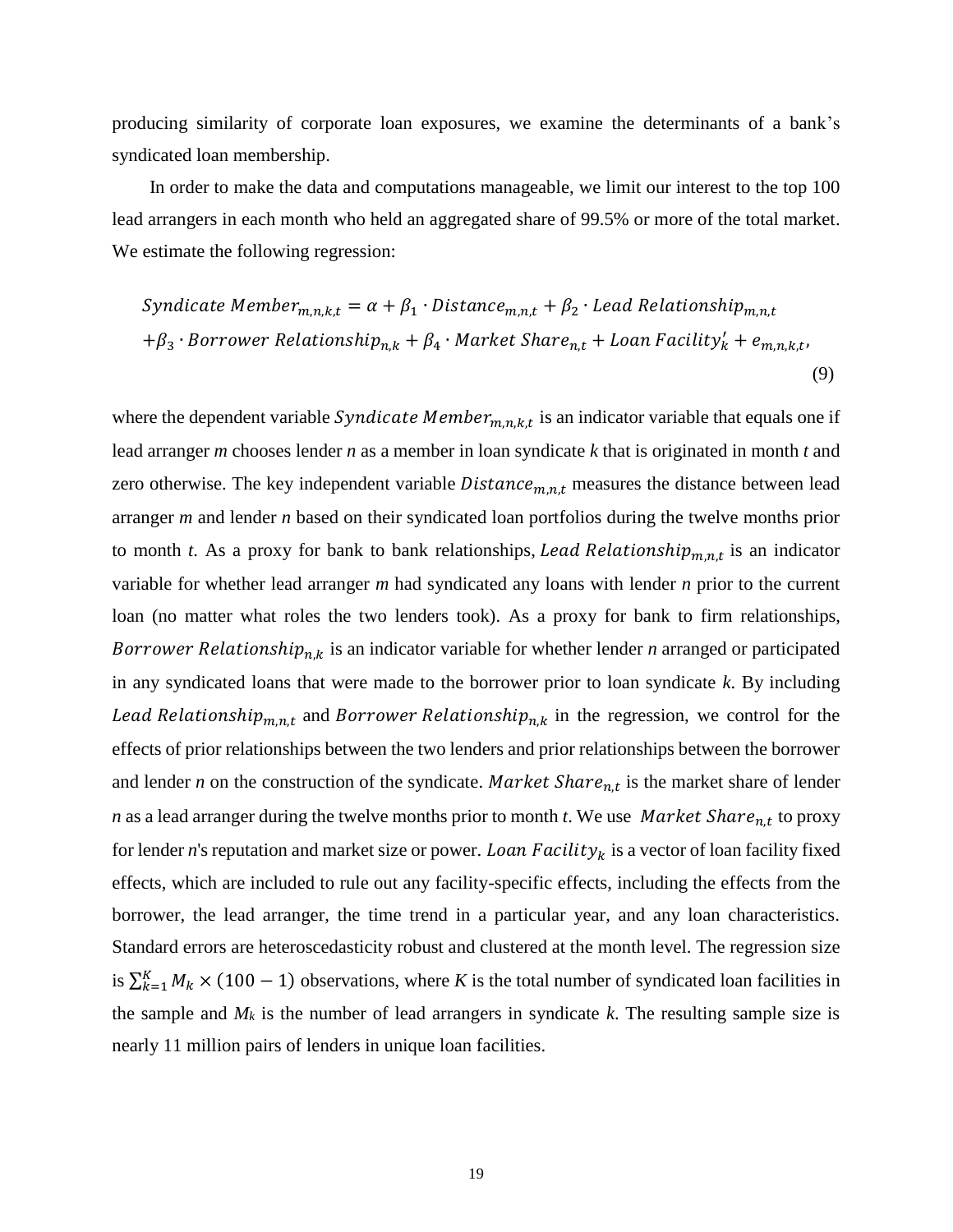The results are reported in Table 3. Six distance measures are shown in Columns (I) to (VI), based on borrower SIC industry division, 2-digit, 3-digit, and 4-digit borrower SIC industry, borrower state, and 3-digit borrower zip code, respectively. In all regressions, our distance measures show negative coefficients that are significant at the 1% level. That is, the greater the portfolio similarity between a lender and the lead arranger, the greater the likelihood that the lender is chosen as a syndicate member. We also find that a lender's prior relationships with either the lead arranger or the borrower have significantly positive influences on the likelihood of being chosen as a syndicate member. The effect is especially strong for prior lender-borrower relationships, and consistent with the findings in Sufi [\[35\].](#page-34-0) Lender *n*'s market share also enhances its likelihood of being included in the syndicate.

 Overall, the results suggest that lead arrangers tend to invite lenders that are closer to themselves in terms of asset allocation in their loan portfolios to their syndicates. In other words, the organizational structure of loan syndication increases the degree of interconnectedness of banks over time.

#### 4.2 Determinants of Interconnectedness: Diversification versus Size

To understand the determinants of interconnectedness, we examine the effect of three bank characteristics: (i) market share, (ii) diversification, and (iii) number of specializations. We estimate the following regression:

Interconnectedness<sub>i,t</sub> = 
$$
\alpha + \beta_1 \cdot \text{Market Share}_{i,t} + \beta_2 \cdot \text{Diversification}_{i,t}
$$
  
+ $\beta_3 \cdot \text{Number of Specializations}_{i,t} + \text{lead Arranger}'_i + e_{i,t}$ , (10)

<span id="page-21-0"></span>where the dependent variable *Interconnectedness<sub>i,t</sub>* is the level of interconnectedness of bank  $i$ in month *t*. There are three independent variables in the regression:  $Market\,Share_{i,t}$  is bank *i*'s market share in the syndicated loan market as a lead arranger during the twelve months prior to month *t*. We use the dollar volume of loans originated by the lead arranger to construct this variable. Market share is thus a proxy for bank size. *Diversification*<sub>i,t</sub> is the diversification measure computed as in equation [\(4\),](#page-12-0) and *Number of Specializations*<sub>it</sub> as a lead arranger. Number of Specializations $s_{i,t}$  varies by the type of specialization. For example, it is the number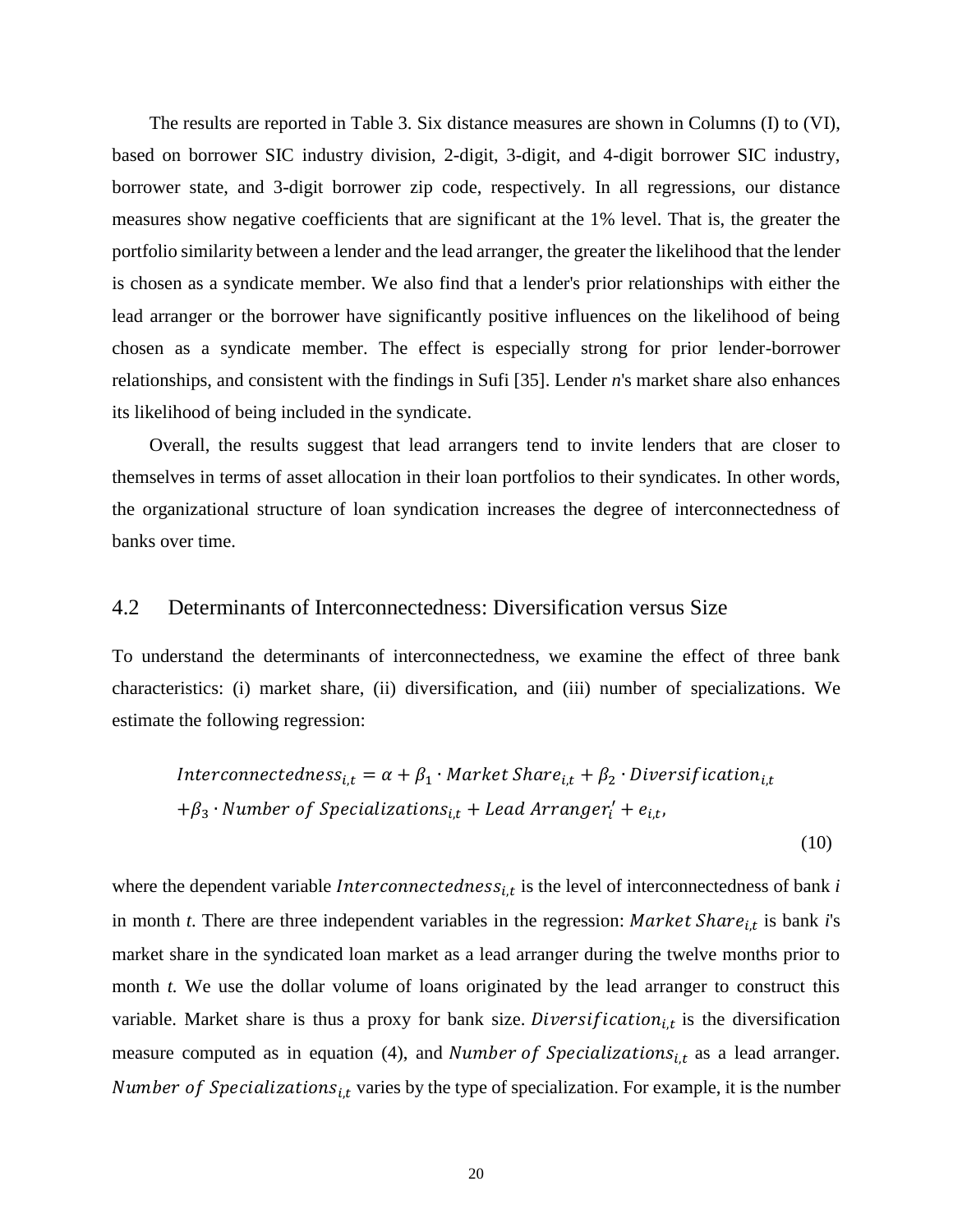of 2-digit borrower SIC industries to which the bank lends as a lead arranger if the type of specializations is the 2-digit borrower SIC industry. In addition, Lead Arranger<sub>i</sub> is a vector of lead arranger (bank) fixed effects. Standard errors are heteroscedasticity robust and clustered at the month level. Note that equation [\(10\)](#page-21-0) is the general form of the regression, and the inclusion of independent variables and fixed effects varies for different specifications.

 The results are reported in Table 4. As discussed in Section 2, interconnectedness can be sizeor relationship-weighted and based on six types of specializations. We analyze the determinants for each of the alternative interconnectedness measures. First, we estimate simple regression models of both size- and relationships-weighted interconnectedness on market share, diversification, and the number of specializations individually in Regression (I), (II), and (III) in Panel A. The marginal coefficients on market share, diversification, and number of specializations are all significantly positive at the 1% level, indicating positive association of these variables with interconnectedness. Comparing the  $R^2$  of these regressions helps us assess the explanatory power of these independent variables in interconnectedness. We find that size only explains between 3.5% and 6.7% of the variation in interconnectedness. In contrast, diversification explains more than 80% of the variation in size-weighted interconnectedness and about 50% or more variation in relationship-weighted interconnectedness.<sup>15</sup> In other words, banks with concentrated loan portfolios are less interconnected relative to those with diversified portfolios. Number of specializations explains approximately 20-70% of the variation in interconnectedness. Overall, diversification and number of specialization are relatively more important determinants of loan market interconnectedness than bank size.

 In a next step, we include all variables jointly in multivariate regressions and report the results in Panel B of Table 4. We continue to find positive effects of diversification and number of specializations on interconnectedness, significant at the 1% level. An analysis of variance (ANOVA) suggests that lead arranger fixed effects explain more than 60% of the variation in our interconnectedness measures. Including fixed effects thus eliminates a substantial part of the variation. However, even when lead arranger fixed effects are included, the significant, positive

 $\overline{\phantom{a}}$ 

<sup>&</sup>lt;sup>15</sup>  $R<sup>2</sup>$  decreases substantially when we switch from size-weighted to relationship-weighted interconnectedness as diversification is more correlated with size than interbank relationships in the syndicated loan market.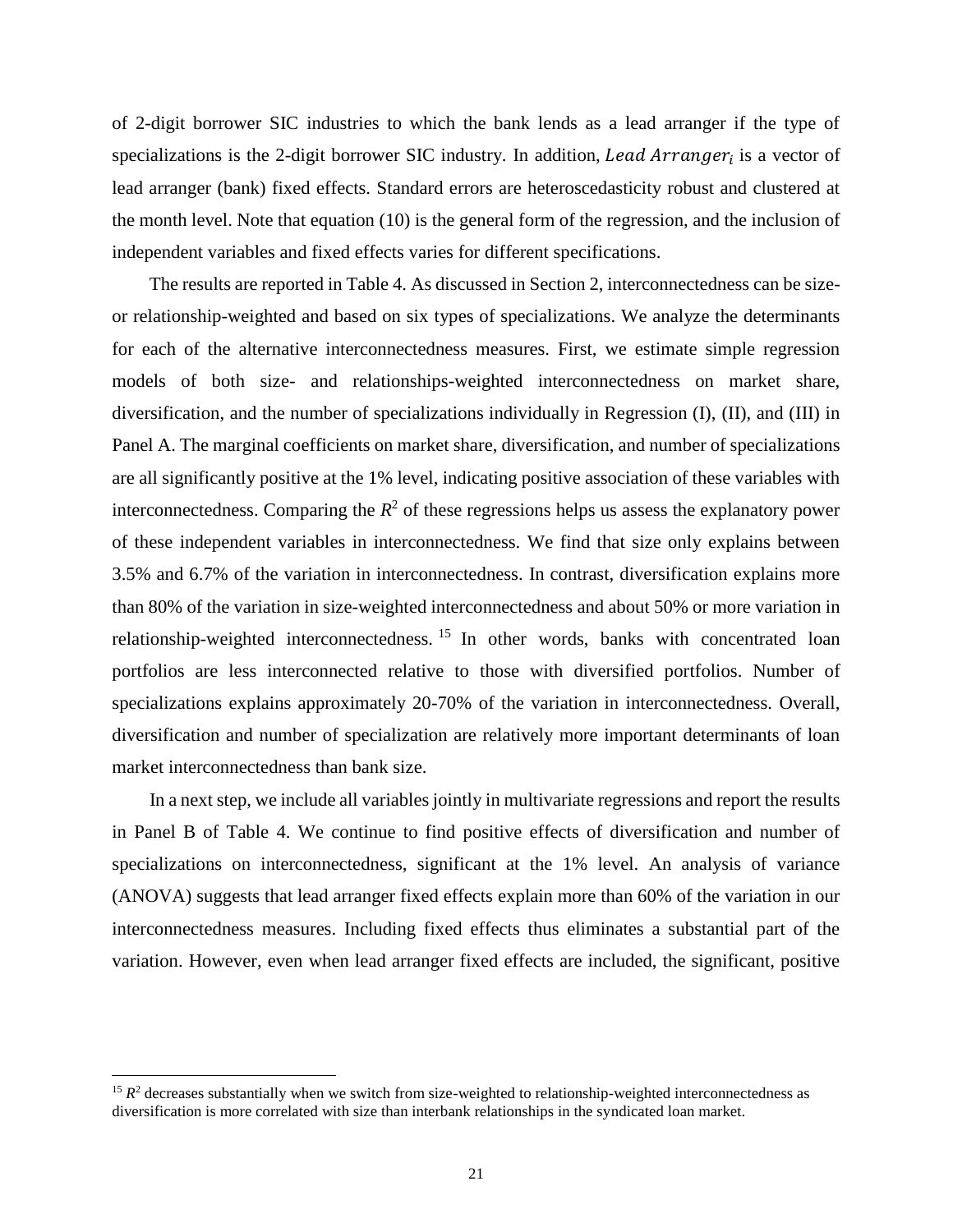effects of diversification and number of specializations on the interconnectedness measures persist.<sup>16</sup>

#### 4.3 Time Trend in Interconnectedness

 $\overline{\phantom{a}}$ 

Figure 2 plots the monthly time series of the various market-aggregate Interconnectedness Indices from January 1989 to July 2011. Panels A and B show the size- and relationship-weighted Interconnectedness Index based on all six types of specializations, respectively. There was an overall increasing trend in market-aggregate interconnectedness from 1989 until 1995. This was mainly due to the sudden introduction of syndicated lending as a financing vehicle and the subsequent growth in the size and number of participants in the syndicated loan market.

A possible explanation is the benefits to lenders from being able to syndicate large corporate loans. Syndicating, i.e. selling a large proportion of loans that banks originate themselves or participating in loans to borrowers banks usually do not have access to, helps them diversify their loan portfolio. Moreover, the development of the syndicated loan market accommodates the financing needs of large borrowers. Banks face regulatory restrictions such as single counterparty exposure limits as well as regulatory capital requirements that discourages retaining larger exposures to borrowers. The development of the syndicated loan market allows banks to continue lending to, and thus their relationship, with larger firms syndicating a greater fraction of the loan to other banks if exposure limits are binding. Similarly, they are able to reduce capital requirements as syndication removes part of the credit risk associated with the loan from the bank's balance sheet. In order to show that this increasing trend does not dominate our empirical results, we run all regressions excluding data prior to 1995 as a robustness test and find similar results.<sup>17</sup>

 Another interesting trend is that interconnectedness dropped significantly during the period from mid-2008 to the end of 2009, i.e. during the crisis period, but it has risen again since the beginning of 2010 and has climbed back to the peak level we observed before the crisis.

Panel C of Figure 2 shows a different perspective regarding the trend in interconnectedness, which is the growth in the relationship-weighted interconnectedness measure relative to the size-

<sup>&</sup>lt;sup>16</sup> The sign of the coefficients on market share becomes negative in the multivariate regressions, which is due to the multicollinearity among the regressors.

<sup>17</sup> The results based on the post-1995 subsample are available upon request. The tests on *SRISK* and *DIP* are the same based on either the whole sample or the post-1995 subsample as *SRISK* and *DIP* data start from 2000.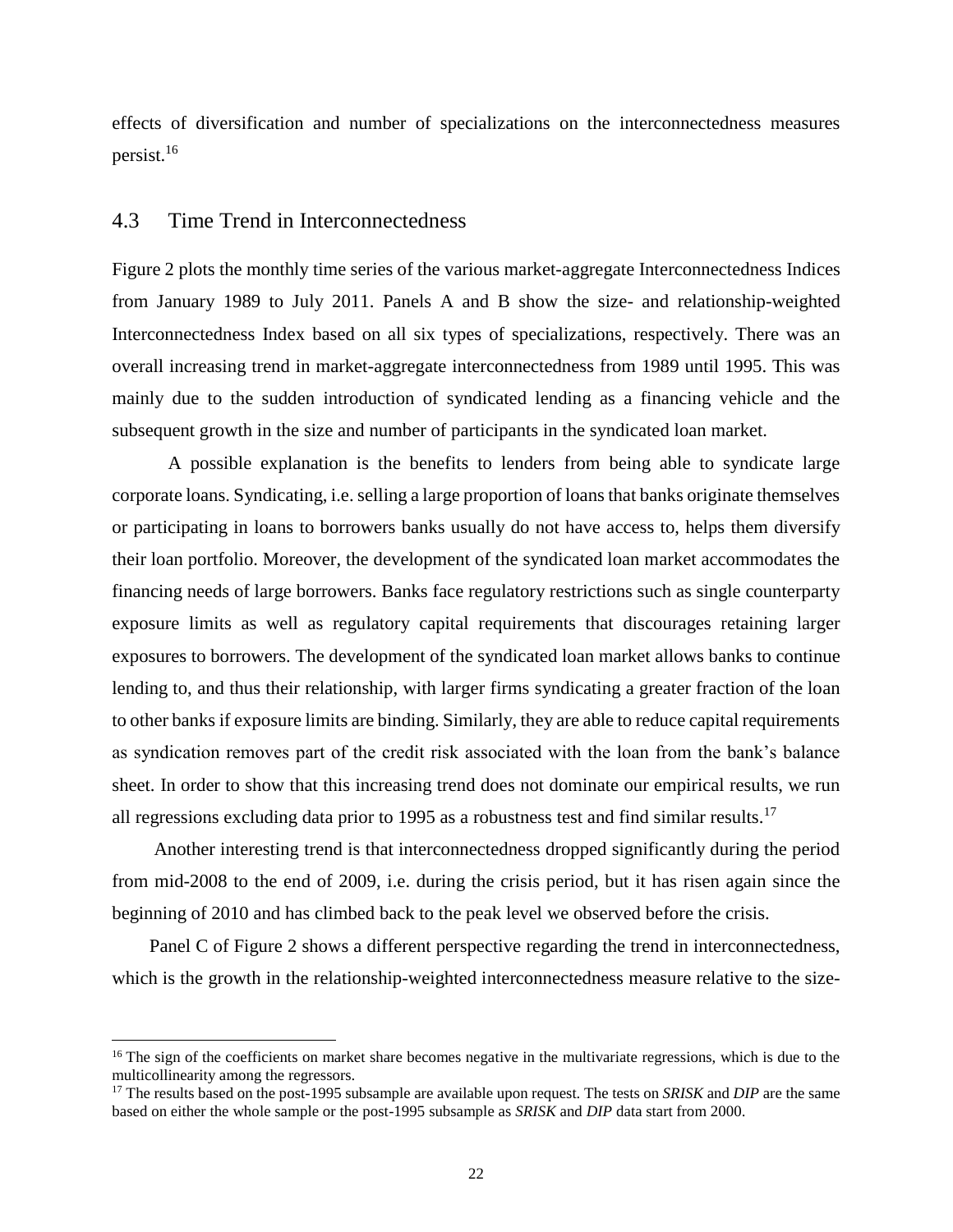weighted interconnectedness measure. Prior to mid-1992, relationship-weighted interconnectedness was slightly below its size-weighted counterpart. Then the two moved almost side by side until mid-1999. Since then relationship-weighted interconnectedness has stayed somewhat higher than size-weighted interconnectedness. Panel C plots interconnectedness based on 4-digit borrower SIC industry while this same trend is observed across all six types of specializations.

## 5 Interconnectedness and Systemic Risk

A higher interconnectedness measure suggests that a bank is more vulnerable to systemic shocks. Moreover, asset-side interconnected banks are more vulnerable because externalities of liabilityside interconnectedness arise when short-term fund providers withdraw funds from these institutions.

In this section, we empirically examine the relationship between our measure of interconnectedness and the various systemic risk measures discussed earlier. We first examine at the bank level the relationship between interconnectedness and systemic risk measured by *SRISK*, *CoVaR*, and *DIP*. Then we explore at the market level how changes of aggregate interconnectedness affects aggregate systemic risk measured by *CATFIN.*

### 5.1 Bank-level (Cross-sectional) Tests

Banks become interconnected as they invest in similar loan portfolios through loan syndication. In fact, this behavior reduces each bank's individual default risk via diversification of loan exposures and thus is beneficial from a microprudential perspective (Simons [\[33\]\)](#page-34-3). However, the interconnectedness creates systemic risk because not only are banks vulnerable to common shocks due to exposure to similar assets, but also problems of some banks can spread throughout the syndicate network to other banks, for example, funding shocks or adverse asset price movements due to an increase in correlations among assets. Consequently, when a financial crisis occurs, interconnectedness will magnify the severity and consequences of the crisis (Bernanke [\[10\]\)](#page-32-1). We examine first whether more heavily interconnected banks in the syndicated loan market are greater contributors to systemic risk and then, second, whether this effect is amplified during recessions.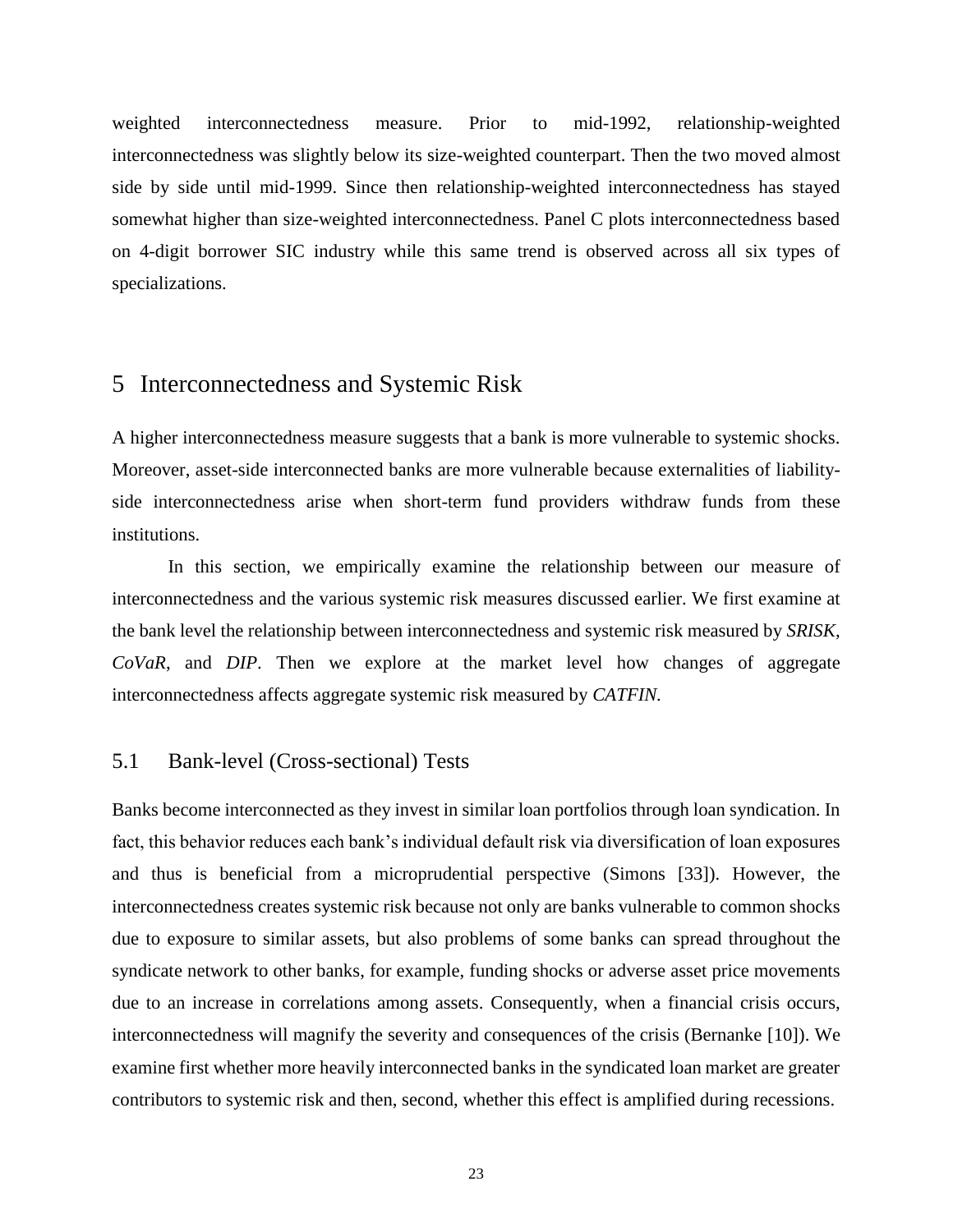We first match *SRISK*, *CoVaR*, and *DIP* as systemic risk measures with the time-series of our interconnectedness measure at the bank level. Figure 3 shows graphically the association between interconnectedness and systemic risk during the most recent recession period from December 2007 to June 2009. As an example, we plot a bank's *SRISK%*, 5% *CoVaR*, and *DIP* averaged for this period against its relationship-weighted, 4-digit borrower SIC industry-based interconnectedness measures also averaged for the period in Panels A, B, and C of Figure 3, respectively. We observe a positive relationship between interconnectedness and all three systemic risk measures. That is, the more interconnected banks contribute more to systemic risk. This relationship holds for both size- and relationship-weighted interconnectedness as well as across all six types of specializations.

 To more formally test this relationship, we first regress each of the three systemic risk measures on interconnectedness alone to examine the simple correlation between the two and then add control variables in a multiple regression setting as a second step. The general form of the regression we estimate is as follows:

$$
System Risk_{i,t} = \alpha + \beta_1 \cdot Interconnectedness_{i,t}
$$
\n
$$
+\beta_2 \cdot (Interconnectedness_{i,t} \times Recession_t) + \beta_3 \cdot European_i
$$
\n
$$
+\beta_4 \cdot (Interconnectedness_{i,t} \times European_i) + \beta_5 \cdot ln[Market Value_{i,t}]
$$
\n
$$
+\beta_6 \cdot Market\,Share_{i,t} + Lead\,Arrayer'_i + e_{i,t}.
$$

(11)

<span id="page-25-0"></span>The dependent variable is  $System Risk_{i,t}$ , the systemic risk measure of bank *i* in month *t*. It can be either *SRISK*, *CoVaR*, or *DIP*. The key independent variable *Interconnectedness*<sub>*i,t*</sub> is the level of interconnectedness of bank  $i$  in month  $t$ . Recession<sub>t</sub> is an indicator variable equal to 1 if month *t* falls into recessions as identified by the NBER.<sup>18</sup>  $European<sub>i</sub>$  is an indicator variable equal to 1 if bank *i* is headquartered in Europe. We are also interested in how interconnectedness may play a different role during recessions and in Europe. Thus, two interaction terms are included in the regression:  $(Interconnectedness_{i,t} \times Recession_t)$  and  $(Interconnectedness_{i,t} \times$ European<sub>i</sub>). In order to control for bank size, we include the following two control variables:

 $\overline{\phantom{a}}$ 

<sup>&</sup>lt;sup>18</sup> The NBER identifies three recession periods during our sample period: July 1990 – March 1991, March 2001 – November 2001, and December 2007 – June 2009.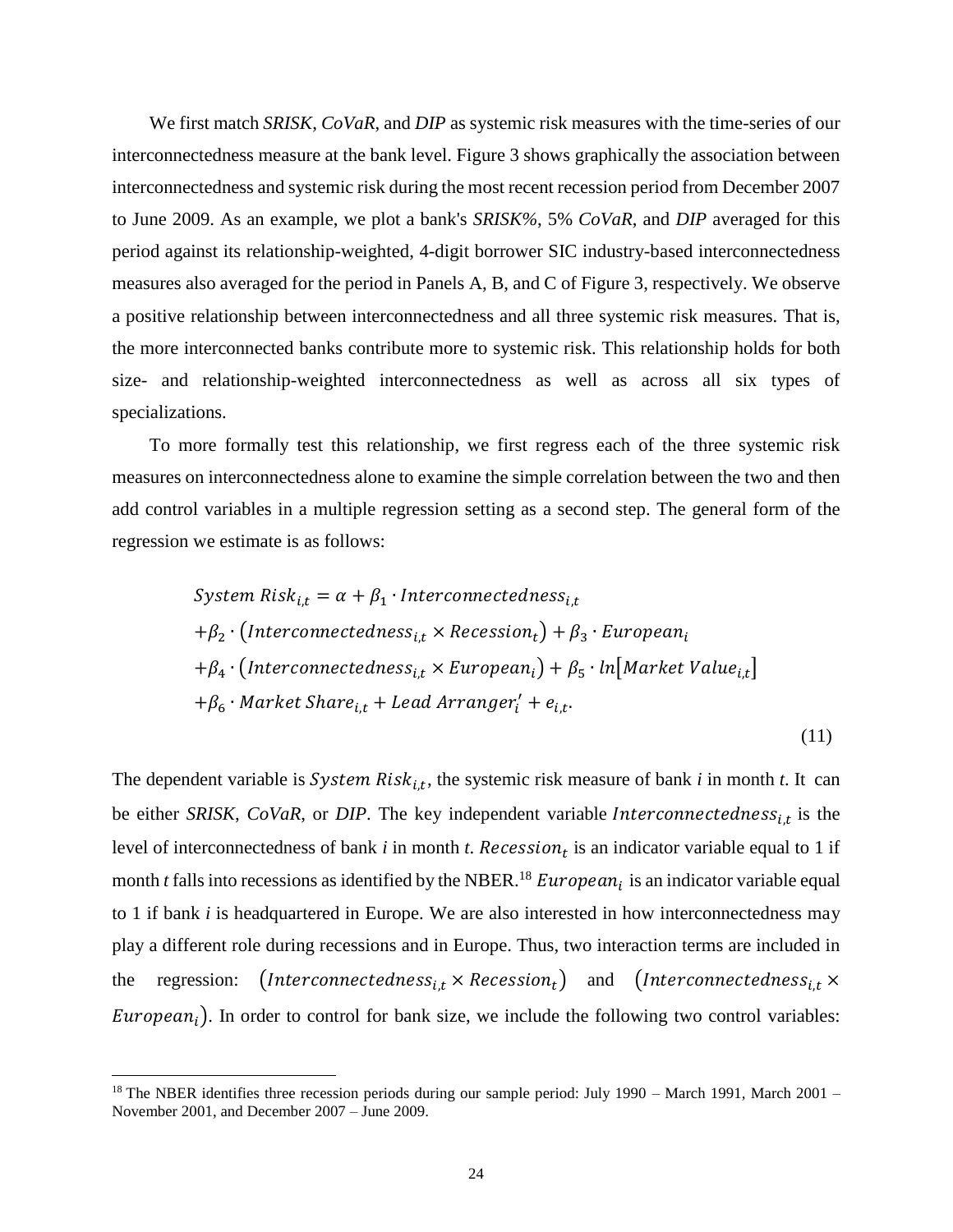$ln[Marker Value_{i,t}]$  is the natural logarithm of bank *i*'s market value of equity in month *t*, and Market Share<sub>i,t</sub> is its market share in the syndicated loan market as a lead arranger during the twelve months prior to month *t. Lead Arranger*<sub>i</sub> is a vector of lead arranger (bank) fixed effects. Standard errors are heteroscedasticity robust and clustered at the month level.

 Table 5 shows the results from the simple regressions of various systemic risk measures on interconnectedness. The coefficients on both size- and relationship-weighted interconnectedness across all six types of specializations are significantly positive at the 1% level, indicating that there is positive association between interconnectedness and systemic risk. Based on  $R^2$ , such association is the strongest with *CoVaR* (23-32%), followed by *SRISK* (2-7%) and *DIP* (1-3%).

#### 5.1.1 Interconnectedness and *SRISK*

Table 6 reports the multiple regression results for SRISK. Regression (I) does not include lead arranger fixed effects, whereas Regression (II) does. In the absence of lead arranger fixed effects [Regression (I)], we see consistently positive and statistically significant coefficients on size- and relationship-weighted interconnectedness as well as on the interaction term of interconnectedness and recession across all six types of specializations. That is, interconnectedness contributes positively to *SRISK* and this contribution becomes stronger during recessions. Interestingly, European banks present a higher level of *SRISK* in general, and the effect of interconnectedness on *SRISK* is also stronger among European banks than U.S. banks. The coefficients on the natural logarithm of the market value of equity and market share as a lead arranger are significantly positive indicating that larger banks carry higher (absolute) systemic risk.

When we include lead arranger fixed effects in the model [Regression (II)], the coefficients on interconnectedness become weaker, and some are no longer significant. Nonetheless, the coefficients on the interaction term of interconnectedness and recession remain consistently positive and significant, consistent with interconnectedness having an amplifying effect on systemic risk during recessions. With lead arranger fixed effects, we can no longer estimate the difference between European and U.S. banks in *SRISK*. However, the significantly positive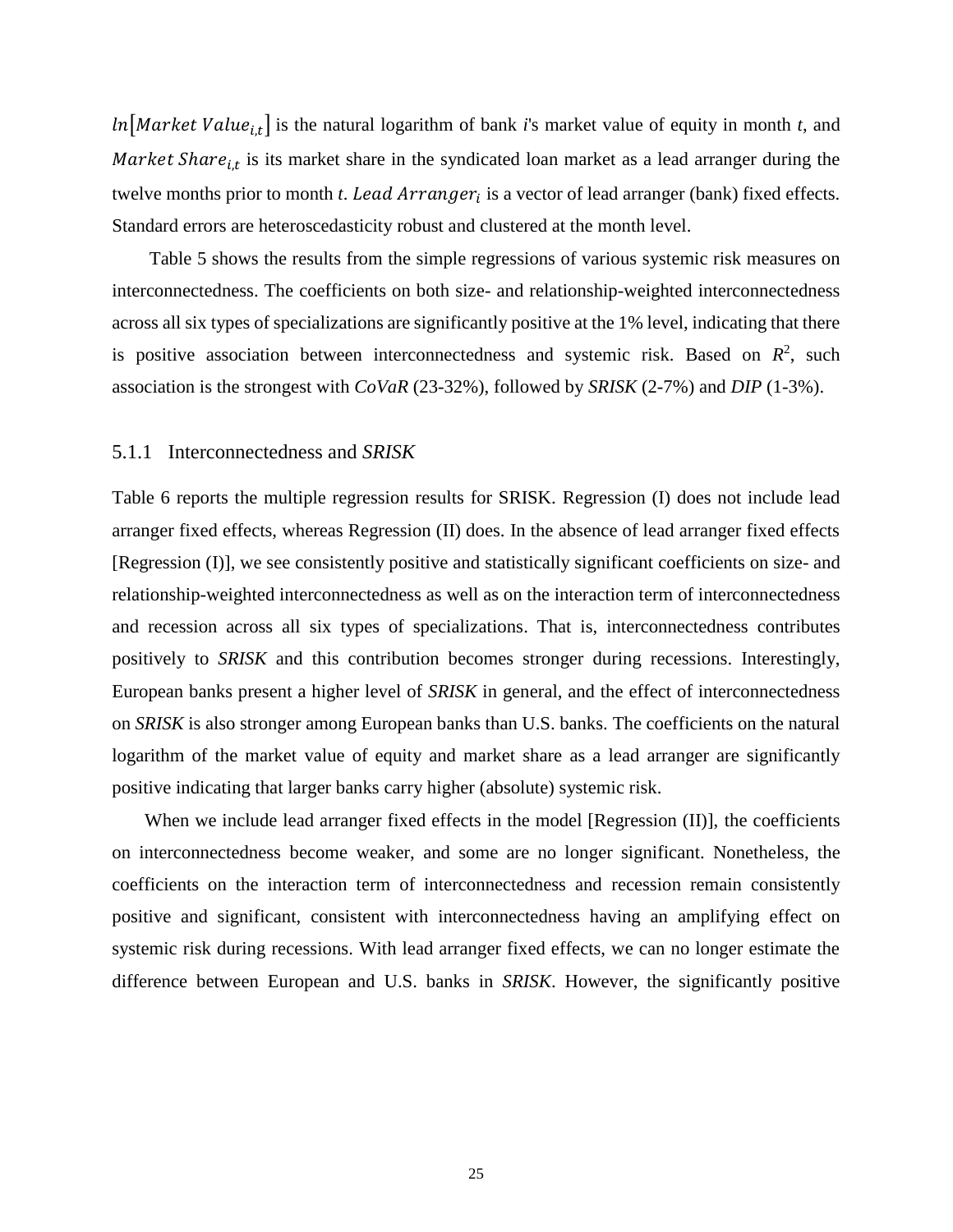coefficients on the interaction term of interconnectedness and European banks still suggest that interconnectedness has a stronger effect on European than US banks.<sup>19</sup>

*SRISK* is composed of two key factors: (i) the long-run marginal expected shortfall (*LRMES*) of the bank and (ii) its leverage. In order to understand which component(s) of *SRISK* interconnectedness contributes most, we regress the natural logarithm of *LRMES* and the quasimarket leverage independently on interconnectedness using the same specification as in [\(11\)](#page-25-0) with lead arranger fixed effects. The results with *LRMES* as the dependent variable are shown in Panel A of Table 7, and those with leverage are in Panel B.

We find that interconnectedness increases as a bank's *LRMES* increases, which is consistent with interconnected banks having larger downside risk if there is an overall market downturn. Moreover, we find that interconnectedness also increases as the market leverage of the respective bank increases.

#### 5.1.2 Interconnectedness and *CoVaR*

 $\overline{\phantom{a}}$ 

Table 8 reports results from regressing the natural logarithm of 5% *CoVaR* on interconnectedness, the interaction term of interconnectedness and recession, the natural logarithm of the market value of equity, and the market share as a lead arranger. We use the same specifications as for *SRISK* in Tables 6 and 7.<sup>20</sup> As in Table 6, Regression (I) does not include lead arranger fixed effects, whereas Regression (II) includes fixed effects.

 The coefficients on interconnectedness are mostly insignificant in Regression (I), and more than half of them are significantly negative in Regression (II) when lead arranger fixed effects are added. This indicates that in spite of the apparently positive relationship between interconnectedness and *CoVaR* as reported in Panel B of Table 5, interconnectedness does not directly contribute to *CoVaR* under normal economic conditions.

 However, the coefficients on the interaction term of interconnectedness and recession are significantly positive at the 1% level in all specifications, i.e. there is a positive incremental effect of interconnectedness on *CoVaR* during recessions. In Regression (I), this incremental effect is

<sup>&</sup>lt;sup>19</sup> The coefficients on the market value of bank equity turn significantly negative, which is related to the absorption of the size effect partially by lead arranger fixed effects.

<sup>&</sup>lt;sup>20</sup> We do not include control variables relating to whether a bank is headquartered in Europe or the U.S. because CoVaR covers U.S. banks only.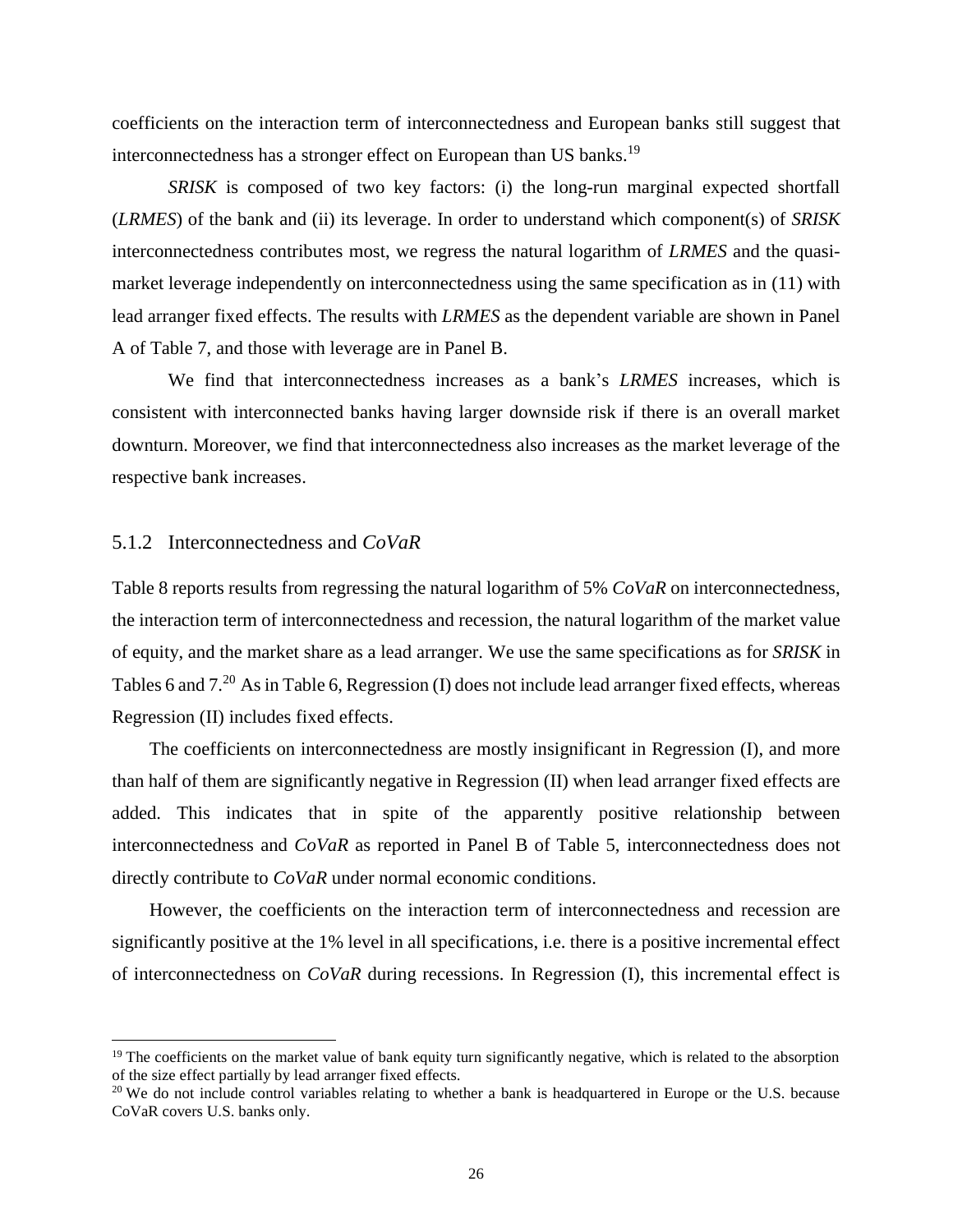large enough to make the total effect of interconnectedness on *CoVaR* (the coefficient on interconnectedness plus the coefficient on the interaction term) significantly positive during recessions. In Regression (II) with lead arranger fixed effects, the incremental effect of interconnectedness during recessions approximately offsets the negative effect observed in normal times.

#### 5.1.3 Interconnectedness and *DIP*

Similar to Table 8, Table 9 reports coefficient estimates from regressing the natural logarithm of the monthly *DIP* in euros on the same set of independent variables including interconnectedness, the interaction term of interconnectedness and recession, the natural logarithm of the market value of equity, and the market share as a lead arranger. Note that the number of observations drops compared to that in the *SRISK* regressions (Tables 6 and 7) as the *DIP* measure is only available for European banks. Again, Regression (I) does not include lead arranger fixed effects, whereas Regression (II) includes fixed effects.

 Regardless whether the fixed effects are included or not, the coefficients on interconnectedness are all negative, and about half of them are significant at the 1% or 5% level. That is, under normal economic conditions, interconnectedness reduces *DIP*, the distress insurance premium for European banks. As discussed earlier, there are substantial benefits to syndication as discussed in Section 4 above, but it simultaneously creates the potential for systemic risk. Thus in normal times, the benefits of syndicated lending may exceed the cost arising from systemic risk.

 Nonetheless, interconnectedness works in just the opposite way on *DIP* during NBER recession periods as the coefficients on the interaction term of interconnectedness and recession are all significantly positive at the 1% level. Importantly, the magnitude of the coefficients suggests that the "costs" arising from systemic risk offset the "benefits" of syndication during recessions.

#### 5.2 Market-level (Time-series) Tests

*SRISK*, *CoVaR*, and *DIP* provide systemic risk measures for each bank individually and thus assess the cross-sectional differences in the contribution of banks to systemic risk. We can also ask whether more interconnectedness in the overall banking sector increases systemic risk over time.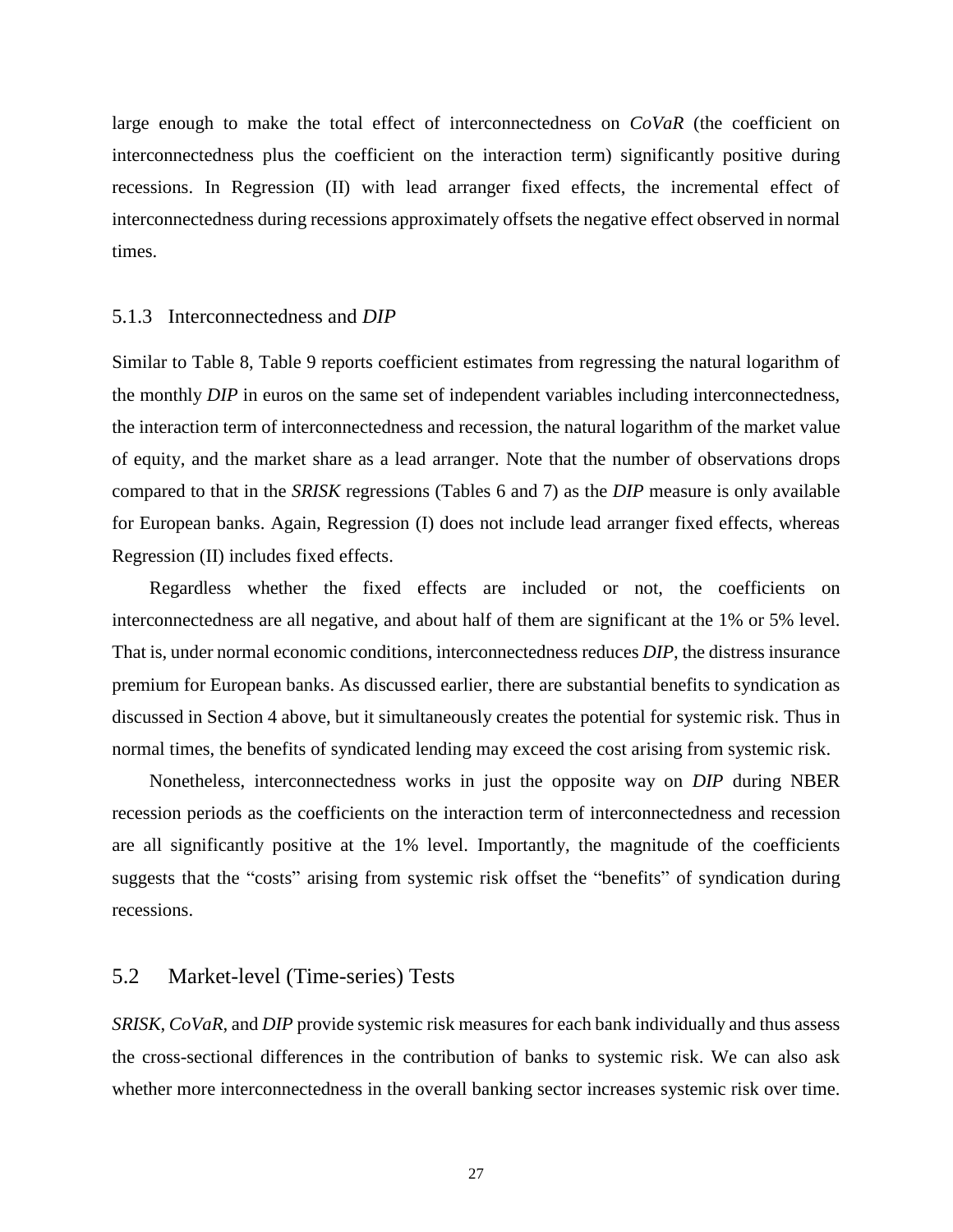To assess this, we use an aggregate systemic risk measure, called *CATFIN*, which has been shown to forecast recessions that arise from the excessive risk-taking of the US banking sector using different *VaR* measures (Allen et al. [\[6\]\)](#page-31-4).

We estimate the following time-series regression:

$$
CATFINt = \alpha + \beta_1 \cdot Interconnectedness Indext
$$
  
+ $\beta_2 \cdot (Interconnectedness Index_t \times Recession_t)$   
+ $\beta_3 \cdot ln[Market Size_t] + \beta_4 \cdot Herfindahl_t + e_t,$  (12)

where the dependent variable  $CATFIN_t$  is the monthly time series of  $CATFIN$ . The key independent variables include (i) the *Interconnectedness Index<sub>t</sub>*, the monthly marketaggregate Interconnectedness Index, and (ii) (*Interconnectedness Index<sub>t</sub>*  $\times$  *Recession<sub>t</sub>*), the interaction term of Interconnectedness Index and recession. We include two other variables to control for market characteristics:  $ln[Marker Size_t]$  is the natural logarithm of the size of the U.S. syndicated loan market measured by the total amount of loans, and  $Herfindahl_t$  is the Herfindahl index of the market. Standard errors are heteroscedasticity robust.

 The results are reported in Table 10. Regression (I) includes only the market-aggregate Interconnectedness Index and its interaction with recession as independent variables. Regression (II) puts in size and the Herfindahl index of the market as additional controls.

 Our time-series tests are very similar and sometimes even stronger compared to the crosssectional results obtained earlier. In all specifications, we find significantly negative coefficients on the Interconnectedness Index and significantly positive coefficients on its interaction with recession, all at the 1% level. In periods of economic upswings, a more interconnected banking system as a result of loan syndications benefits from the diversification of its banks. However, interconnectedness imposes significant systemic costs during recessions.

## 6 Conclusion

This paper studies interconnectedness of banks in the syndicated loan market as a major source of systemic risk. Using a dataset of newly originated syndicated loans during the period from January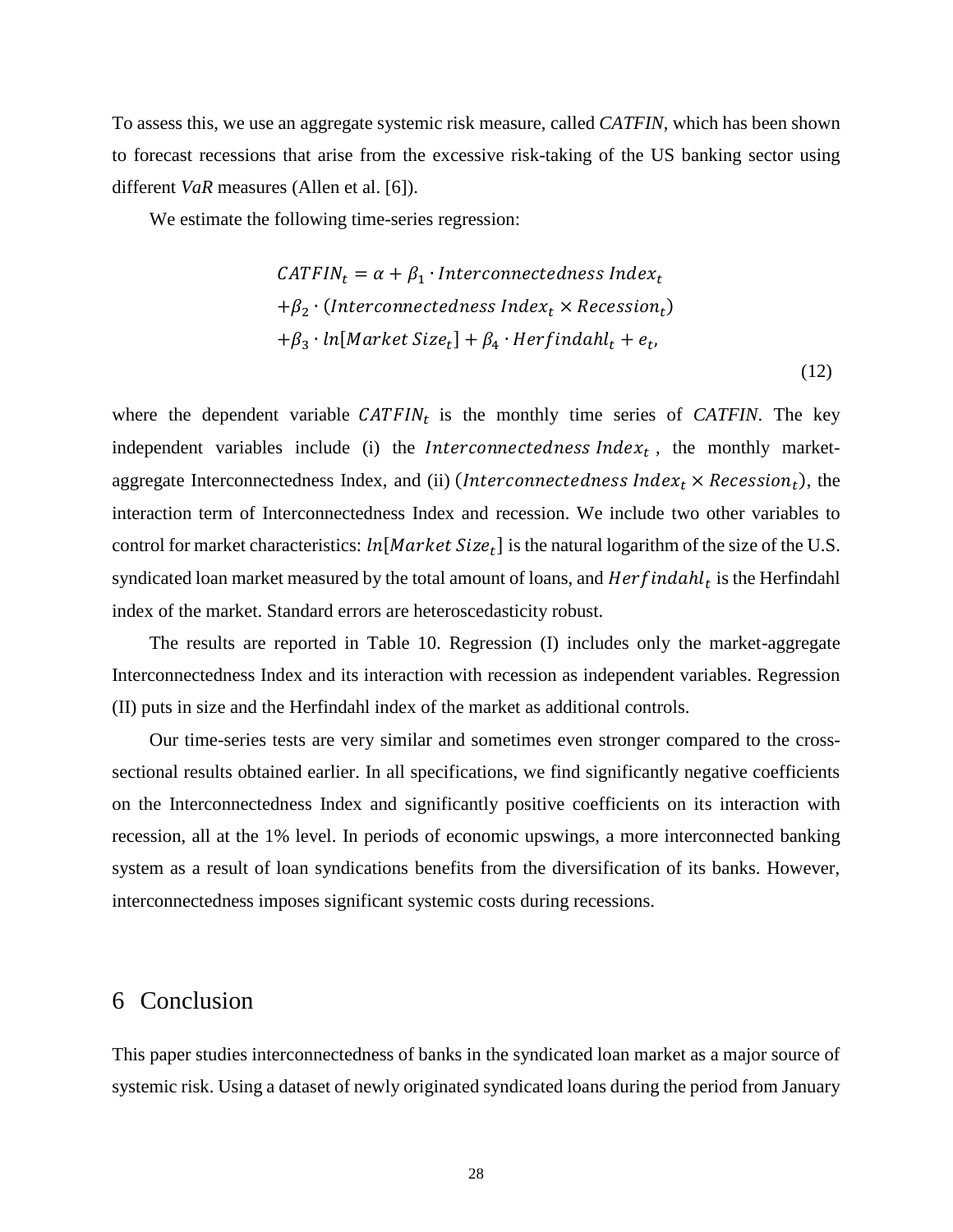1988 to July 2011, we develop a set of novel measures to describe how banks are interconnected based on the similarity of their loan portfolios and analyze bank behavior and participation in the U.S. syndicated loan market.

We find a propensity of banks to concentrate syndicate lenders rather than to diversify them. That is, banks are more likely to collaborate in loan syndicates the more similar they are with respect to their loan portfolios. This is an important finding as it provides novel evidence for a trade-off that has been recognized in the theoretical literature: Banks diversify (in our case, getting other banks to participate in the loans they arrange), but at the same time, reduce the diversity of the financial sector because banks become more similar to one another.

 In the next step, we relate interconnectedness in the loan market to various measures of systemic risk. We use both cross-sectional measures to assess variations in the contribution of banks to the systemic risk of the financial sector and a time-series measure to exploit the effect of interconnectedness on the U.S. financial system over time. We find that interconnectedness of banks can explain the downside exposure of these banks to systemic shocks.

 Our results have important policy implications. The Bank of International Settlement (BIS) published an updated methodology to identify G-SIFIs in July 2013 (BIS, 2013). The indicators to identify G-SIFIs comprise five factors: (1) bank size, (2) interconnectedness, (3) substitutability of services, (4) complexity, and (5) cross-border activity each with an equal weight. While these factors include interconnectedness, its level is determined based on intra-financial system assets and liabilities, that is, direct exposures among financial institutions. We propose interconnectedness through large corporate loans as a  $6<sup>th</sup>$  indicator that helps to identify G-SIFIS and to calibrate appropriate capital surcharges for these institutions.

 Similarly, the Financial Stability Oversight Council (FSOC), which was created in the U.S. following the Dodd-Frank Wall Street Reform after the 2008-2009 financial crisis, has the mandate to monitor and address the overall risks to financial stability. It has the authority to make recommendations as to stricter regulatory standards for the largest and most interconnected institutions to their primary regulators. We propose a new method based on interconnectedness through large corporate loans as part of FSOC's systemic risk oversight and monitoring system.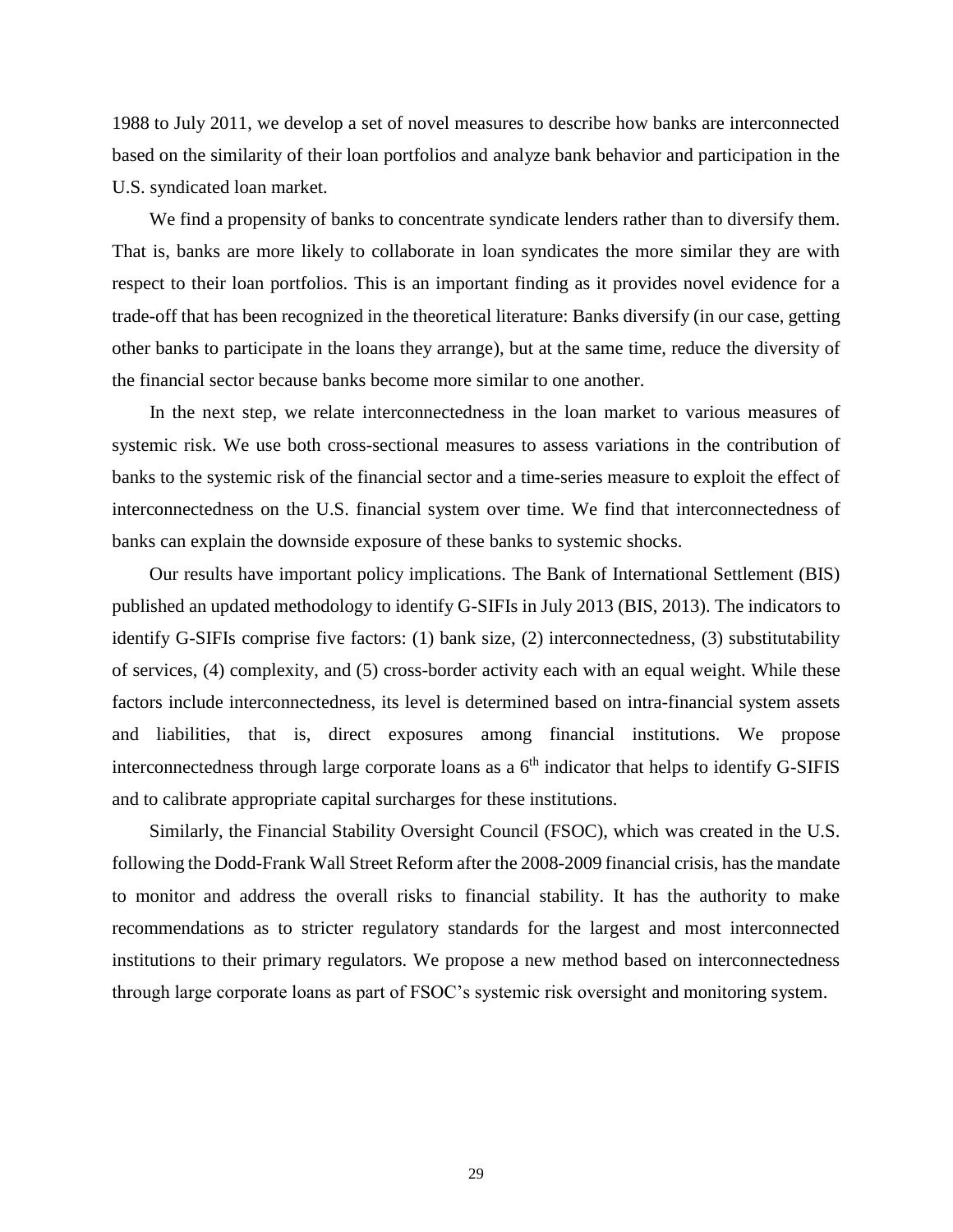Acknowledgement: We thank Robert Engle and NYU's V-Lab for providing the *SRISK* measures, Tobias Adrian for the *CoVaR* measures, Lamont Black for the *DIP* measure, and Yi Tang for the *CATFIN* measure. We further thank Viral Acharya, Arnoud Boot, Rob Capellini, Hans Degryse (discussant), Markus Fischer, Agnese Leonello (Discussant), Steven Ongena, Anjan Thakor, Neeltje van Horen (discussant), and seminar participants at University of Muenster, University of Frankfurt, the 2012 AEA Annual Meeting, the 2012 EFA Annual Meeting, the CESifo "The Banking Sector and The State" Conference, and the  $6<sup>th</sup>$  Swiss Winter Finance Conference on Financial Intermediation for their helpful suggestions and comments.

## References

- <span id="page-31-5"></span>[1] Acemoglu, Daron, Asuman Ozdaglar, and Alireza Tahbaz-Salehi, 2013, Systemic Risk and Stability in Financial Networks, NBER Working Paper.
- <span id="page-31-2"></span>[2] Acharya, Viral V., Lasse Pedersen, Thomas Philippon, and Matthew Richardson, 2010, Measuring Systemic Risk, Working Paper, NYU Stern.
- <span id="page-31-1"></span>[3] Acharya, Viral V., and David Skeie, 2011, A Model of Liquidity Hoarding and Term Premia in Inter-bank Markets, *Journal of Monetary Economics*, Vol. 58, No. 5, 436-447.
- <span id="page-31-3"></span>[4] Adrian, Tobias, and Markus K. Brunnermeier, 2011, *CoVaR*, Federal Reserve Bank of New York Staff Report.
- <span id="page-31-0"></span>[5] Allen, Franklin, Ana Babus, and Elena Carletti, 2012, Asset Commonality, Debt Maturity and Systemic Risk, *Journal of Financial Economics*, Vol. 104, No. 3, 519-534.
- <span id="page-31-4"></span>[6] Allen, Linda, Turan Bali, and Yi Tang, 2012, Does Systemic Risk in the Financial Sector Predict Future Economic Downturns?, *Review of Financial Studies*, Vol. 25, No. 10, 3000- 3036.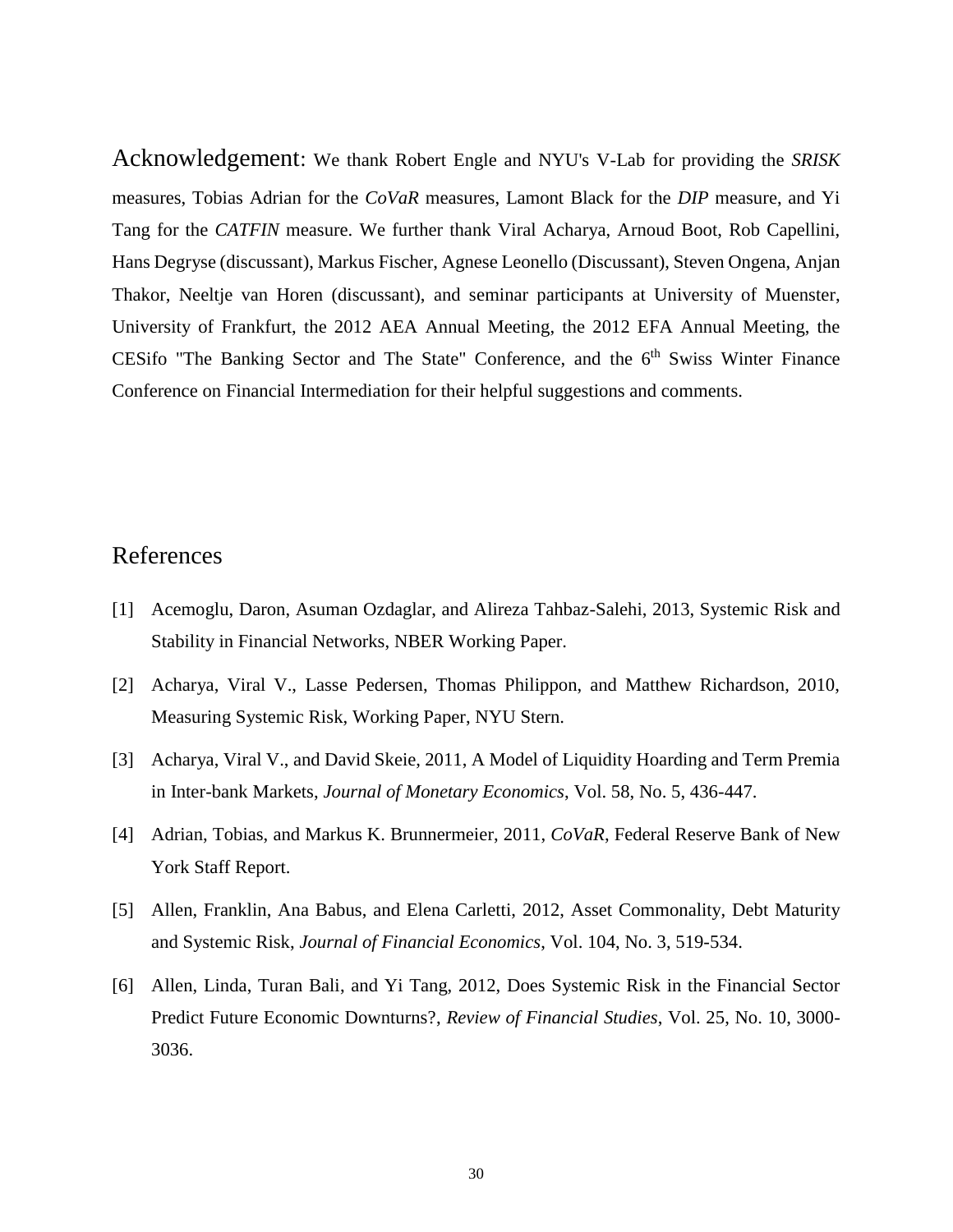- <span id="page-32-6"></span>[7] Allen, Franklin, and Douglas Gale, 2000, Financial Contagion, *Journal of Political Economy*, Vol. 108, No. 1, 1-33.
- <span id="page-32-5"></span>[8] Beale, Nicholas, David G. Rand, Heather Battey, Karen Croxson, Robert M. May, and Martin A. Nowak, Individual versus Systemic Risk and the Regulator's Dilemma, *Proceedings of the National Academy of Sciences of the United States of America (PNAS)*, Vol., 108, No. 31, 12647-12652.
- <span id="page-32-0"></span>[9] Bernanke, Ben S., 2010, *The Supervisory Capital Assessment Program – On Year Later*, Remarks at the 46<sup>th</sup> Annual Conference on Bank Structure and Competition.
- <span id="page-32-1"></span>[10] Bernanke, Ben S., 2013, *Monitoring the Financial System*, Remarks at the 49<sup>th</sup> Annual Conference on Bank Structure and Competition.
- <span id="page-32-3"></span>[11] Black, Lamont, Ricardo Correa, Xin Huang, and Hao Zhou, 2013, The Systemic Risk of European Banks during the Financial and Sovereign Debt Crises, Working Paper.
- <span id="page-32-2"></span>[12] Brownlees, Christian, and Robert Engle, 2010, Volatility, Correlation and Tails for Systemic Risk Measurement, Working Paper, NYU-Stern.
- <span id="page-32-7"></span>[13] Brusco, Sandro, Fabio Castiglionesi, 2007, Liquidity Coinsurance, Moral Hazard, and Financial Contagion, *Journal of Finance*, Vol. 62, No. 5, 2275-2302.
- <span id="page-32-10"></span>[14] Cai, Jian, 2010, Competition or Collaboration? The Reciprocity Effect in Loan Syndication, Working Paper.
- [15] Cai, Jian, Anthony Saunders, and Sascha Steffen, 2012, Diversification or Specialization? An Analysis of Distance and Collaboration in Loan Syndication Networks, Working Paper.
- <span id="page-32-8"></span>[16] Chowdhry, Bhagwan, and Vikram Nanda, 1996, Stabilization, Syndication and Pricing of IPOs, *Journal of Financial and Quantitative Analysis*, Vol. 31, No. 1, 25-42.
- <span id="page-32-4"></span>[17] Cifuentes, Rodrigo, Gianluigi Ferrucci, and Hyun Song Shin, 2010, Liquidity Risk and Contagion, *Journal of the European Economic Association*, Vol. 3, No. 2-3, 556-566.
- <span id="page-32-9"></span>[18] Dennis, Steven A., and Donald J. Mullineaux, 2000, Syndicated Loans, *Journal of Financial Intermediation*, 9, 404-426.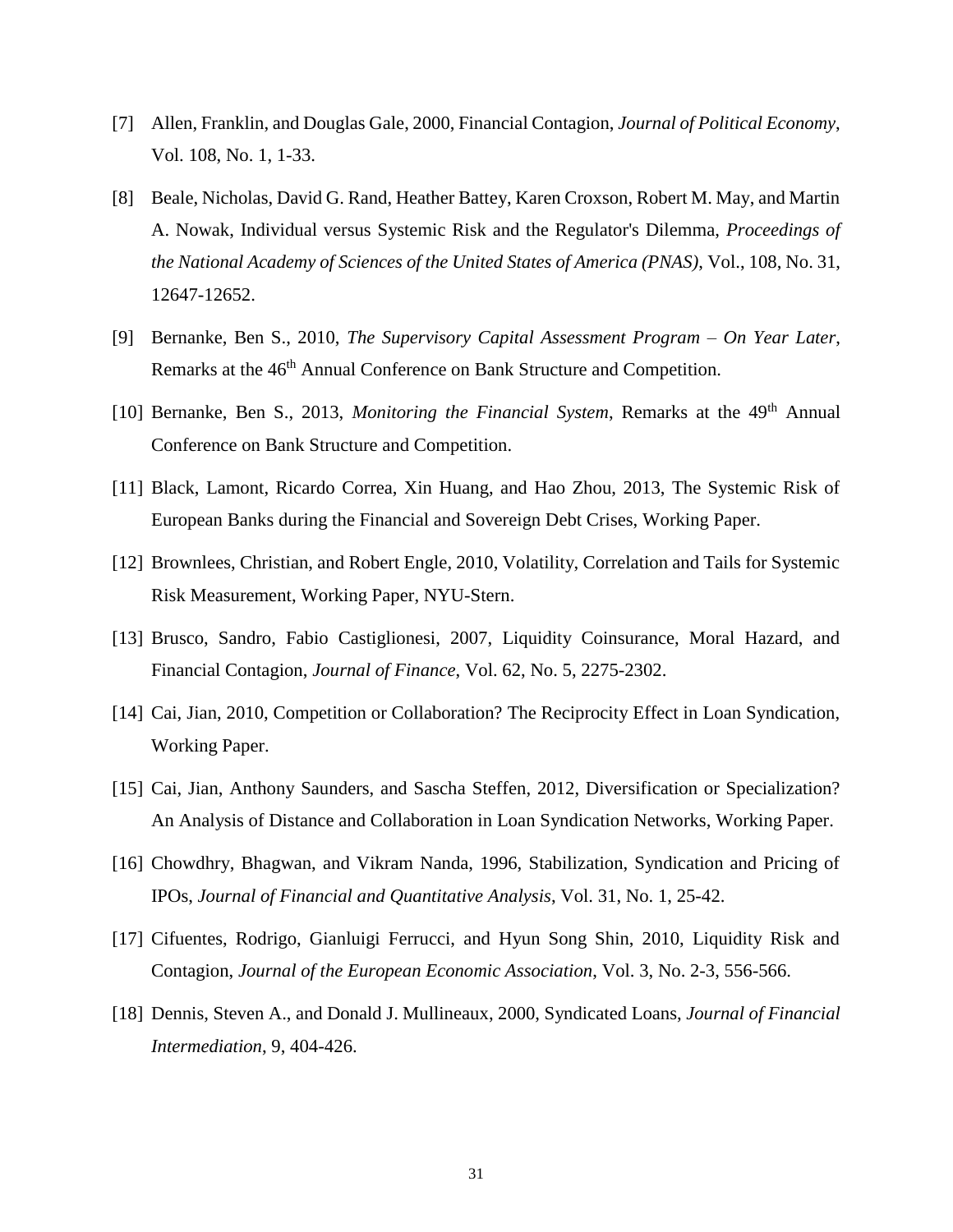- <span id="page-33-0"></span>[19] Gai, Prasanna, Andrew Haldane, and Sujit Kapadia, 2011, Complexity, Concentration and Contagion, *Journal of Monetary Economics*, Vol. 58, No. 5, 453-470.
- <span id="page-33-1"></span>[20] Gai, Prasanna, and Sujit Kapadia, 2010, Contagion in Financial Networks, *Proceedings of the Royal Society A*, Vol. 466, No. 2120, 2401-2423.
- <span id="page-33-9"></span>[21] Gatev, Evan, and Philip E. Strahan, 2009, Liquidity Risk and Syndicate Structure, *Journal of Financial Economics*, Vol. 93, No. 3, 490-504.
- <span id="page-33-8"></span>[22] Gopalan, Radhakrishnan, Vikram Nanda, and Vijay Yerramilli, 2011, Does poor performance damage the reputation of financial intermediaries? Evidence from the loan syndication market, *Journal of Finance*, Vol. 66, No. 6, 2083-2120.
- <span id="page-33-10"></span>[23] Gupta, Anurag, Ajai K. Singh, and Allan A. Zebedee, 2008, Liquidity in the Pricing of Syndicated Loans, *Journal of Financial Markets*, Vol. 11, No. 4, 339-376.
- <span id="page-33-3"></span>[24] Huang, Xin, Hao Zhou, and Haibin Zhu, 2009, A Framework for Assessing the Systemic Risk of Major Financial Institutions, *Journal of Banking and Finance*, Vol. 33, No. 11, 2036- 2049.
- <span id="page-33-4"></span>[25] Huang, Xin, Hao Zhou, and Haibin Zhu, 2012, Systemic Risk Contributions, *Journal of Financial Services Research*, Vol. 42, No. 1-2, 55-83.
- <span id="page-33-5"></span>[26] Ibragimov, Rustam, Dwight Jaffee, and Johan Walden, 2011, Diversification Disasters, *Journal of Financial Economics*, Vol. 99, No. 2, 333-348.
- <span id="page-33-11"></span>[27] Ivashina, Victoria, 2009, Asymmetric Information Effects on Loan Spreads, *Journal of Financial Economics*, Vol. 92, No. 2, 300-319.
- <span id="page-33-6"></span>[28] Jones, Jonathan D., William W. Lang, and Peter J. Nigro, 2005, Agent Bank Behavior in Bank Loan Syndications, *Journal of Financial Research*, Vol. XXVIII, No. 3, 385-402.
- <span id="page-33-7"></span>[29] Lee, Sang Whi, and Donald J. Mullineaux, 2004, Monitoring, Financial Distress, and the Structure of Commercial Lending Syndicates, *Financial Management*, Autumn, 107-130.
- <span id="page-33-2"></span>[30] May, Robert M., and Nimalan Arinaminpathy, 2010, Systemic Risk: The Dynamics of Model Banking Systems, *Journal of the Royal Society*, Vol. 7, No. 46, 823-838.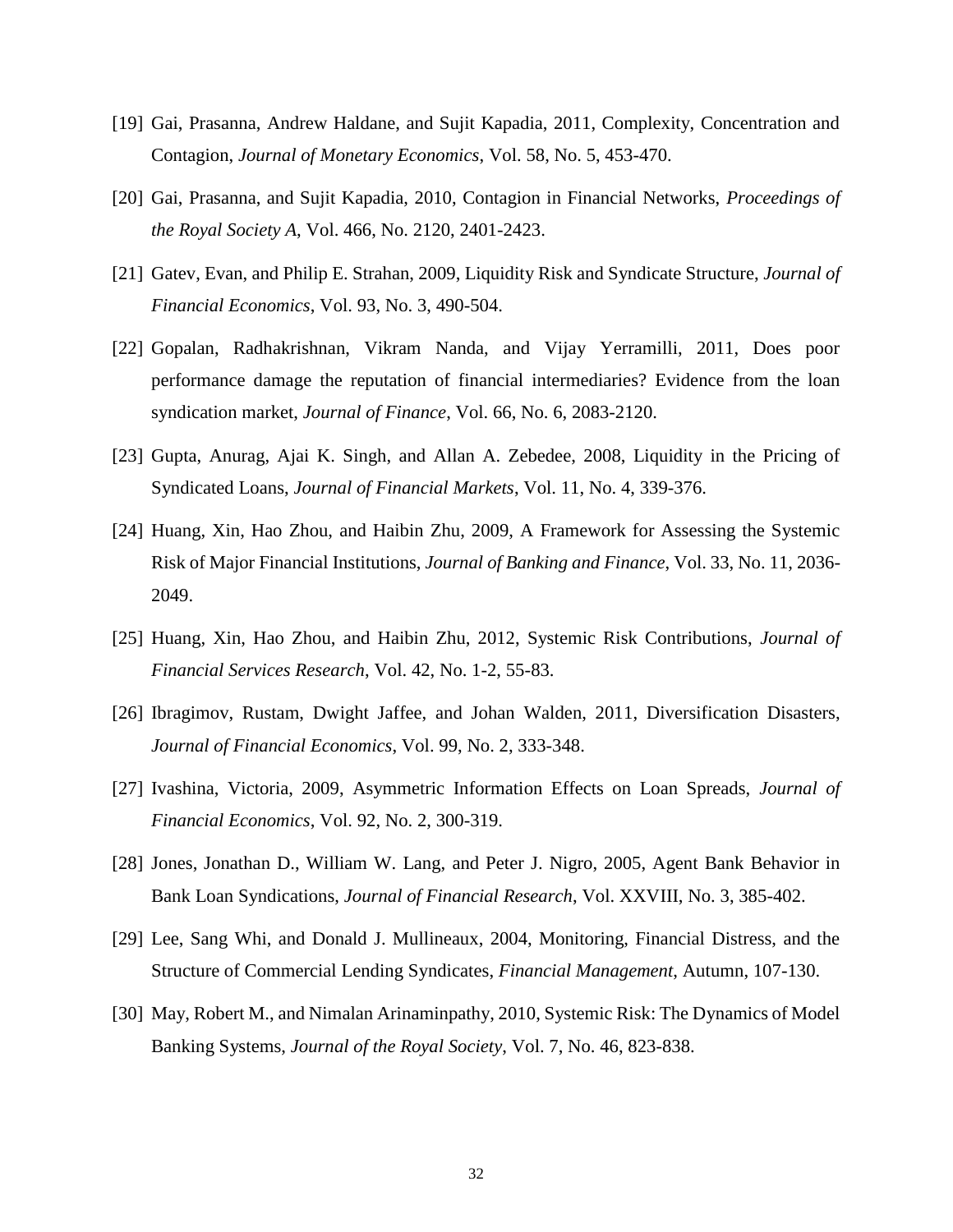- <span id="page-34-4"></span>[31] Pichler, Pegaret, and William Wilhelm, 2001, A Theory of the Syndicate: Form Follows Function, *Journal of Finance*, Vol. 56, No. 6, 2237-2264.
- <span id="page-34-1"></span>[32] Shaffer, Sherrill, 1994, Pooling Intensifies Joint Failure Risk, *Research in Financial Services: Private and Public Policy*, 6, 249-280.
- <span id="page-34-3"></span>[33] Simons, Katerina, 1993, Why Do Banks Syndicate Loans? *New England Economic Review*, January/February, 45-52.
- <span id="page-34-6"></span>[34] Standard & Poor's, 2011, *A Guide to the Loan Market*, September.
- <span id="page-34-0"></span>[35] Sufi, Amir, 2007, Information Asymmetry and Financing Arrangements: Evidence from Syndicated Loans, *Journal of Finance*, Vol. 62, No. 2, 629-668.
- <span id="page-34-5"></span>[36] Tykvová, Tereza, 2007, Who Chooses Whom? Syndication, Skills and Reputation, *Review of Financial Economics*, Vol. 16, No. 1, 5-28.
- <span id="page-34-2"></span>[37] Wagner, Wolf, 2010, Diversification at Financial Institutions and Systemic Crises, *Journal of Financial Intermediation*, Vol. 19, No. 3, 373-386.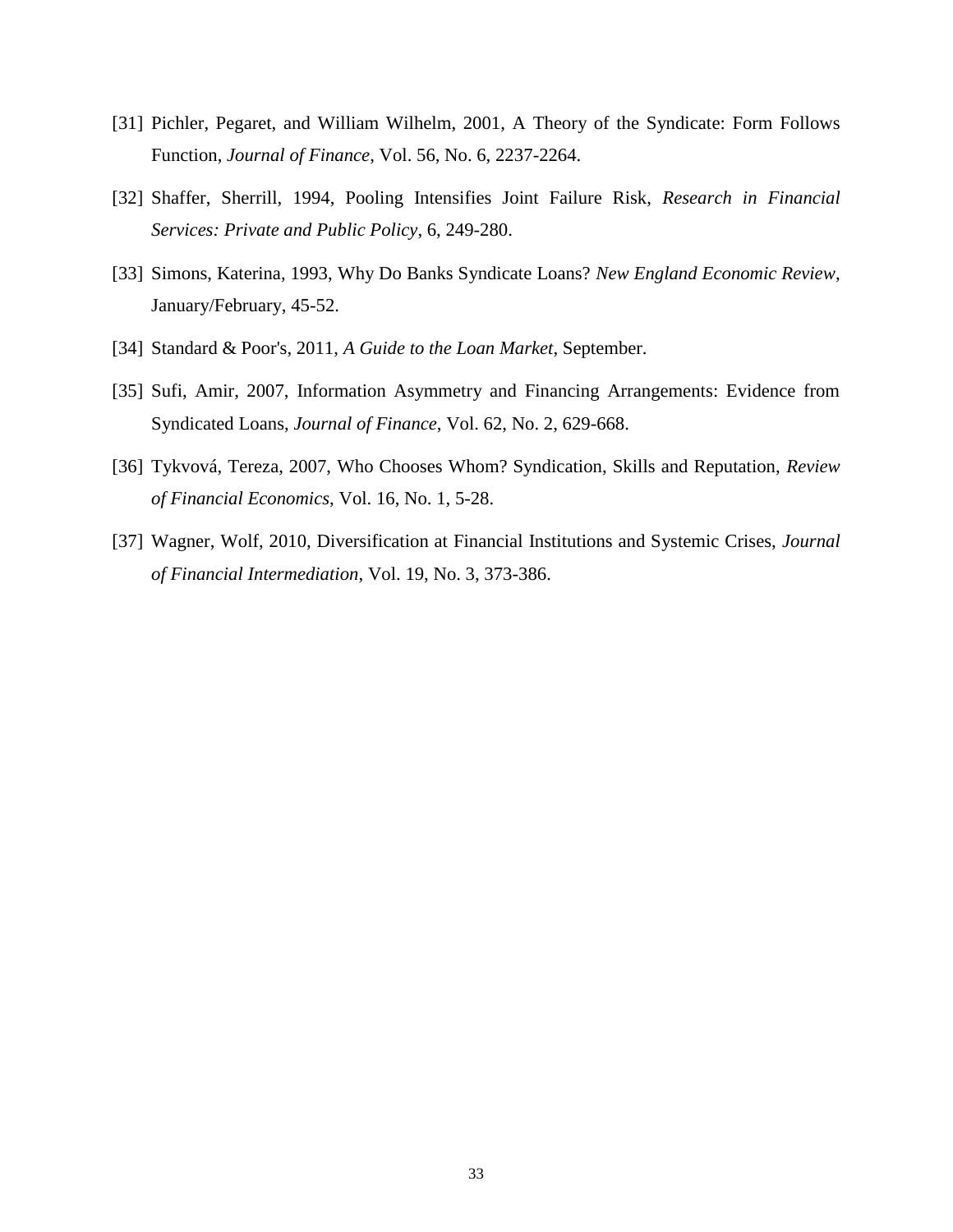# Appendix 1: Variable Definitions

This appendix lists the variables used in the empirical analysis and their definitions.

| Variable                     | Definition                                                                                                                  |
|------------------------------|-----------------------------------------------------------------------------------------------------------------------------|
| <b>Borrower Relationship</b> | An indicator variable for whether a potential lender has previous<br>relationships with the borrower                        |
| <b>CATFIN</b>                | Aggregate systemic risk of the financial sector                                                                             |
| Recession                    | An indicator variable for whether a month falls into recession<br>periods identified by the NBER                            |
| CoVaR                        | 1% or 5% contagion value-at-risk of a U.S. bank measured in U.S.<br>dollars or percentage                                   |
| DIP                          | Distressed insurance premium of a European bank in billions of<br>euros                                                     |
| Distance                     | Distance between two banks based on their syndicated loan<br>portfolios as lead arrangers during the previous twelve months |
| Diversification              | Diversification of a bank based on its syndicate loan portfolio                                                             |
| European                     | An indicator variable for whether the bank is headquartered in<br>Europe                                                    |
| Herfindahl                   | The Herfindahl index of the U.S. syndicated loan market                                                                     |
| Interconnectedness           | Interconnectedness of a bank                                                                                                |
| Interconnectedness Index     | Market-aggregate interconnectedness                                                                                         |
| Lead Arranger                | Lead arranger (bank) fixed effect                                                                                           |
| Lead Relationship            | An indicator variable for whether a potential lender has previous<br>relationships with the lead arranger                   |
| <b>LRMES</b>                 | Long-run marginal expected shortfall of a bank in percentage                                                                |
| Leverage                     | Quasi-market leverage of a bank in percentage                                                                               |
| Loan Facility                | Loan facility fixed effect                                                                                                  |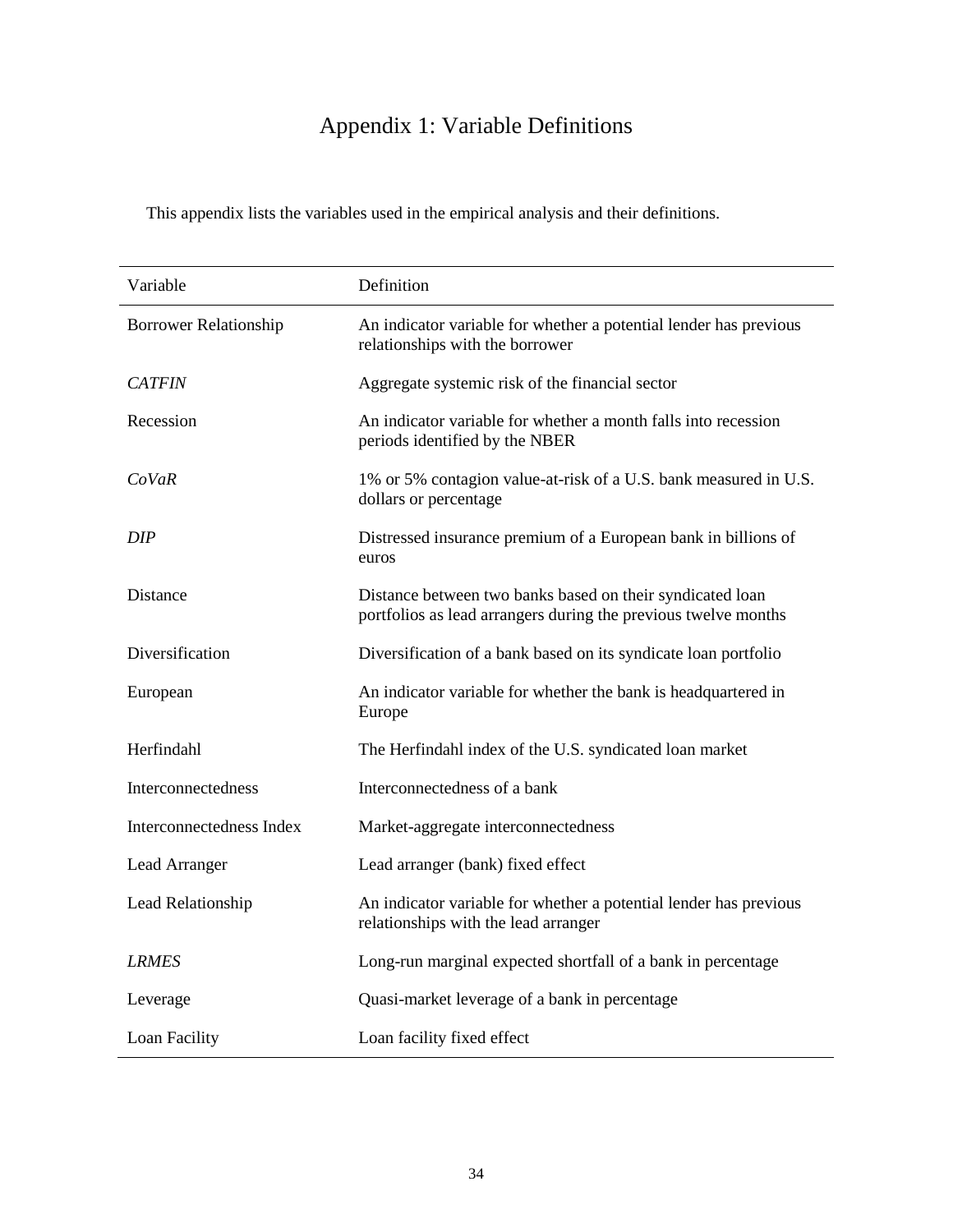# Appendix 1 (continued)

| Variable                  | Definition                                                                                                           |
|---------------------------|----------------------------------------------------------------------------------------------------------------------|
| <b>Market Share</b>       | Market share of a bank in the U.S. syndicated loan market as a<br>lead arranger                                      |
| <b>Market Size</b>        | The size of the U.S. syndicated loan market measured by the total<br>amount of loans                                 |
| Market Value              | Market value of a bank's equity in U.S. dollars                                                                      |
| Number of Specializations | Number of specializations a bank is engaged in as a lead arranger                                                    |
| SRISK                     | Systemic capital shortfall of a bank in U.S. dollars                                                                 |
| <i>SRISK%</i>             | Relative capital shortfall of a bank as a percentage of total<br>systemic risk of the market                         |
| Systemic Risk             | Any systemic risk measure                                                                                            |
| <b>Syndicate Member</b>   | An indicator variable for whether a potential lender is chosen by<br>the lead arranger to be a loan syndicate member |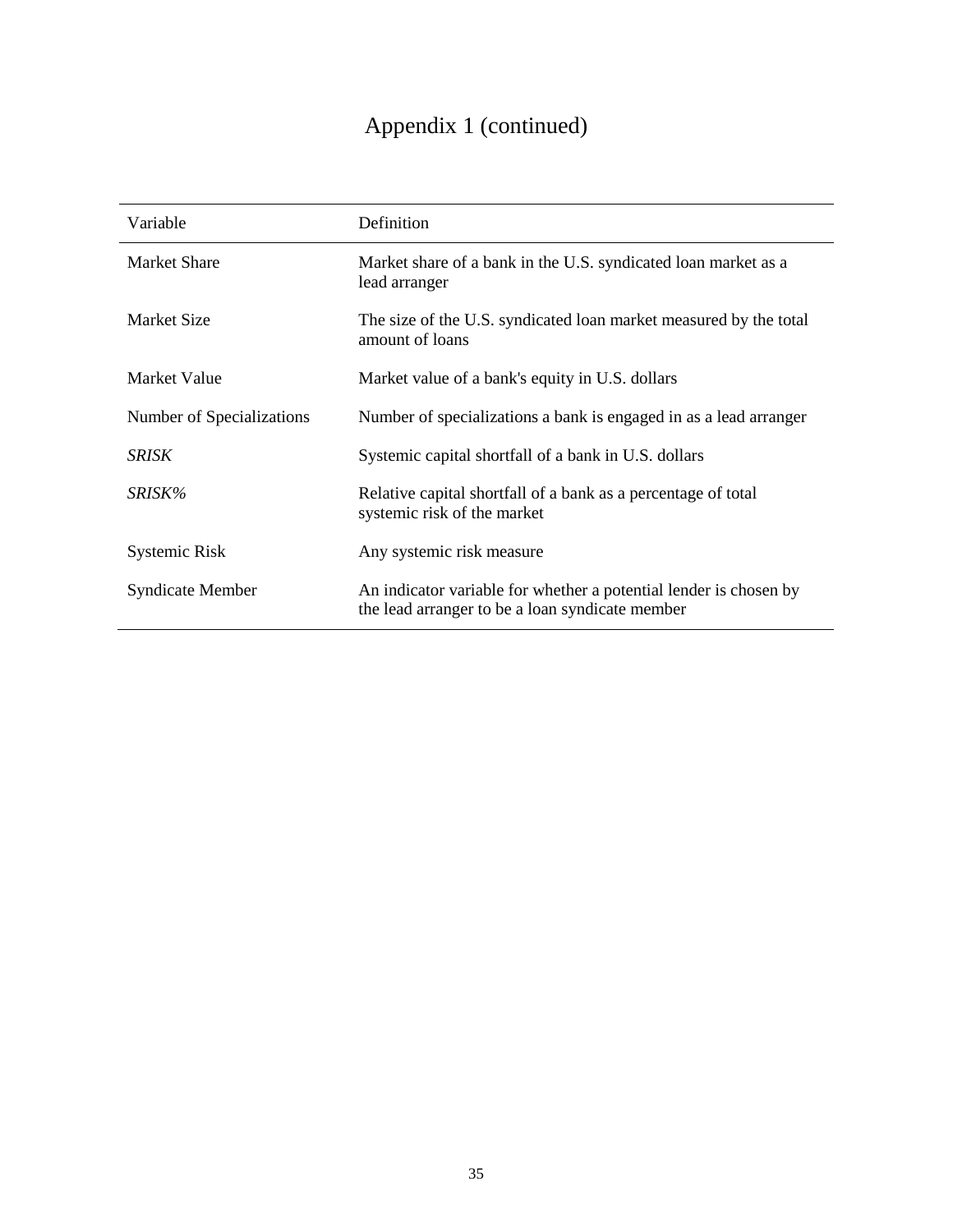# Appendix 2: Examples of Computing Distance between Lead Arrangers

 This appendix shows how distance is computed by examples. Distance between two lead arrangers is measured by their Euclidean distance as they are positioned in the Euclidean space based on their specializations in the U.S. syndicated loan market. Lender specialization in this appendix is based on borrower SIC industry division. We show below the computation of such distance among JPMorgan Chase (JPM), Bank of America (BAC), and Citigroup (C), which were the top three lead arrangers as of January 2007 based on their portfolios of syndicated loans originated during the previous twelve months. Note that distance is the key component for computing interconnectedness – the smaller the distance between two lead arrangers, the more interconnected they are.

| <b>SIC Industry Division</b><br>(2-digit SIC Industries)                           | JPM $(1st)$ | BAC(2 <sup>nd</sup> ) | $C(3^{rd})$ | $(JPM-BAC)^2$ | $(JPM-C)^2$ | $(BAC-C)^2$ |
|------------------------------------------------------------------------------------|-------------|-----------------------|-------------|---------------|-------------|-------------|
| Agriculture, Forestry &<br>Fishing $(01-09)$                                       | 0.0288%     | 0.1695%               | 0.0000%     | 0.00000198    | 0.00000008  | 0.00000287  |
| Mining $(10-14)$                                                                   | 5.0995%     | 3.7503%               | 4.7749%     | 0.00018203    | 0.00001054  | 0.00010498  |
| Construction (15-17)                                                               | 2.3374%     | 6.3482%               | 0.3057%     | 0.00160872    | 0.00041276  | 0.00365120  |
| Manufacturing (20-39)                                                              | 28.6855%    | 23.3487%              | 35.3001%    | 0.00284810    | 0.00437536  | 0.01428362  |
| Transportation,<br>Communications,<br>Electric, Gas & Sanitary<br>Services (40-49) | 12.2990%    | 12.0246%              | 20.1229%    | 0.00000753    | 0.00612126  | 0.00655812  |
| Wholesale Trade (50-51)                                                            | 2.4575%     | 3.8202%               | 0.9026%     | 0.00018570    | 0.00024177  | 0.00085124  |
| Retail Trade (52-59)                                                               | 6.8148%     | 7.3637%               | 2.8273%     | 0.00003013    | 0.00159001  | 0.00205790  |
| Finance, Insurance $\&$<br>Real Estate (60-67)                                     | 29.1845%    | 30.7133%              | 18.4803%    | 0.00023371    | 0.01145801  | 0.01496453  |
| Services (70-89)                                                                   | 13.0931%    | 12.4389%              | 17.1766%    | 0.00004280    | 0.00166749  | 0.00224458  |
| Public Administration<br>$(91-97)$                                                 | 0.0000%     | 0.0226%               | 0.1096%     | 0.00000005    | 0.00000120  | 0.00000076  |
| Total                                                                              | 100%        | 100%                  | 100%        | 0.00514075    | 0.02587847  | 0.04471981  |
|                                                                                    |             |                       | Distance:   | 0.07169901    | 0.16086787  | 0.21147059  |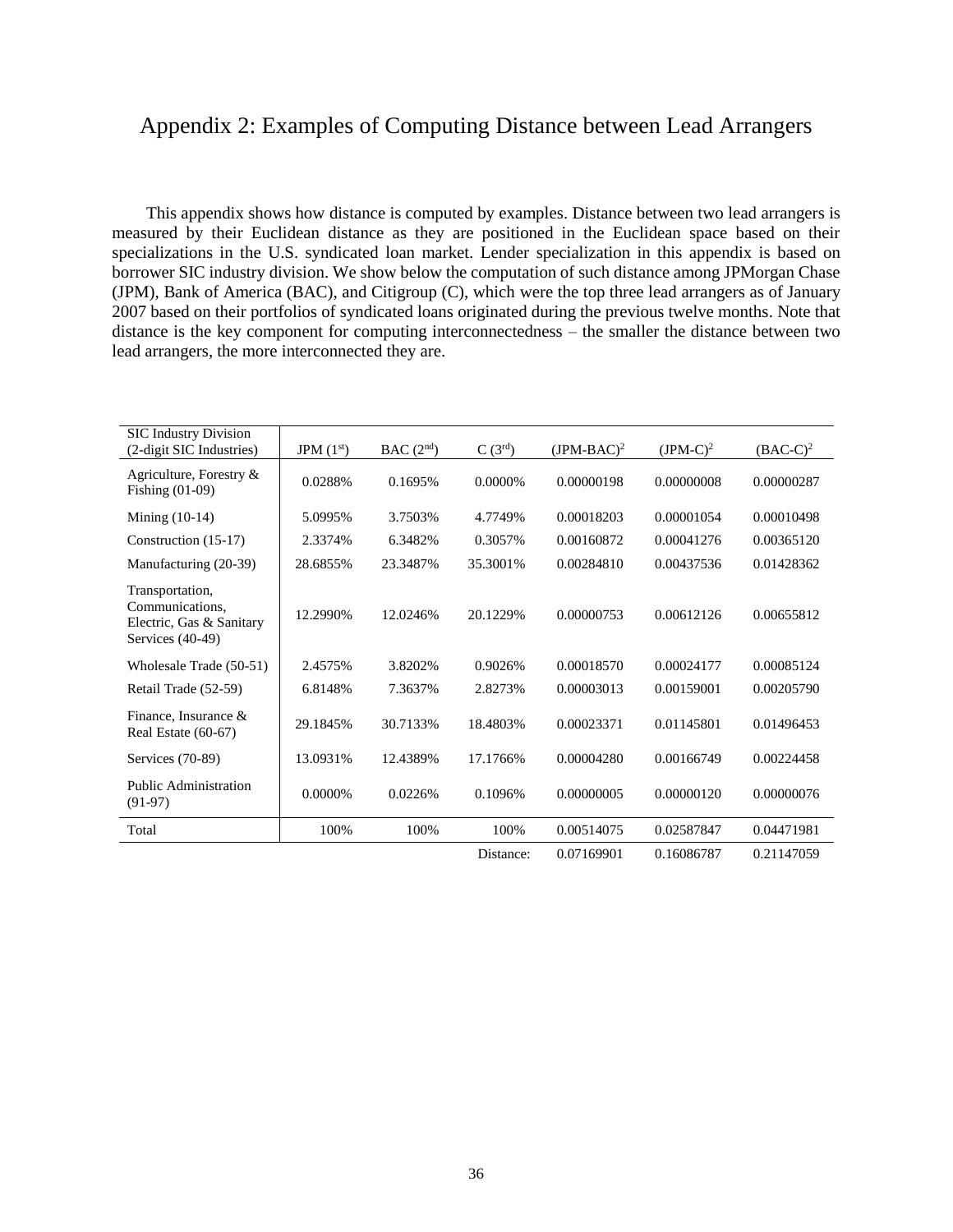# Appendix 3: Distance among Top Ten Lead Arrangers

 This appendix shows distance between any two top ten lead arrangers as of January 2007 based on their portfolios of syndicated loans originated during the previous twelve months. Distance between two lead arrangers is measured by their Euclidean distance as they are positioned in the Euclidean space based on their specializations in the U.S. syndicated loan market. Lender specialization in this appendix is based on borrower SIC industry division. The top ten lead arrangers as of January 2007 were: JPMorgan Chase (JPM), Bank of America (BAC), Citigroup (C), Wachovia Bank (WB), Credit Suisse (CSGN), Deutsche Bank (DB), Royal Bank of Scotland (RBS), Goldman Sachs (GS), Barclays (BARC), and UBS (UBSN). Note that distance is the key component for computing interconnectedness – the smaller the distance between two lead arrangers, the more interconnected they are.

|               | <b>JPM</b>               | <b>BAC</b> | $\mathcal{C}$ | <b>WB</b> | <b>CSGN</b> | DB     | <b>RBS</b> | <b>GS</b> | <b>BARC</b> | <b>UBSN</b> |
|---------------|--------------------------|------------|---------------|-----------|-------------|--------|------------|-----------|-------------|-------------|
| <b>JPM</b>    | $\overline{\phantom{a}}$ |            |               |           |             |        |            |           |             |             |
| <b>BAC</b>    | 0.0717                   |            |               |           |             |        |            |           |             |             |
| $\mathcal{C}$ | 0.1609                   | 0.2115     |               |           |             |        |            |           |             |             |
| <b>WB</b>     | 0.2296                   | 0.2102     | 0.2358        | -         |             |        |            |           |             |             |
| <b>CSGN</b>   | 0.3351                   | 0.3539     | 0.2805        | 0.3200    |             |        |            |           |             |             |
| DB            | 0.1739                   | 0.1884     | 0.1352        | 0.1748    | 0.2834      |        |            |           |             |             |
| <b>RBS</b>    | 0.3021                   | 0.3398     | 0.1875        | 0.2907    | 0.2983      | 0.2020 |            |           |             |             |
| GS            | 0.2515                   | 0.2786     | 0.1347        | 0.1859    | 0.2587      | 0.1618 | 0.1808     |           |             |             |
| <b>BARC</b>   | 0.4385                   | 0.4464     | 0.3492        | 0.2830    | 0.4334      | 0.3584 | 0.3752     | 0.2364    |             |             |
| <b>UBSN</b>   | 0.4058                   | 0.4196     | 0.3909        | 0.4069    | 0.1685      | 0.4063 | 0.4284     | 0.3722    | 0.5222      |             |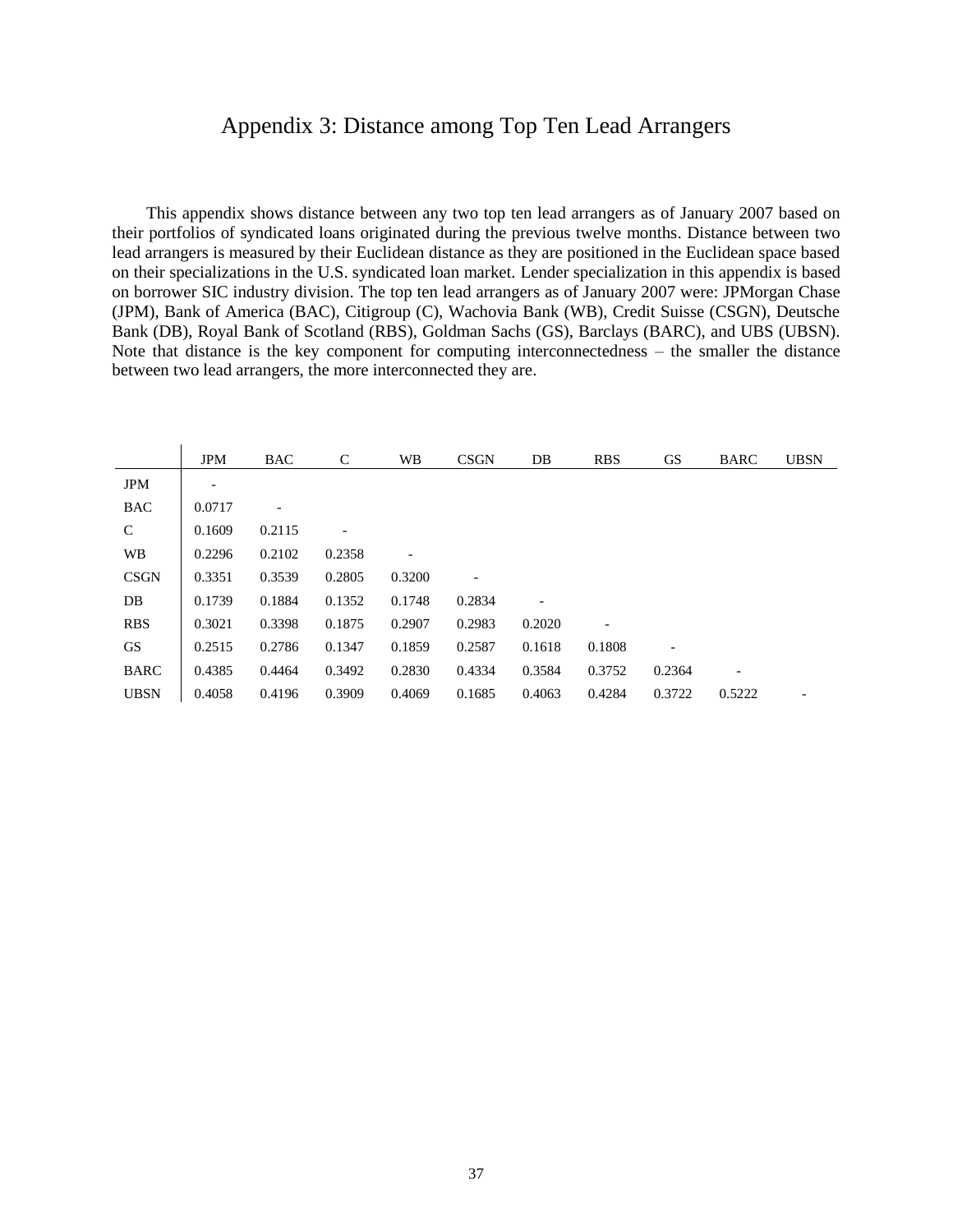# Appendix 4: Lead Arrangers with Systemic Risk Measures

 This appendix lists lead arrangers in the U.S. syndicated loan market for which various systemic risk measures are available. There are 62 lead arrangers with *SRISK* measures (Panel A), 44 with *CoVar* measures (Panel B), and 22 with *DIP* measures (Panel C).

|                  | <b>Financial Institution</b>   | Ticker        |    | <b>Financial Institution</b>  | Ticker      |
|------------------|--------------------------------|---------------|----|-------------------------------|-------------|
| $\mathbf{1}$     | <b>Allied Irish Banks</b>      | ALBK          | 32 | Keycorp                       | KEY         |
| $\overline{c}$   | <b>American Express</b>        | AXP           | 33 | Lehman Brothers               | <b>LEH</b>  |
| 3                | Banco Bilbao Vizcaya Argentari | <b>BBVA</b>   | 34 | Lloyds Banking Group          | <b>LLOY</b> |
| $\overline{4}$   | <b>Bank of China</b>           | F3988         | 35 | Marshall & Ilsley             | MI          |
| 5                | Bank of America                | <b>BAC</b>    | 36 | Mediobanca                    | MB          |
| 6                | Bank of Ireland                | <b>BKIR</b>   | 37 | Merrill Lynch                 | <b>MER</b>  |
| $\boldsymbol{7}$ | <b>Bank of Montreal</b>        | BMO           | 38 | Mizuho Financial Group        | F8411       |
| 8                | <b>Bank of New York Mellon</b> | BK            | 39 | Morgan Stanley                | MS          |
| 9                | Bank of Tokyo-Mitsubishi UFJ   | F8306         | 40 | National Bank of Canada       | NA          |
| 10               | <b>Barclays</b>                | <b>BARC</b>   | 41 | National City Corporation     | <b>NCC</b>  |
| 11               | <b>BB&amp;T</b> Corporation    | <b>BBT</b>    | 42 | <b>Natixis</b>                | KN          |
| 12               | <b>Bear Stearns</b>            | <b>BSC</b>    | 43 | Nomura                        | F8604       |
| 13               | <b>BNP</b> Paribas             | <b>BNP</b>    | 44 | Nordea Bank                   | <b>NDA</b>  |
| 14               | Capital One Financial          | COF           | 45 | Northern Trust                | <b>NTRS</b> |
| 15               | CIT Group                      | <b>CIT</b>    | 46 | PNC Financial Services        | <b>PNC</b>  |
| 16               | Citigroup                      | $\mathsf{C}$  | 47 | Prudential                    | PRU         |
| 17               | Comerica                       | <b>CMA</b>    | 48 | Regions Financial Corp        | RF          |
| 18               | Commerzbank                    | <b>CBK</b>    | 49 | Royal Bank of Canada          | <b>RY</b>   |
| 19               | Compass Bank                   | <b>CBSS</b>   | 50 | Royal Bank of Scotland        | <b>RBS</b>  |
| 20               | Credit Agricole SA             | <b>ACA</b>    | 51 | Skandinaviska Enskilda Banken | <b>SEBA</b> |
| 21               | Credit Suisse                  | <b>CSGN</b>   | 52 | Societe Generale              | <b>GLE</b>  |
| 22               | Crédit Lyonnais                | <b>FLY</b>    | 53 | <b>State Street</b>           | <b>STT</b>  |
| 23               | Danske Bank                    | <b>DANSKE</b> | 54 | <b>Suntrust Banks</b>         | <b>STI</b>  |
| 24               | Deutsche Bank                  | <b>DBK</b>    | 55 | <b>Toronto-Dominion Bank</b>  | TD          |
| 25               | Fifth Third Bancorp            | <b>FITB</b>   | 56 | <b>UBS</b>                    | <b>UBSN</b> |
| 26               | Goldman Sachs                  | <b>GS</b>     | 57 | UniCredit SpA                 | <b>UCG</b>  |
| 27               | <b>HSBC</b>                    | <b>HSBA</b>   | 58 | <b>US</b> Bancorp             | <b>USB</b>  |
| 28               | <b>Huntington Bancshares</b>   | <b>HBAN</b>   | 59 | Wachovia Bank                 | WB          |
| 29               | <b>ING Group</b>               | <b>INGA</b>   | 60 | <b>Washington Mutual</b>      | WM          |
| 30               | Intesa Sanpaolo SpA            | <b>ISP</b>    | 61 | Wells Fargo                   | <b>WFC</b>  |
| 31               | <b>JPMorgan Chase</b>          | <b>JPM</b>    | 62 | <b>Zions Bancorporation</b>   | <b>ZION</b> |

#### A. Lead Arrangers with *SRISK* Measures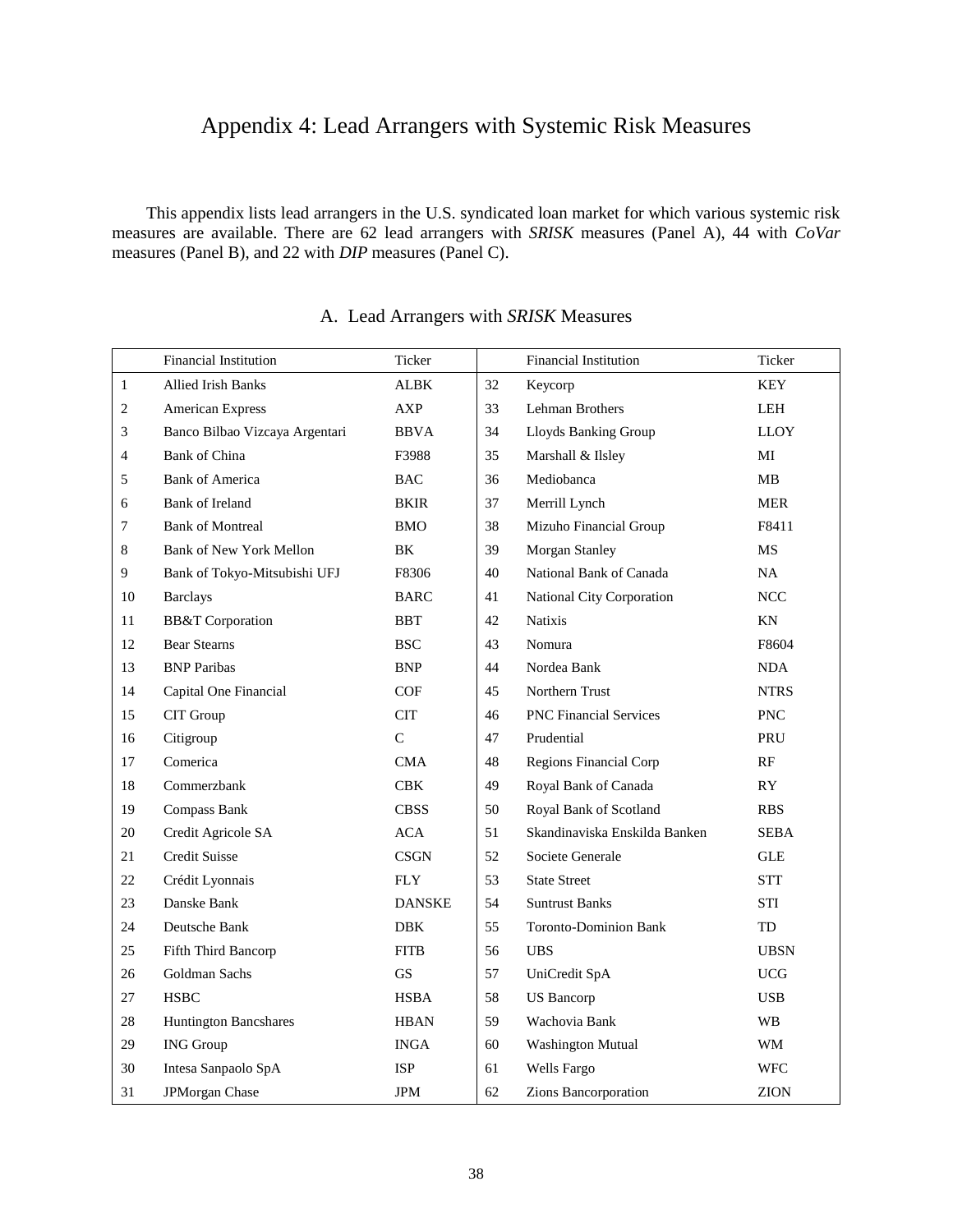# Appendix 4 (continued)

|                | <b>Financial Institution</b>       | Ticker        |    | <b>Financial Institution</b>  | Ticker      |
|----------------|------------------------------------|---------------|----|-------------------------------|-------------|
| 1              | <b>American Express</b>            | AXP           | 23 | Jefferies Finance LLC         | <b>JEF</b>  |
| 2              | Ares Capital Corp                  | <b>ARCC</b>   | 24 | JPMorgan Chase                | <b>JPM</b>  |
| 3              | <b>Bank of Hawaii</b>              | <b>BOH</b>    | 25 | Keycorp                       | <b>KEY</b>  |
| $\overline{4}$ | <b>Bank of America</b>             | <b>BAC</b>    | 26 | Lloyds Banking Group          | MI          |
| 5              | Bank of New York Mellon            | BK            | 27 | Mercantile Bank               | <b>MBWM</b> |
| 6              | <b>BB&amp;T</b> Corporation        | <b>BBT</b>    | 28 | Morgan Stanley                | MS          |
| 7              | Capital One Financial              | COF           | 29 | Northern Trust                | <b>NTRS</b> |
| 8              | <b>Charter One Bank</b>            | CF.6          | 30 | Paine Webber                  | PWJ.        |
| 9              | <b>Chemical Banking Corp</b>       | <b>CHFC</b>   | 31 | <b>PNC Financial Services</b> | <b>PNC</b>  |
| 10             | CIT Group                          | <b>CIT</b>    | 32 | PrivateBancorp Inc            | <b>PVTB</b> |
| 11             | Citigroup                          | $\mathcal{C}$ | 33 | Prudential                    | PRU         |
| 12             | <b>City National Bank</b>          | <b>CYN</b>    | 34 | Regions Financial Corp        | RF          |
| 13             | Comerica                           | <b>CMA</b>    | 35 | <b>State Street</b>           | <b>STT</b>  |
| 14             | <b>Cullen/Frost Bankers</b>        | <b>CFR</b>    | 36 | <b>Suntrust Banks</b>         | STI         |
| 15             | <b>Eaton Vance</b>                 | EV            | 37 | TrustCo Bank Corp             | <b>TRST</b> |
| 16             | Fifth Third Bancorp                | <b>FITB</b>   | 38 | <b>UMB</b> Financial Corp     | <b>UMBF</b> |
| 17             | FINOVA Capital Corp                | 3FNVG         | 39 | <b>US</b> Bancorp             | <b>USB</b>  |
| 18             | <b>First Commonwealth Bank</b>     | FCF           | 40 | <b>Valley National Bank</b>   | <b>VLY</b>  |
| 19             | <b>First Horizon National Corp</b> | <b>FHN</b>    | 41 | Wells Fargo                   | <b>WFC</b>  |
| 20             | Goldman Sachs                      | <b>GS</b>     | 42 | <b>Whitney National Bank</b>  | <b>WTNY</b> |
| 21             | <b>Guaranty Bank</b>               | <b>GBNK</b>   | 43 | Wilmington Trust Corp         | WL          |
| 22             | <b>Huntington Bancshares</b>       | <b>HBAN</b>   | 44 | Zions Bancorporation          | <b>ZION</b> |

# B. Lead Arrangers with *CoVaR* Measures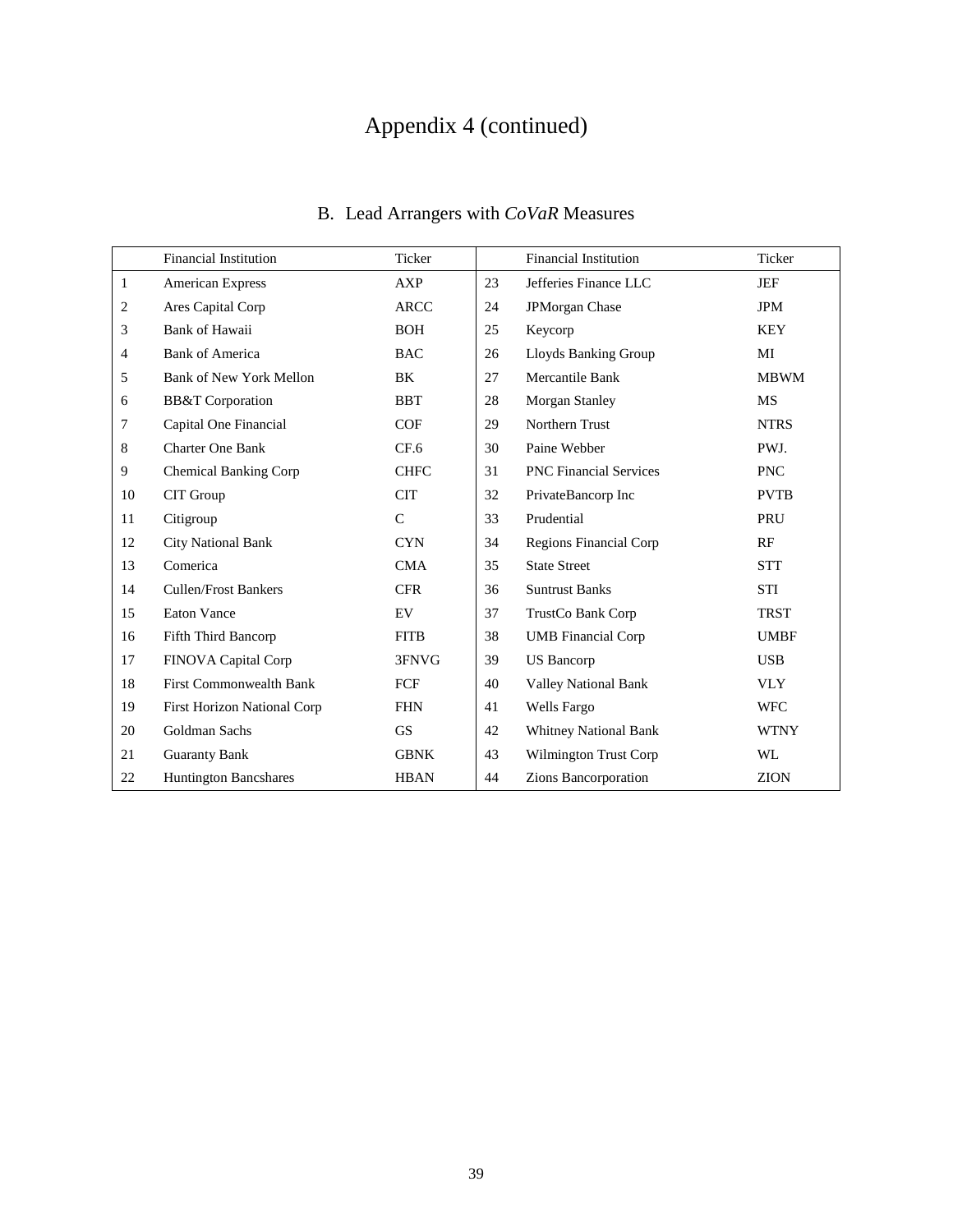# Appendix 4 (continued)

|                | <b>Financial Institution</b>   | Ticker        |    | <b>Financial Institution</b>  | Ticker      |
|----------------|--------------------------------|---------------|----|-------------------------------|-------------|
|                | Allied Irish Banks             | <b>ALBK</b>   | 12 | <b>ING Group</b>              | <b>INGA</b> |
| 2              | Banco Bilbao Vizcaya Argentari | <b>BBVA</b>   | 13 | Intesa Sanpaolo SpA           | <b>ISP</b>  |
| 3              | Bank of Ireland                | <b>BKIR</b>   | 14 | Lloyds Banking Group          | <b>LLOY</b> |
| $\overline{4}$ | <b>Barclays</b>                | <b>BARC</b>   | 15 | Mediobanca                    | MВ          |
| 5              | <b>BNP</b> Paribas             | <b>BNP</b>    | 16 | <b>Natixis</b>                | ΚN          |
| 6              | Commerzbank                    | <b>CBK</b>    | 17 | Nordea Bank                   | <b>NDA</b>  |
| 7              | Credit Agricole SA             | ACA           | 18 | Royal Bank of Scotland        | <b>RBS</b>  |
| 8              | <b>Credit Suisse</b>           | <b>CSGN</b>   | 19 | Skandinaviska Enskilda Banken | <b>SEBA</b> |
| 9              | Danske Bank                    | <b>DANSKE</b> | 20 | Societe Generale              | <b>GLE</b>  |
| 10             | Deutsche Bank                  | <b>DBK</b>    | 21 | <b>UBS</b>                    | <b>UBSN</b> |
| 11             | <b>HSBC</b>                    | <b>HSBA</b>   | 22 | UniCredit SpA                 | <b>UCG</b>  |

# C. Lead Arrangers with *DIP* Measures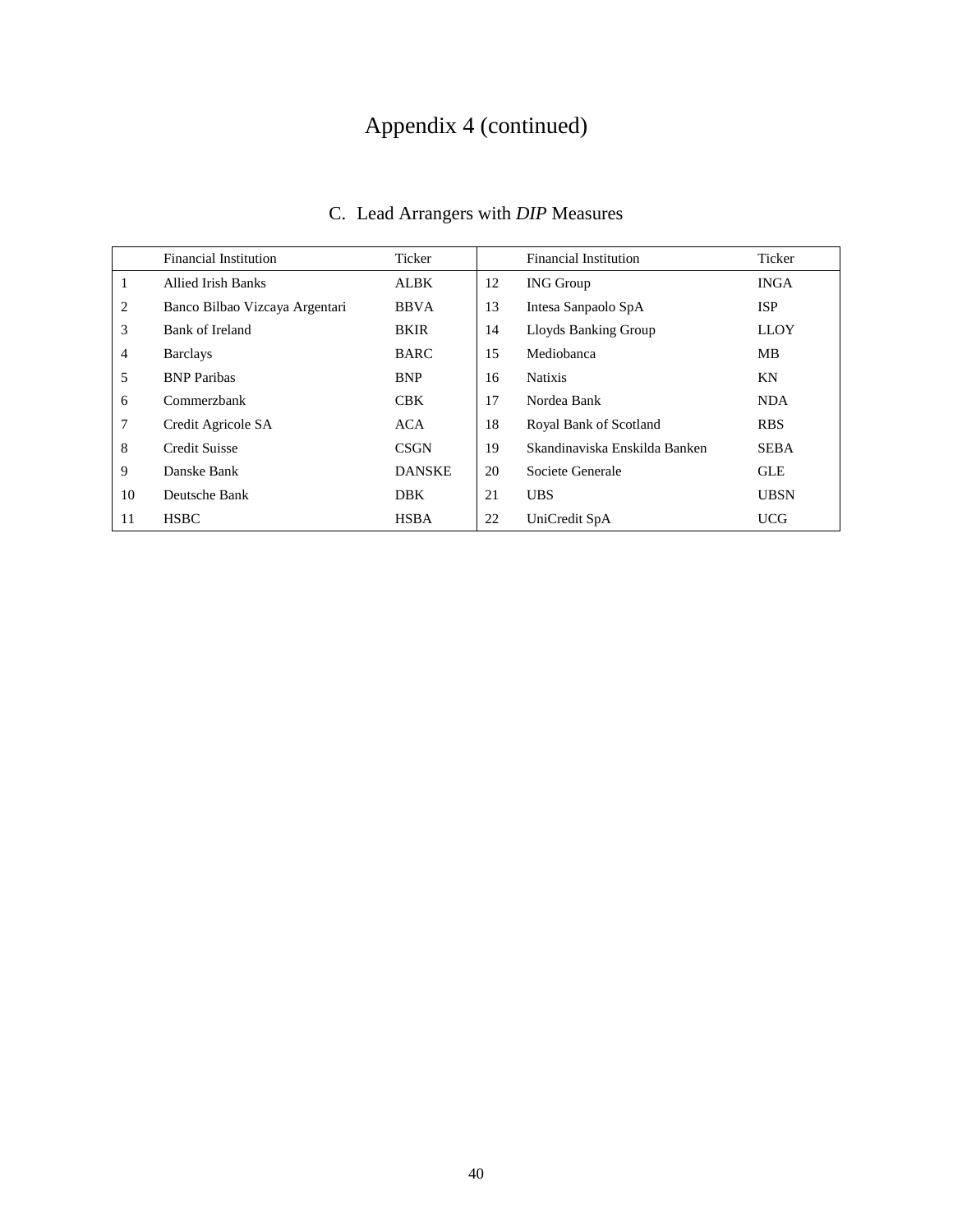# Figure 1: The U.S. Syndicated Loan Market, 1988-2011

 This figure shows the size of the U.S. syndicated loan market by year from 1988 to 2011. Market size is measured by the total newly originated syndicated loan amount during the year in billions of U.S. dollars. Note that data for the year of 2011 are only available through July of that year.



### Total Amount of Syndicated Loans Originated *(Billions of US\$)*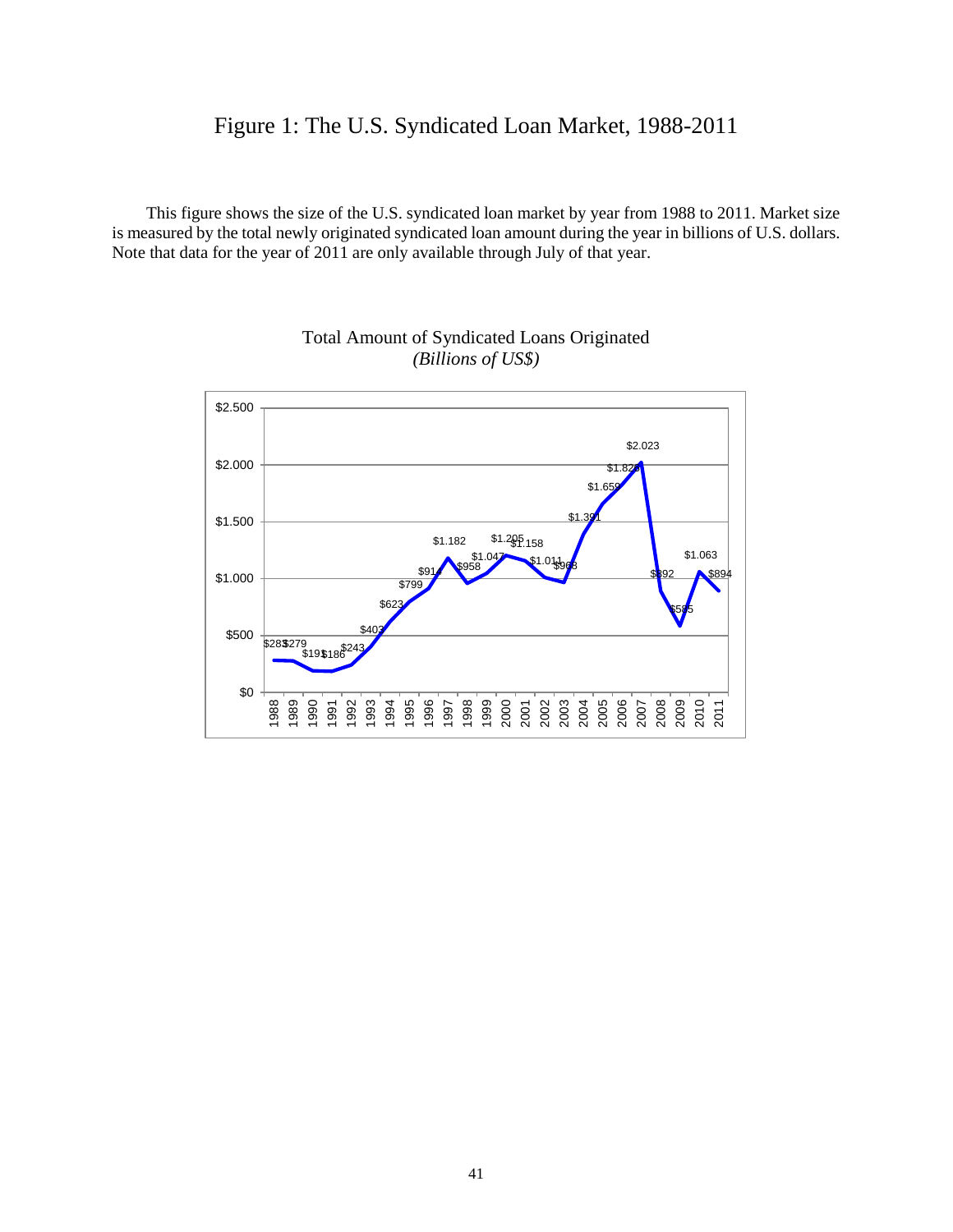## Figure 2: Time Series of Interconnectedness

 This figure shows the time series of the monthly Interconnectedness Index, aggregated at the market level. Interconnectedness among lead arrangers is computed based on their distance in specializations in the U.S. syndicated loan market. Lender specializations are examined in borrower SIC industry division, 2-digit, 3-digit, and 4-digit borrower SIC industry, borrower state, and 3-digit borrower zip code. Panel A plots the market-aggregate, size-weighted interconnectedness from January 1989 to July 2011, whereas Panel B plots the market-aggregate, relationship-weighted interconnectedness. Panel C compares the market-aggregate, size-weighted interconnectedness to its relationship-weighted counterpart over time based on 4-digit borrower SIC industry.



#### A. Size-weighted Interconnectedness Index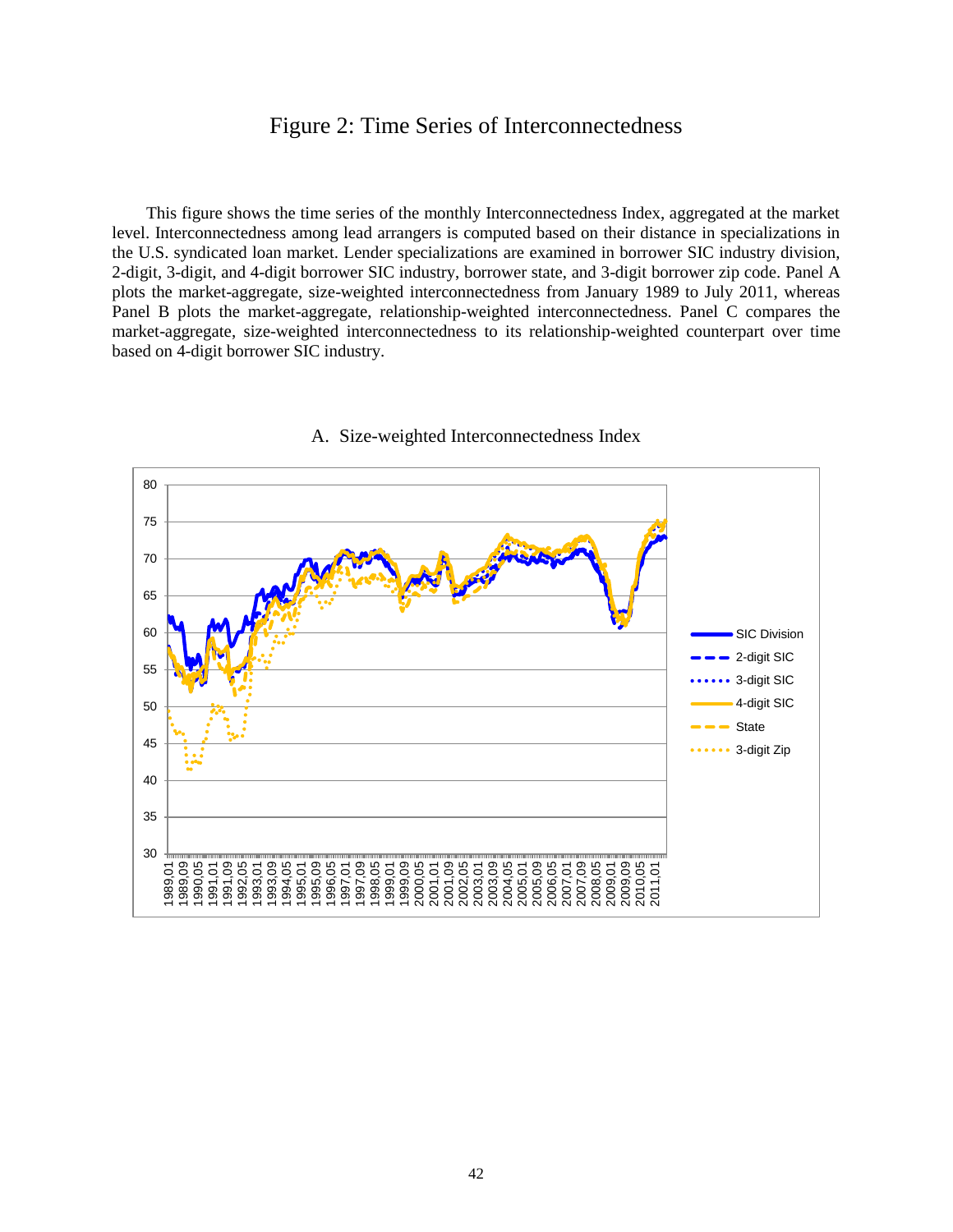# Figure 2 (continued)



B. Relationship-weighted Interconnectedness Index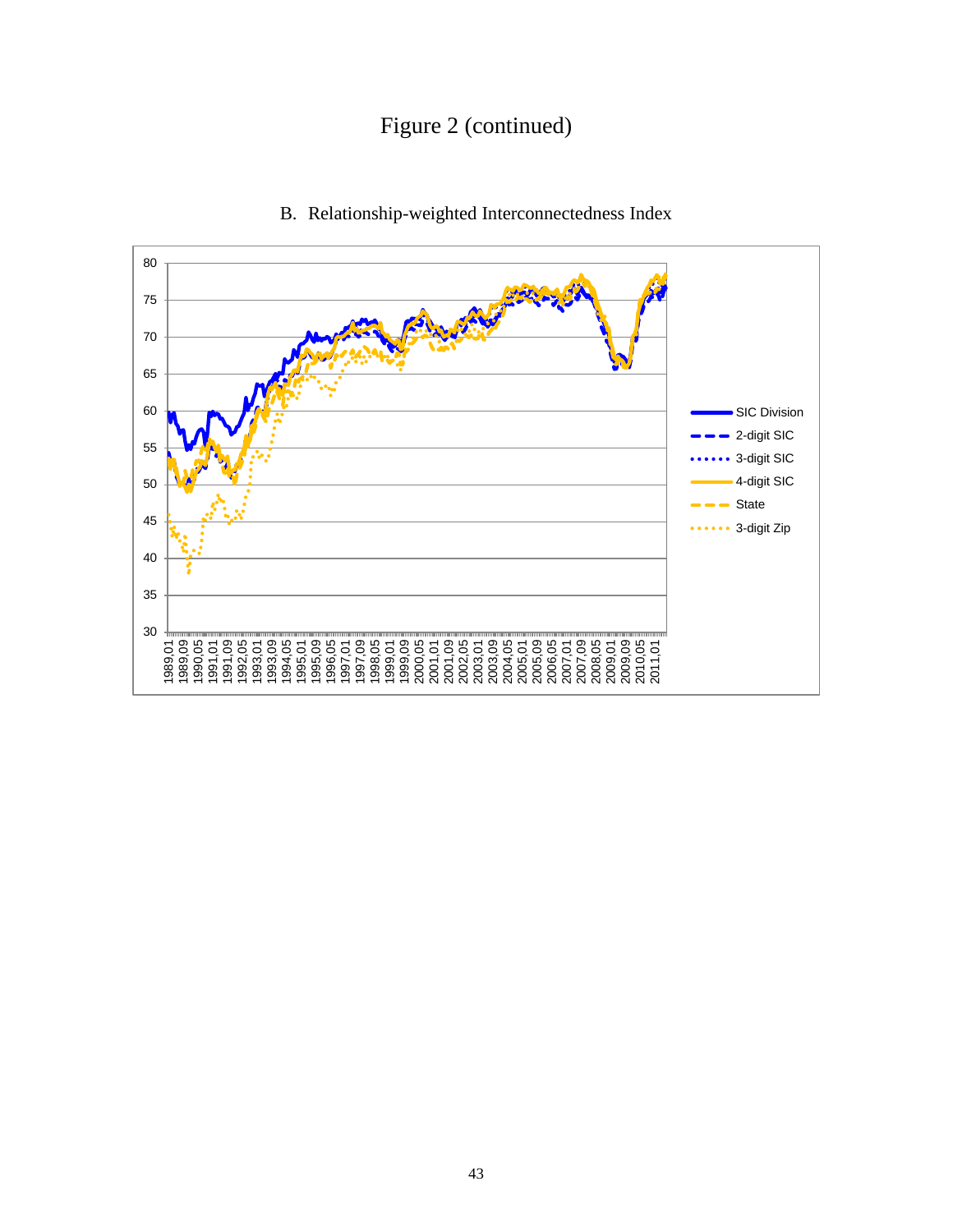# Figure 2 (continued)



C. Size- vs. Relationship-weighted Interconnectedness Index based on 4-digit borrower SIC Industry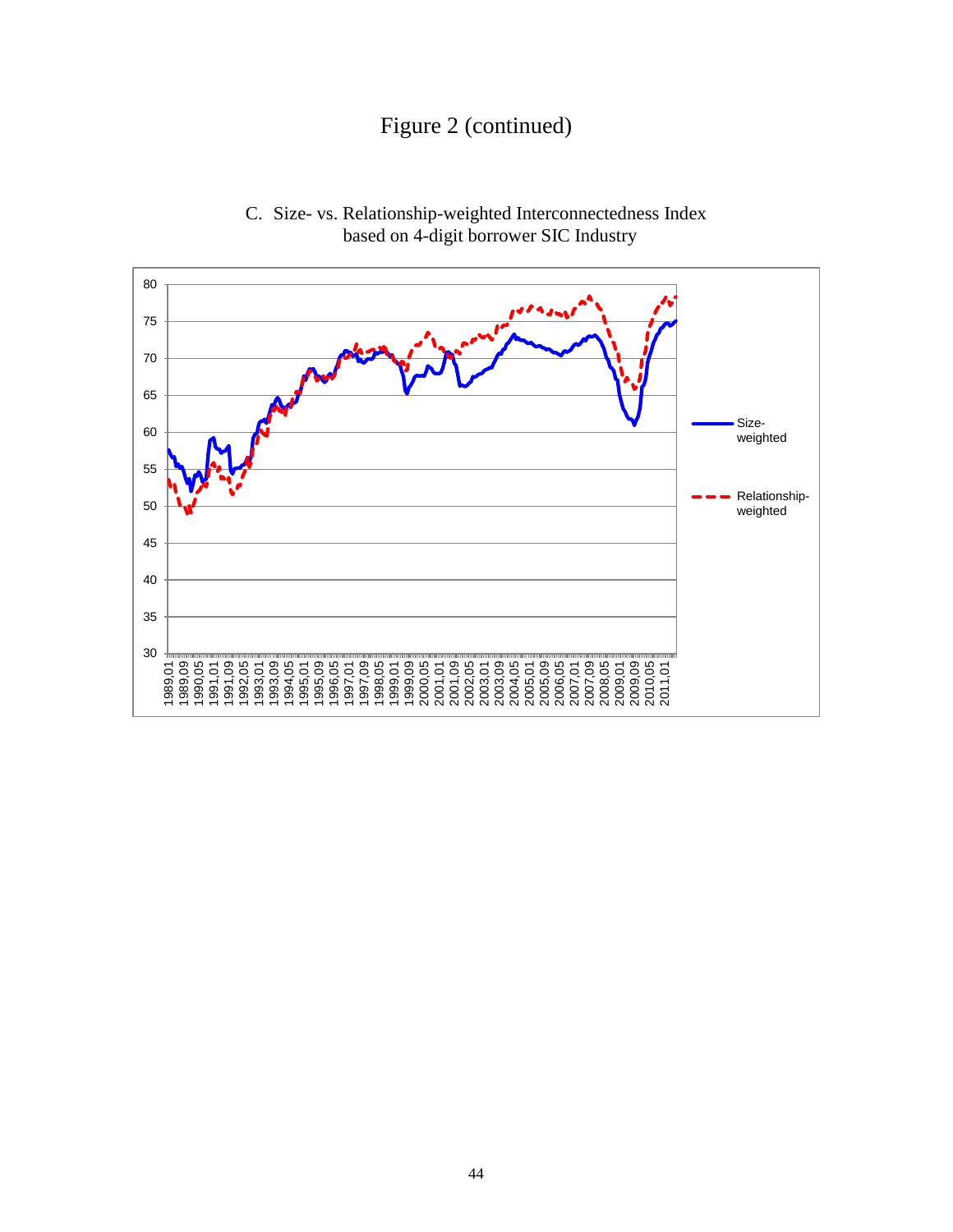## Figure 3: Interconnectedness and Systemic Risk

 This figure shows the association between interconnectedness and systemic risk among lead arrangers in the U.S. syndicated loan market during the most recent recession from December 2007 to June 2009. Interconnectedness of a lead arranger is relationship-weighted and based on 4-digit borrower SIC industry in this appendix. Systemic risk is measured by *SRISK*, *CoVaR*, and *DIP*, and is plotted against interconnectedness in Panels A, B, and C, respectively. Interconnectedness and systemic risk measures are all averaged during the recession period.



#### A. Interconnectedness and *SRISK*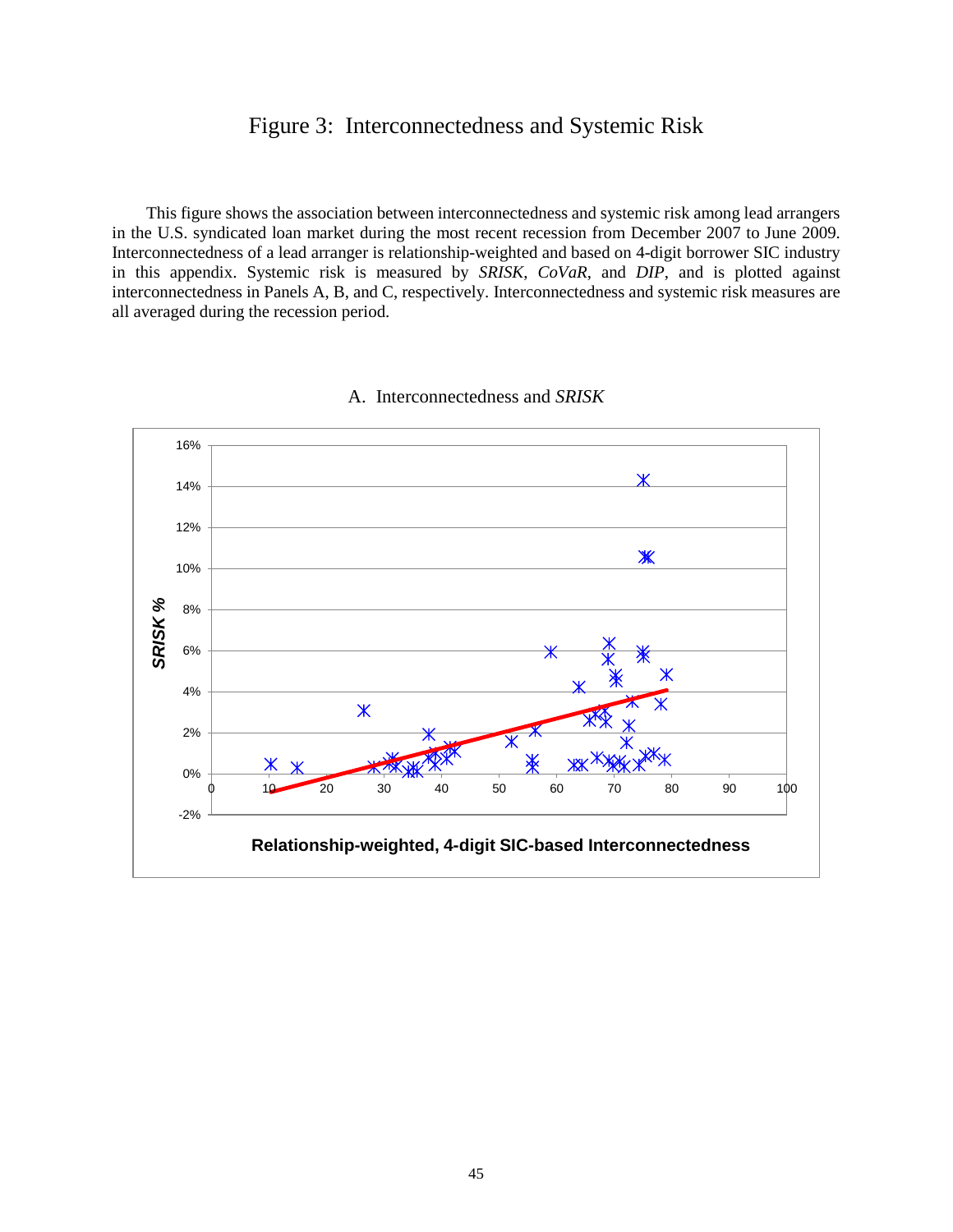# Figure 3 (continued)



## B. Interconnectedness and *CoVaR*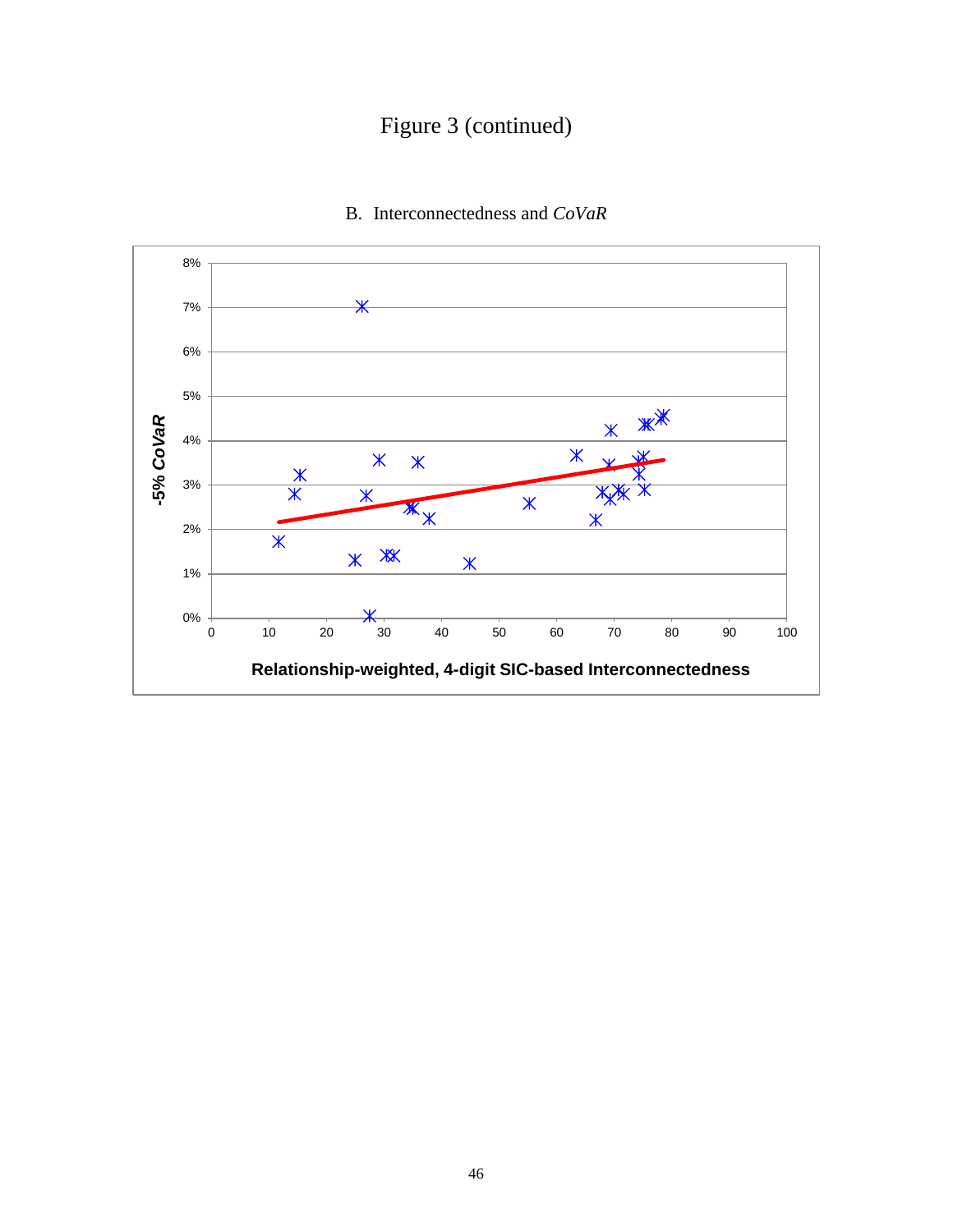# Figure 3 (continued)



## C. Interconnectedness and *DIP*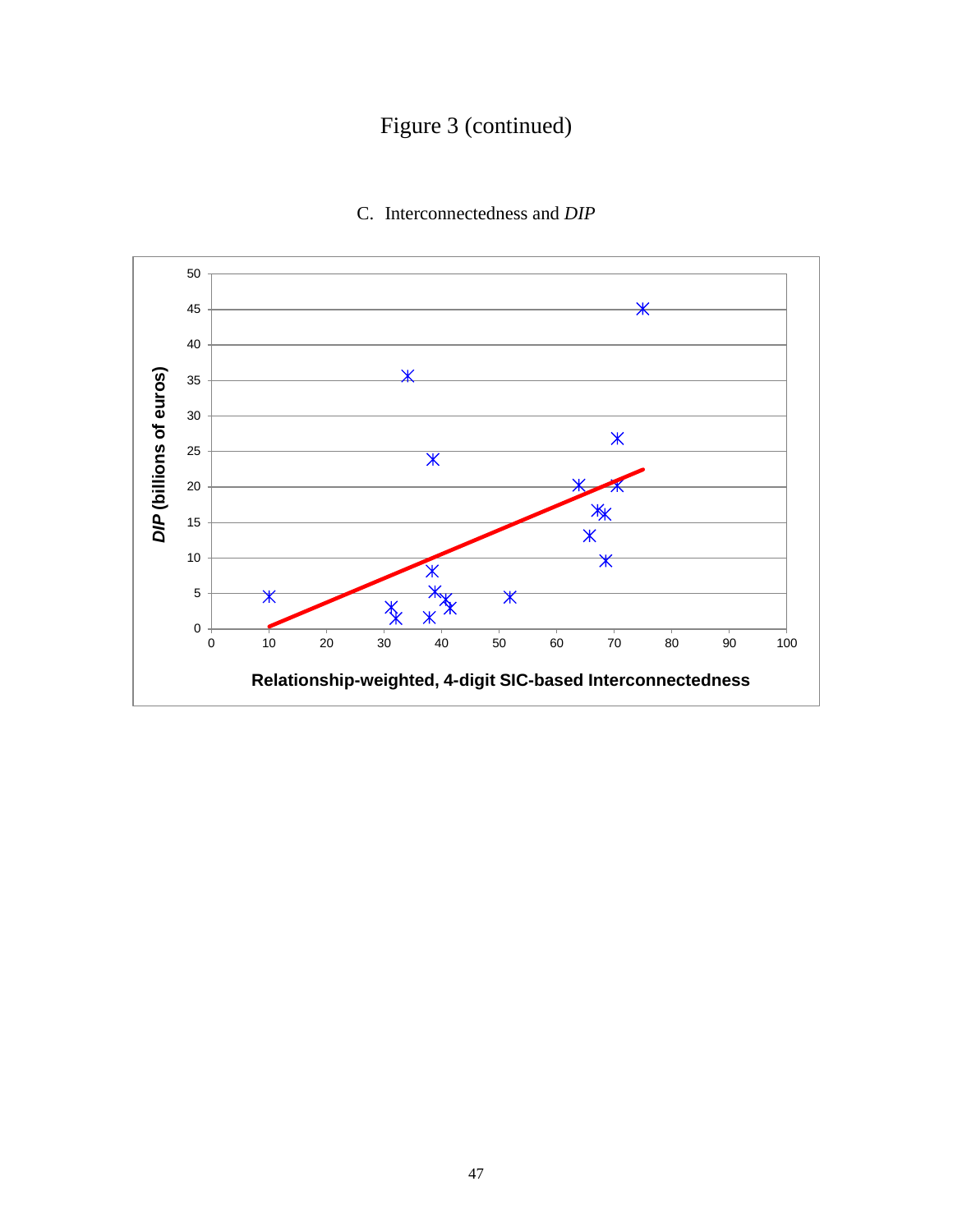# Table 1: Summary Statistics for Syndicated Loan Facilities

 This table presents summary statistics for the sample of syndicated loan facilities made to U.S. firms between January 1988 and July 2011. Lead arrangers are ranked by total loan facility amount originated, and loan amount is split equally over all lead arrangers for loans with multiple leads. Panel A reports lead arranger characteristics based on 37,311 unique lead arranger-months. Panels B and C report borrower and loan characteristics, respectively, based on 91,715 loan facilities.

### A. Lead Arranger Characteristics *(Based on 37,311 lead arranger-months)*

| Based on previous 12 months:        | $N=$   | Mean  | SD     | $10^{th}$ | $50^{th}$ | $90^{th}$ |
|-------------------------------------|--------|-------|--------|-----------|-----------|-----------|
| Market share (%)                    | 37,311 | 0.73  | 2.78   | 0.00      | 0.03      | 1.16      |
| # of loans as lead arranger         | 37,311 | 35    | 112    |           |           |           |
| \$ of loans as lead arranger (\$mm) | 37,311 | 6,670 | 30,900 | 16        | 230       | 10.400    |

#### B. Borrower Characteristics *(Based on 91,715 loan facilities)*

|                                       | $N =$  | Mean   | SD     | $10^{th}$ | $50^{th}$ | $90^{th}$ |
|---------------------------------------|--------|--------|--------|-----------|-----------|-----------|
| All borrowers:                        |        |        |        |           |           |           |
| Sales at closing (\$mm)               | 59,877 | 2,800  | 12,400 | 52        | 411       | 5,580     |
| # of previous syndicated loans        | 91,715 | 2.38   | 4.24   | $\Omega$  | 1         | 6         |
| Private firm indicator                | 72,633 | 0.37   | 0.48   | $\Omega$  | $\Omega$  |           |
| Public, unrated firm indicator        | 72,633 | 0.28   | 0.45   | $\Omega$  | $\Omega$  |           |
| Public, rated firm indicator          | 72,633 | 0.34   | 0.47   | $\Omega$  | $\theta$  |           |
| Borrowers with <i>Compustat</i> data: |        |        |        |           |           |           |
| Total book assets (\$mm)              | 40,414 | 11,000 | 68,875 | 89        | 893       | 14,381    |
| Book leverage ratio                   | 40,243 | 0.37   | 0.28   | 0.05      | 0.34      | 0.69      |
| Earnings to asset ratio               | 38,211 | 0.06   | 0.26   | $-0.02$   | 0.07      | 0.16      |
| S&P debt rating indicator             | 42,009 | 0.49   | 0.50   | $\Omega$  | $\Omega$  |           |
| S&P investment-grade indicator        | 20,417 | 0.55   | 0.50   | $\Omega$  | 1         |           |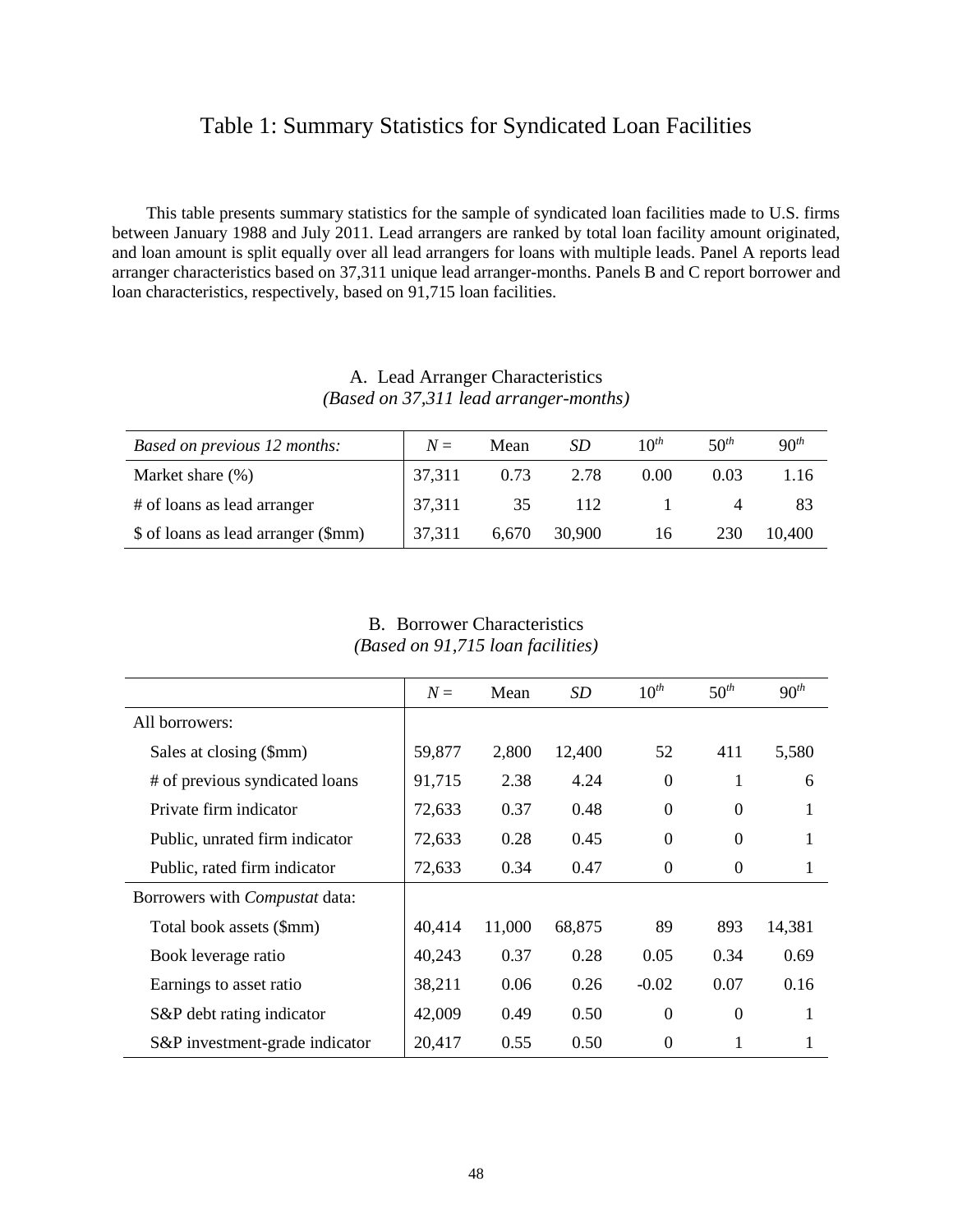# Table 1 (continued)

|                                      | $N =$  | Mean  | SD    | $10^{th}$      | $50^{th}$        | $90^{th}$      |
|--------------------------------------|--------|-------|-------|----------------|------------------|----------------|
| Syndicated loan terms:               |        |       |       |                |                  |                |
| Facility amount (\$mm)               | 91,715 | 236   | 599   | 12.5           | 80               | 500            |
| Maturity (months)                    | 81,384 | 48    | 50    | 12             | 48               | 82             |
| Spread on drawn funds (bps)          | 76,169 | 233   | 154   | 50             | 225              | 400            |
| Term loan indicator                  | 91,715 | 0.32  | 0.46  | $\overline{0}$ | $\boldsymbol{0}$ | 1              |
| Syndicated structure:                |        |       |       |                |                  |                |
| # of lenders in the syndicate        | 76,799 | 6.93  | 7.22  | 2              | $\overline{4}$   | 15             |
| # of lead arrangers in the syndicate | 91,715 | 1.24  | 0.63  | 1              | 1                | $\overline{2}$ |
| % retained by lead arranger(s)       | 19,738 | 36.04 | 25.27 | 9.78           | 29.41            | 70.76          |
| Purpose of loan indicators:          |        |       |       |                |                  |                |
| Working capital/corporate            | 91,715 | 0.62  | 0.48  | $\theta$       | 1                | 1              |
| Refinancing                          | 91,715 | 0.22  | 0.41  | $\Omega$       | $\Omega$         | 1              |
| Acquisitions                         | 91,715 | 0.23  | 0.42  | $\theta$       | $\Omega$         | 1              |
| <b>Backup</b> lines                  | 91,715 | 0.07  | 0.25  | $\theta$       | $\theta$         | $\Omega$       |

## C. Loan Characteristics *(Based on 91,715 loan facilities)*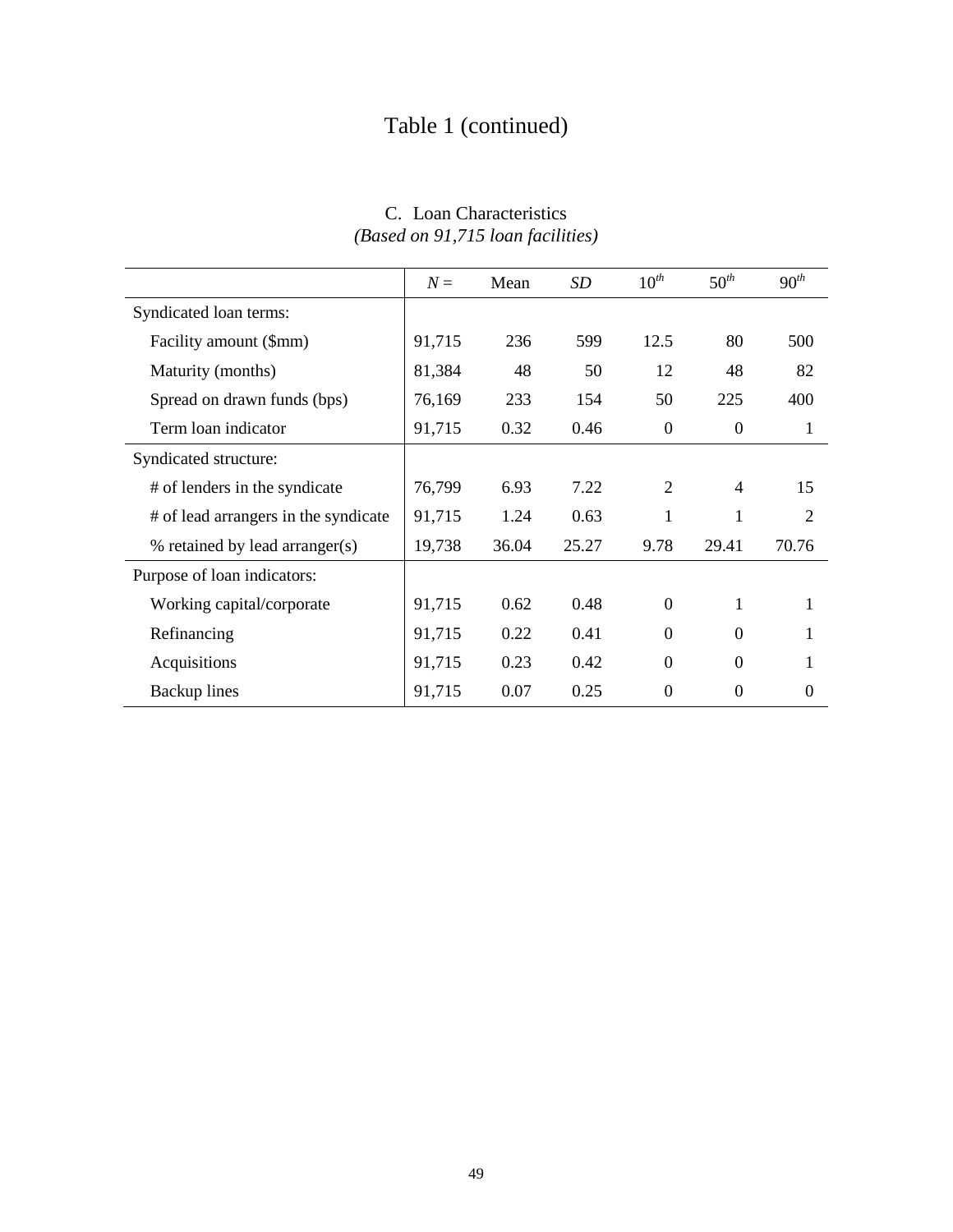# Table 2: Summary Statistics of Distance, Interconnectedness, and Systematic Risk Measures

 This table reports summary statistics of various distance, interconnectedness, and systemic risk measures. Distance between two lead arrangers is measured by their Euclidean distance as they are positioned in the Euclidean space based on their specializations in the U.S. syndicated loan market. Interconnectedness of a lead arrangers can be size- or relationship-weighted and is computed based on its distance from all the other lead arrangers in specializations. Rows (I)-(VI) in Panels A and B represent distance and interconnectedness with regard to lender specializations in borrower SIC industry division, 2 digit, 3-digit, and 4-digit borrower SIC industry, borrower state, and 3-digit borrower zip code, respectively. Panel A summarizes the distance measures of 5,223,284 lead arranger pair-months. Panel B shows summary statistics of the interconnectedness measures of 37,311 lead arranger-months. Systemic risk of a lead arranger is measured by *SRISK*, *CoVaR*, and *DIP*. Panel C reports the *SRISK* measures of 5,799 lead arranger-months, the *CoVaR* measures of 1,767 lead arranger-quarters, and the *DIP* measure of 1,414 lead arranger-months.

#### A. Distance Measures

|                                        | $N =$     | Mean  | <i>SD</i> | $10^{th}$ | $50^{th}$ | 90 <sup>th</sup> |
|----------------------------------------|-----------|-------|-----------|-----------|-----------|------------------|
| (I) Distance in borrower SIC division  | 5,216,624 | 0.912 | 0.385     | 0.378     | 0.975     | 1.414            |
| (II) Distance in 2-digit borrower SIC  | 5,216,624 | 1.007 | 0.317     | 0.531     | 1.050     | 1.414            |
| (III) Distance in 3-digit borrower SIC | 5,216,624 | 1.009 | 0.310     | 0.540     | 1.049     | 1.414            |
| (IV) Distance in 4-digit borrower SIC  | 5,216,624 | 1.009 | 0.309     | 0.539     | 1.049     | 1.414            |
| (V) Distance in borrower state         | 5,215,278 | 1.006 | 0.327     | 0.513     | 1.056     | 1.414            |
| (VI) Distance in 3-digit borrower ZIP  | 5,090,280 | 0.974 | 0.317     | 0.490     | 1.018     | 1.414            |

#### B. Interconnectedness Measures

|                                     | $N =$  | Mean | SD   | $10^{th}$ | $50^{th}$ | $90^{th}$ |
|-------------------------------------|--------|------|------|-----------|-----------|-----------|
| Size-weighted interconnectedness:   |        |      |      |           |           |           |
| (I) based on borrower SIC division  | 37,311 | 50.2 | 17.6 | 25.5      | 49.2      | 74.5      |
| (II) based on 2-digit borrower SIC  | 37,311 | 46.9 | 19.1 | 26.1      | 44.6      | 75.2      |
| (III) based on 3-digit borrower SIC | 37,311 | 47.3 | 19.8 | 26.4      | 45.3      | 76.2      |
| (IV) based on 4-digit borrower SIC  | 37,311 | 47.5 | 20.0 | 26.3      | 45.4      | 76.3      |
| (V) based on borrower state         | 37,311 | 46.7 | 19.0 | 25.4      | 43.6      | 74.6      |
| (VI) based on 3-digit borrower ZIP  | 37,311 | 48.9 | 20.6 | 26.0      | 47.7      | 78.5      |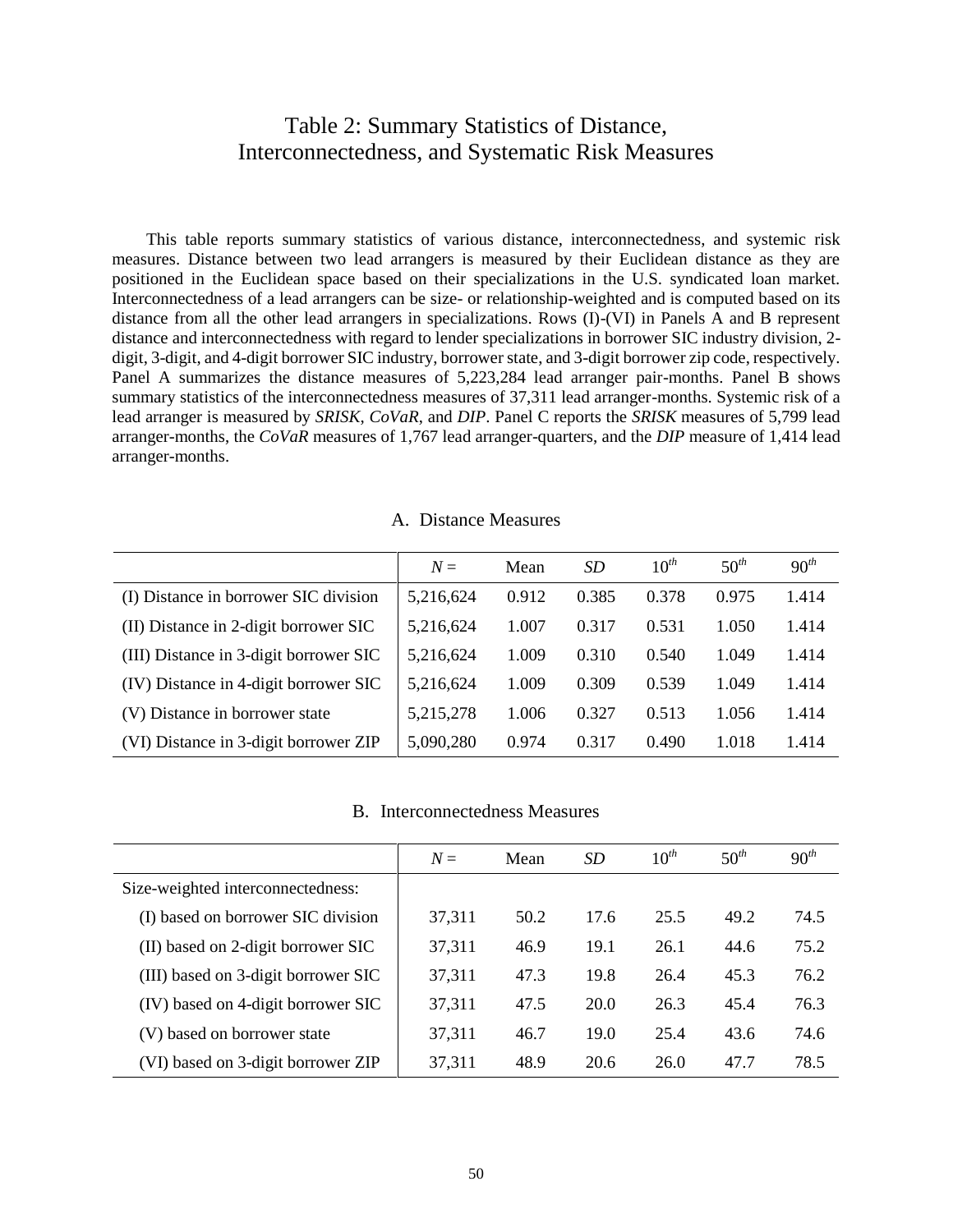|  | Table 2 (continued) |  |
|--|---------------------|--|
|--|---------------------|--|

|                                              | $N =$  | Mean | <i>SD</i> | $10^{th}$    | $50^{th}$ | $90^{th}$ |
|----------------------------------------------|--------|------|-----------|--------------|-----------|-----------|
| Relationship-weighted<br>interconnectedness: |        |      |           |              |           |           |
| (I) based on borrower SIC division           | 37,311 | 42.5 | 27.7      | $\Omega$     | 48.0      | 74.4      |
| (II) based on 2-digit borrower SIC           | 37,311 | 39.0 | 26.8      | $\Omega$     | 41.5      | 72.6      |
| (III) based on 3-digit borrower SIC          | 37,311 | 39.0 | 27.0      | $\theta$     | 40.9      | 73.2      |
| (IV) based on 4-digit borrower SIC           | 37,311 | 39.0 | 27.1      | $\mathbf{0}$ | 40.9      | 73.4      |
| (V) based on borrower state                  | 37,311 | 39.6 | 26.9      | $\theta$     | 43.0      | 71.9      |
| (VI) based on 3-digit borrower ZIP           | 37,311 | 38.1 | 26.9      | $\theta$     | 40.0      | 72.6      |

# C. Systemic Risk Measures

|                                                       | $N =$ | Mean    | <i>SD</i> | $10^{th}$        | $50^{th}$ | $90^{th}$ |
|-------------------------------------------------------|-------|---------|-----------|------------------|-----------|-----------|
| <i>SRISK</i> :                                        |       |         |           |                  |           |           |
| Systemic capital shortfall (SRISK)                    | 5,799 | 25,744  | 47,181    | $-7,427$         | 6,712     | 89,267    |
| Relative capital shortfall (SRISK%)                   | 5,799 | 2.57    | 4.16      | $\boldsymbol{0}$ | 0.62      | 7.37      |
| Long-run marginal expected<br>shortfall $(LRMES)$ (%) | 5,799 | 3.81    | 2.42      | 1.82             | 3.32      | 6.22      |
| Quasi-market Leverage (%)                             | 5,799 | 17.98   | 30.20     | 5.09             | 11.01     | 32.94     |
| $CoVaR$ :                                             |       |         |           |                  |           |           |
| 1% $CoVaR$ (%)                                        | 1,767 | $-2.31$ | 1.39      | $-3.92$          | $-2.05$   | $-0.96$   |
| $1\%$ CoVaR (\$bn)                                    | 1,767 | $-15.4$ | 31.3      | $-49.1$          | $-2.44$   | $-0.24$   |
| 5% CoVaR (%)                                          | 1,767 | $-1.98$ | 1.07      | $-3.14$          | $-1.82$   | $-0.89$   |
| 5% $CoVaR$ (\$bn)                                     | 1,767 | $-12.5$ | 21.9      | $-44.6$          | $-2.32$   | $-0.18$   |
| DIP:                                                  |       |         |           |                  |           |           |
| $DIP$ ( $\epsilon$ bn)                                | 1,414 | 14.7    | 18.6      | 0.6              | 6.4       | 42.2      |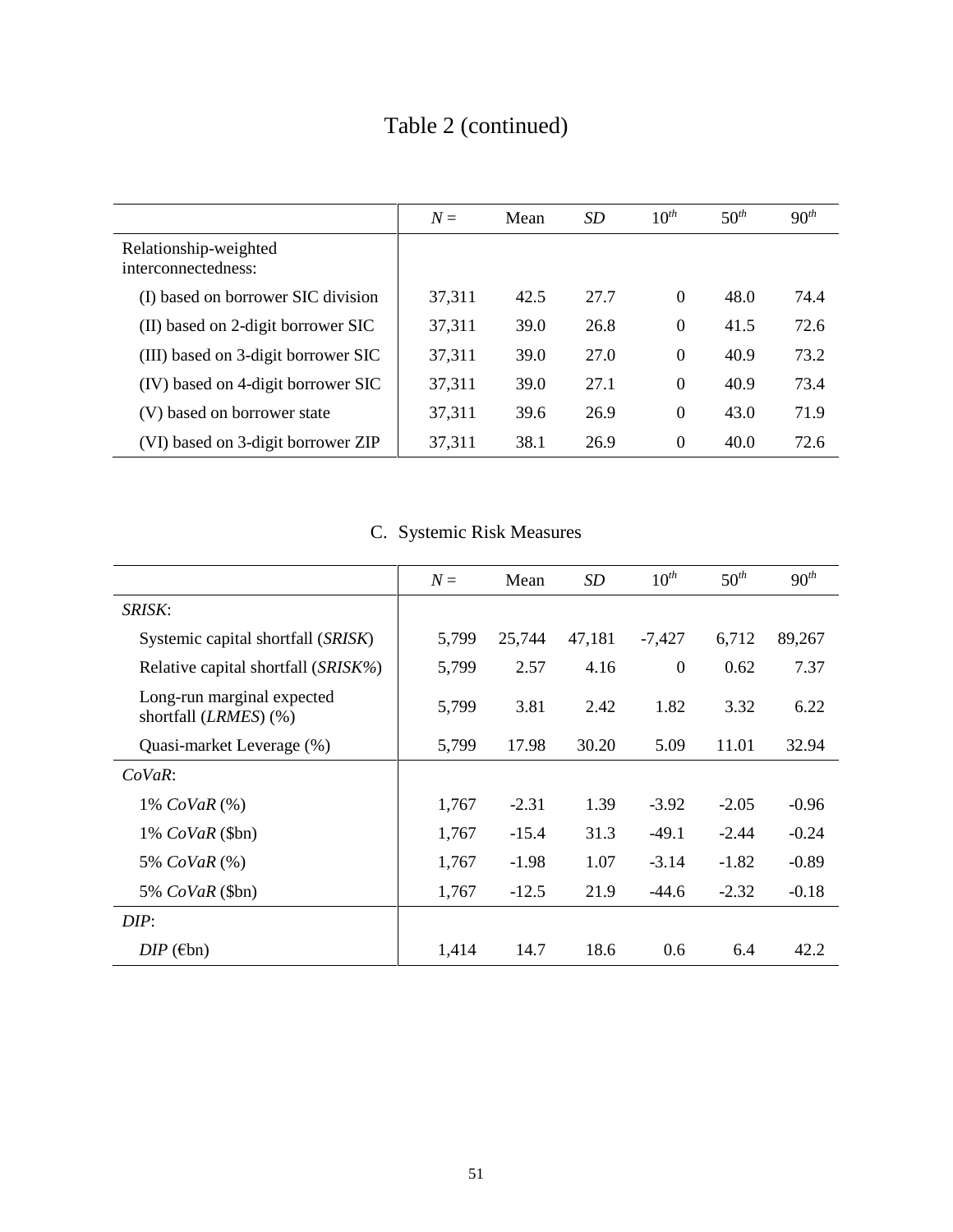## Table 3: Effect of Distance on Likelihood of Being Chosen As A Syndicate Member

 This table reports coefficient estimates from regressions relating the likelihood of a potential lender (that was among lead arrangers in the previous twelve months) being chosen as a syndicate member by the lead arranger to the distance between the potential lender and the lead arranger. The dependent variable is an indicator variable for whether the potential lender is indeed a syndicate member (0 if no and 1 if yes). The independent variable of interest is the distance between the potential lender and the lead arranger based on their portfolios of syndicated loans originated during the previous twelve months. Columns (I)-(VI) use distance as an independent variable based on lender specializations in borrower SIC industry division, 2-digit, 3-digit, and 4-digit borrower SIC industry, borrower state, and 3-digit borrower zip code, respectively. Control variables include an indicator variable for whether the potential lender has previous relationships with the lead arranger, an indicator variable for whether the potential lender has previous relationships with the borrower, and the market share of the potential lender as a lead arranger in the U.S. syndicated loan market during the previous twelve months. All regressions include loan facility fixed effects. Robust standard errors allowing for clustering by month are in parentheses. \* indicates that the estimated coefficient is significantly different from zero at the 10% level, \*\* at the 5% level, and \*\*\* at the 1% level.

| Syndicate member indicator          | $\rm(D)$<br><b>SIC</b><br>Division | (II)<br>$2$ -digit<br><b>SIC</b> | (III)<br>3-digit<br><b>SIC</b> | (IV)<br>4-digit<br><b>SIC</b> | (V)<br><b>State</b> | (VI)<br>3-digit<br><b>ZIP</b> |
|-------------------------------------|------------------------------------|----------------------------------|--------------------------------|-------------------------------|---------------------|-------------------------------|
| Distance from lead arranger         | $-0.036***$                        | $-0.042***$                      | $-0.040***$                    | $-0.040***$                   | $-0.036***$         | $-0.027***$                   |
|                                     | (0.0010)                           | (0.0011)                         | (0.0010)                       | (0.0010)                      | (0.0010)            | (0.0009)                      |
| Previous relationship with lead     | $0.022***$                         | $0.020***$                       | $0.020***$                     | $0.020***$                    | $0.022***$          | $0.025***$                    |
|                                     | (0.0008)                           | (0.0008)                         | (0.0008)                       | (0.0008)                      | (0.0008)            | (0.0008)                      |
| Previous relationship with borrower | $0.534***$                         | $0.533***$                       | $0.533***$                     | $0.533***$                    | $0.534***$          | $0.535***$                    |
|                                     | (0.0043)                           | (0.0043)                         | (0.0043)                       | (0.0043)                      | (0.0043)            | (0.0043)                      |
| Market share as a lead              | $0.422***$                         | $0.403***$                       | $0.405***$                     | $0.406***$                    | $0.417***$          | $0.434***$                    |
|                                     | (0.0170)                           | (0.0173)                         | (0.0174)                       | (0.0174)                      | (0.0175)            | (0.0177)                      |
| Loan facility fixed effects         | Yes                                | Yes                              | Yes                            | Yes                           | Yes                 | Yes                           |
| $N =$                               | 10,916,818                         | 10,916,818                       | 10,916,818                     | 10,916,818                    | 10,916,751          | 10,909,897                    |
| Adjusted $R^2$                      | 0.3226                             | 0.3229                           | 0.3228                         | 0.3228                        | 0.3224              | 0.3220                        |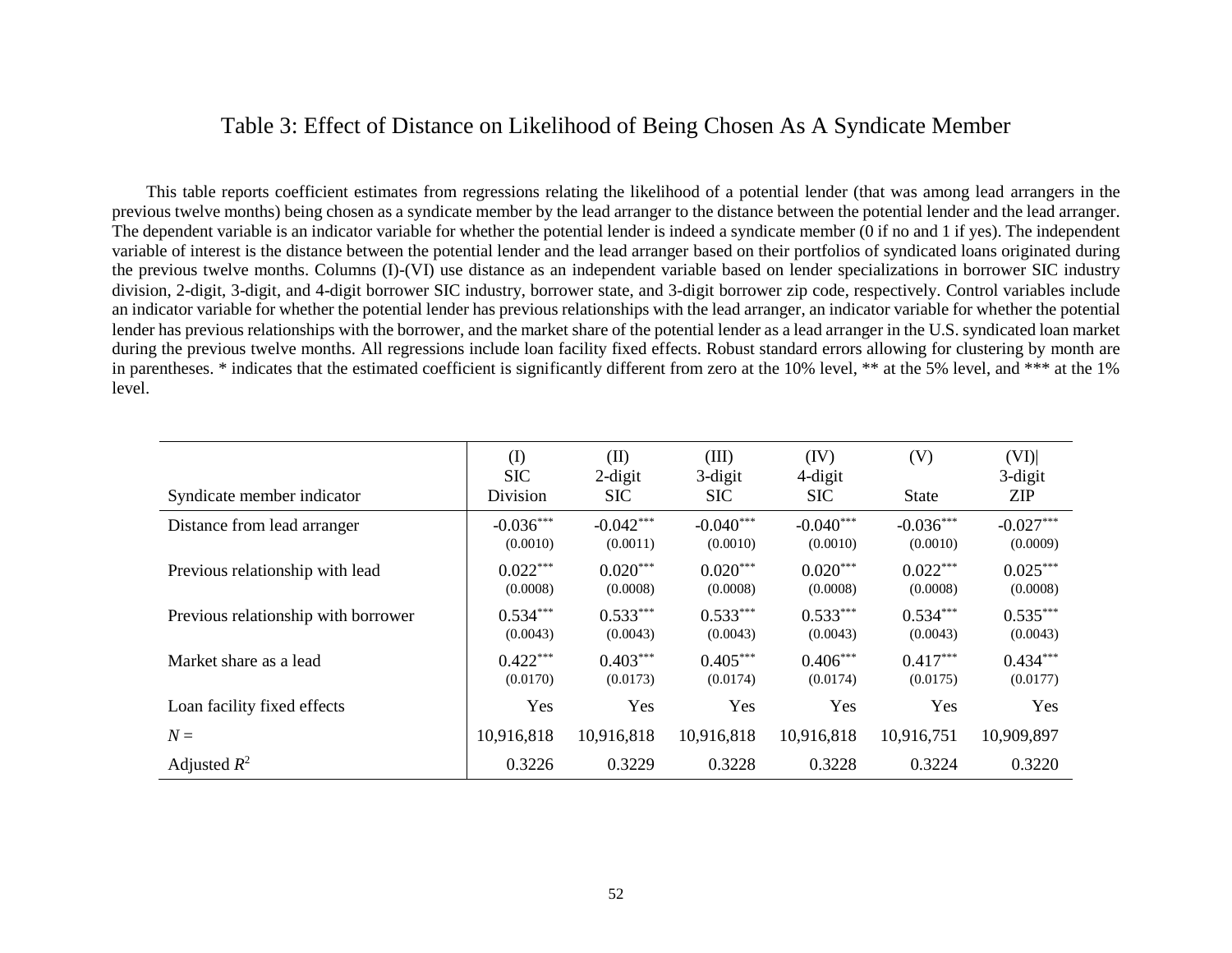## Table 4: Determinants of Interconnectedness

 This table reports coefficient estimates from regressions relating interconnectedness to a number of bank characteristics. Interconnectedness of a lead arranger can be size- or relationship-weighted and is computed based on its distance from all the other lead arrangers in specializations with regard to borrower SIC industry division, 2-digit, 3-digit, and 4-digit borrower SIC industry, borrower state, and 3-digit borrower zip code. Bank characteristics include market share as a lead arranger in the U.S. syndicated loan market during the previous twelve months, diversification, and the number of specializations the bank is engaged in. Robust standard errors allowing for clustering by month are in parentheses. \* indicates that the estimated coefficient is significantly different from zero at the 10% level, \*\* at the 5% level, and \*\*\* at the 1% level.

|                                  | Size-weighted Interconnectedness |                        |                        |                        |                        |                        |                        |                          |                        | Relationship-weighted Interconnectedness |                        |                        |
|----------------------------------|----------------------------------|------------------------|------------------------|------------------------|------------------------|------------------------|------------------------|--------------------------|------------------------|------------------------------------------|------------------------|------------------------|
| Bank-level<br>interconnectedness | <b>SIC</b><br>Division           | 2-digit<br><b>SIC</b>  | 3-digit<br><b>SIC</b>  | 4-digit<br><b>SIC</b>  | <b>State</b>           | 3-digit<br>Zip         | <b>SIC</b><br>Division | $2$ -digit<br><b>SIC</b> | 3-digit<br><b>SIC</b>  | 4-digit<br><b>SIC</b>                    | <b>State</b>           | 3-digit<br>Zip         |
| <i>Regression (I)</i> :          |                                  |                        |                        |                        |                        |                        |                        |                          |                        |                                          |                        |                        |
| Market share as a lead           | $1.551***$<br>(0.0251)           | $1.777***$<br>(0.0289) | $1.800***$<br>(0.0289) | $1.798***$<br>(0.0288) | $1.737***$<br>(0.0289) | $1.387***$<br>(0.0253) | $2.516***$<br>(0.0270) | $2.667***$<br>(0.0274)   | $2.741***$<br>(0.0279) | $2.750***$<br>(0.0279)                   | $2.562***$<br>(0.0280) | $2.552***$<br>(0.0298) |
| Lead fixed effects               | No                               | No                     | No                     | No                     | No                     | N <sub>0</sub>         | N <sub>0</sub>         | N <sub>0</sub>           | No                     | N <sub>o</sub>                           | No                     | N <sub>o</sub>         |
| $N =$                            | 37,311                           | 37,311                 | 37,311                 | 37,311                 | 37,311                 | 37,311                 | 37,311                 | 37,311                   | 37,311                 | 37,311                                   | 37,311                 | 37,311                 |
| $R^2$                            | 0.0601                           | 0.0670                 | 0.0640                 | 0.0629                 | 0.0648                 | 0.0351                 | 0.0638                 | 0.0768                   | 0.0798                 | 0.0797                                   | 0.0704                 | 0.0698                 |
| Regression (II):                 |                                  |                        |                        |                        |                        |                        |                        |                          |                        |                                          |                        |                        |
| Diversification                  | $0.499***$<br>(0.0020)           | $0.485***$<br>(0.0012) | $0.487***$<br>(0.0013) | $0.487***$<br>(0.0014) | $0.488***$<br>(0.0014) | $0.483***$<br>(0.0017) | $0.609***$<br>(0.0080) | $0.557***$<br>(0.0059)   | $0.561***$<br>(0.0058) | $0.560***$<br>(0.0057)                   | $0.543***$<br>(0.0071) | $0.562***$<br>(0.0051) |
| Lead fixed effects               | No                               | No                     | No                     | No                     | No                     | N <sub>0</sub>         | N <sub>0</sub>         | No                       | No                     | N <sub>o</sub>                           | No                     | N <sub>o</sub>         |
| $N =$                            | 36,090                           | 36,090                 | 36,090                 | 36,090                 | 36,017                 | 32,159                 | 36,090                 | 36,090                   | 36,090                 | 36,090                                   | 36,017                 | 32,159                 |
| $R^2$                            | 0.8017                           | 0.9539                 | 0.9608                 | 0.9609                 | 0.9300                 | 0.9398                 | 0.4944                 | 0.6127                   | 0.6474                 | 0.6493                                   | 0.5547                 | 0.6740                 |

#### A. Univariate Regressions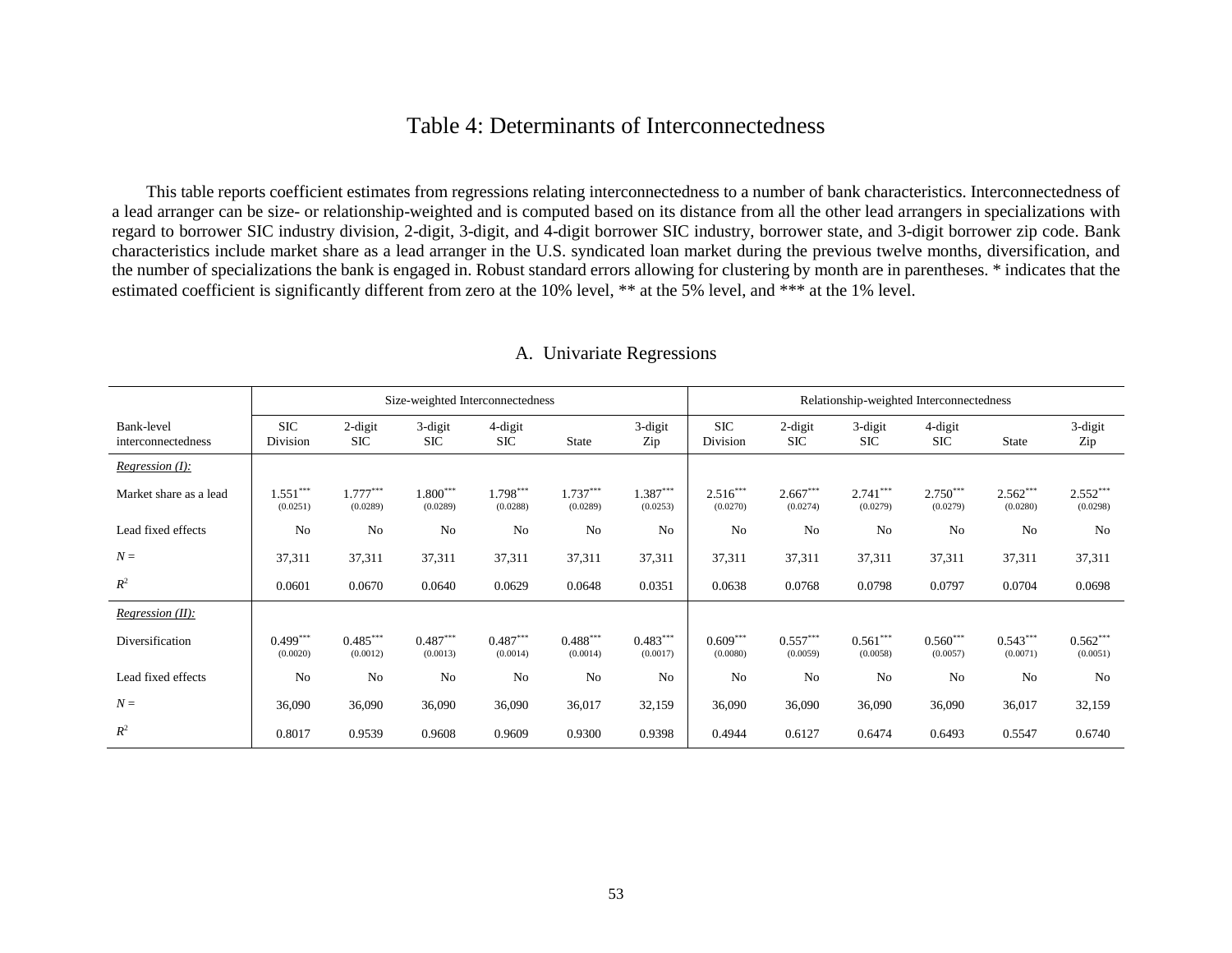# Table 4 (continued)

|                                  | Size-weighted Interconnectedness |                          |                        |                        |                        |                        | Relationship-weighted Interconnectedness |                       |                        |                        |                        |                        |
|----------------------------------|----------------------------------|--------------------------|------------------------|------------------------|------------------------|------------------------|------------------------------------------|-----------------------|------------------------|------------------------|------------------------|------------------------|
| Bank-level<br>interconnectedness | <b>SIC</b><br>Division           | $2$ -digit<br><b>SIC</b> | 3-digit<br><b>SIC</b>  | 4-digit<br><b>SIC</b>  | <b>State</b>           | 3-digit<br>Zip         | <b>SIC</b><br>Division                   | 2-digit<br><b>SIC</b> | 3-digit<br><b>SIC</b>  | 4-digit<br><b>SIC</b>  | <b>State</b>           | 3-digit<br>Zip         |
| Regression (III):                |                                  |                          |                        |                        |                        |                        |                                          |                       |                        |                        |                        |                        |
| # of specializations             | 5.685***<br>(0.0184)             | $1.137***$<br>(0.0088)   | $0.433***$<br>(0.0057) | $0.294***$<br>(0.0050) | $1.575***$<br>(0.0115) | $0.393***$<br>(0.0069) | $1.163***$<br>(0.0840)                   | $.364***$<br>(0.0127) | $0.537***$<br>(0.0063) | $0.371***$<br>(0.0056) | $1.837***$<br>(0.0168) | $0.494***$<br>(0.0079) |
| Lead fixed effects               | No                               | N <sub>o</sub>           | N <sub>o</sub>         | No                     | No                     | N <sub>0</sub>         | No                                       | N <sub>o</sub>        | No                     | N <sub>o</sub>         | N <sub>o</sub>         | N <sub>o</sub>         |
| $N =$                            | 36,090                           | 36,090                   | 36,090                 | 36,090                 | 36,017                 | 32,159                 | 36,090                                   | 36,090                | 36,090                 | 36,090                 | 36,017                 | 32,159                 |
| $R^2$                            | 0.6735                           | 0.5274                   | 0.3287                 | 0.2613                 | 0.5705                 | 0.2926                 | 0.4423                                   | 0.3705                | 0.2575                 | 0.2126                 | 0.3738                 | 0.2447                 |

# B. Multivariate Regressions

|                                  |                         |                         | Size-weighted Interconnectedness |                         |                         |                         | Relationship-weighted Interconnectedness |                          |                         |                         |                         |                         |
|----------------------------------|-------------------------|-------------------------|----------------------------------|-------------------------|-------------------------|-------------------------|------------------------------------------|--------------------------|-------------------------|-------------------------|-------------------------|-------------------------|
| Bank-level<br>interconnectedness | <b>SIC</b><br>Division  | 2-digit<br><b>SIC</b>   | 3-digit<br><b>SIC</b>            | 4-digit<br><b>SIC</b>   | <b>State</b>            | 3-digit<br>Zip          | <b>SIC</b><br>Division                   | $2$ -digit<br><b>SIC</b> | 3-digit<br><b>SIC</b>   | 4-digit<br><b>SIC</b>   | <b>State</b>            | 3-digit<br>Zip          |
| <i>Regression</i> $(I)$ :        |                         |                         |                                  |                         |                         |                         |                                          |                          |                         |                         |                         |                         |
| Market share as a lead           | $-0.631***$<br>(0.0096) | $-1.233***$<br>(0.0162) | $-1.438***$<br>(0.0133)          | $-1.388***$<br>(0.0146) | $-1.053***$<br>(0.0144) | $-1.419***$<br>(0.0218) | $-0.290***$<br>(0.0112)                  | $-0.849***$<br>(0.0297)  | $-1.042***$<br>(0.0247) | $-0.986***$<br>(0.0228) | $-0.635***$<br>(0.0234) | $-0.900***$<br>(0.0205) |
| Diversification                  | $0.405***$<br>(0.0033)  | $0.431***$<br>(0.0012)  | $0.461***$<br>(0.0010)           | $0.472***$<br>(0.0011)  | $0.432***$<br>(0.0016)  | $0.463***$<br>(0.0014)  | $0.443***$<br>(0.0085)                   | $0.481***$<br>(0.0069)   | $0.517***$<br>(0.0061)  | $0.527***$<br>(0.0058)  | $0.460***$<br>(0.0086)  | $0.526***$<br>(0.0050)  |
| # of specializations             | $1.598***$<br>(0.0342)  | $0.387***$<br>(0.0070)  | $0.169***$<br>(0.0025)           | $0.115***$<br>(0.0018)  | $0.460***$<br>(0.0093)  | $0.160***$<br>(0.0029)  | $2.472***$<br>(0.0754)                   | $0.439***$<br>(0.0139)   | $0.191***$<br>(0.0052)  | $0.132***$<br>(0.0034)  | $0.549***$<br>(0.0186)  | $0.165***$<br>(0.0036)  |
| Lead fixed effects               | N <sub>o</sub>          | No                      | No                               | No                      | No                      | N <sub>0</sub>          | N <sub>o</sub>                           | N <sub>o</sub>           | N <sub>0</sub>          | N <sub>0</sub>          | No                      | N <sub>0</sub>          |
| $N =$                            | 36,090                  | 36,090                  | 36,090                           | 36,090                  | 36,017                  | 32,159                  | 36,090                                   | 36,090                   | 36,090                  | 36,090                  | 36,017                  | 32,159                  |
| $R^2$                            | 0.8133                  | 0.9728                  | 0.9771                           | 0.9750                  | 0.9458                  | 0.9587                  | 0.5043                                   | 0.6228                   | 0.6562                  | 0.6569                  | 0.5635                  | 0.6823                  |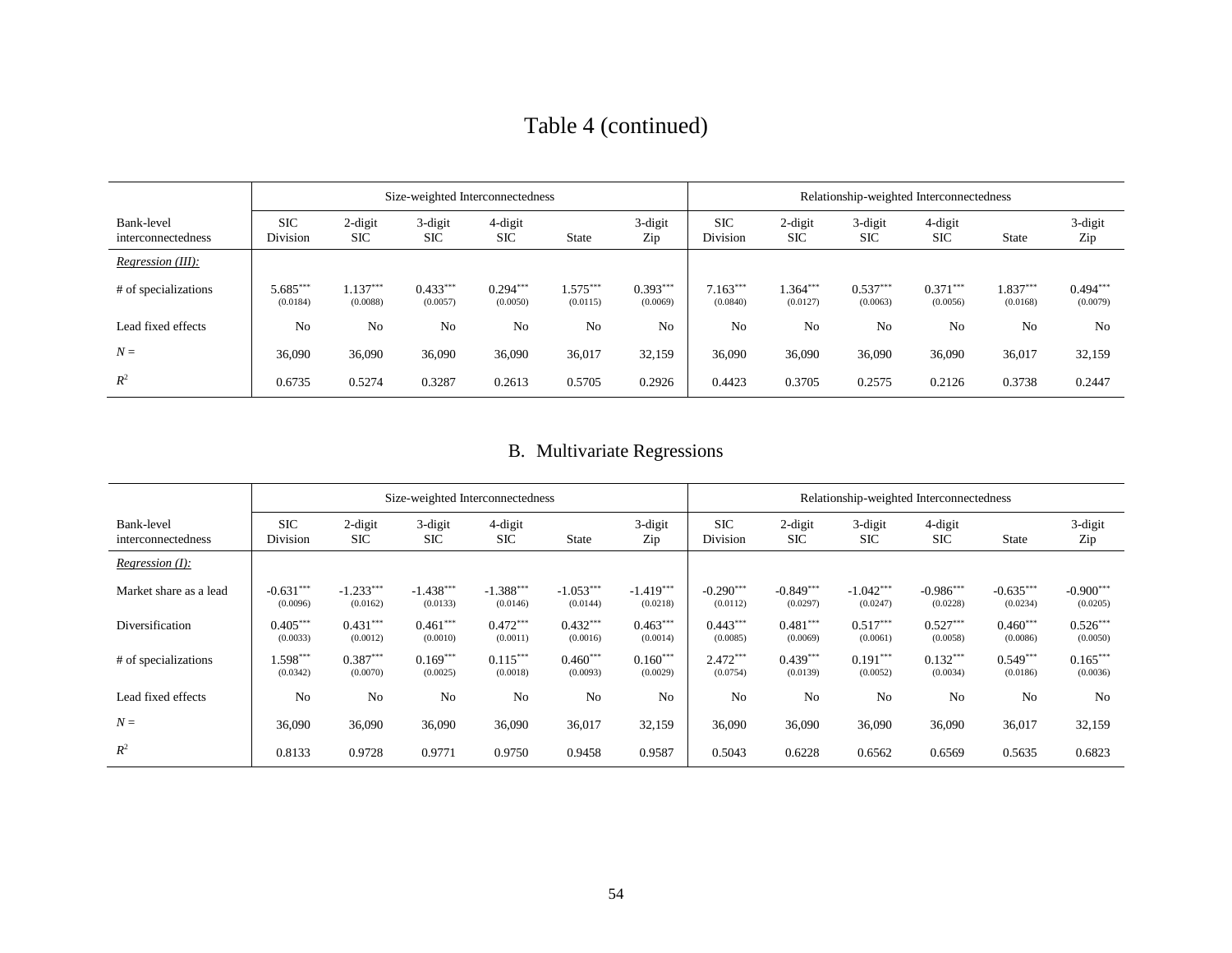# Table 4 (continued)

|                                  |                         |                         | Size-weighted Interconnectedness |                         |                         |                         | Relationship-weighted Interconnectedness |                         |                         |                         |                         |                         |
|----------------------------------|-------------------------|-------------------------|----------------------------------|-------------------------|-------------------------|-------------------------|------------------------------------------|-------------------------|-------------------------|-------------------------|-------------------------|-------------------------|
| Bank-level<br>interconnectedness | <b>SIC</b><br>Division  | 2-digit<br><b>SIC</b>   | 3-digit<br><b>SIC</b>            | 4-digit<br><b>SIC</b>   | <b>State</b>            | 3-digit<br>Zip          | <b>SIC</b><br>Division                   | 2-digit<br><b>SIC</b>   | 3-digit<br><b>SIC</b>   | 4-digit<br><b>SIC</b>   | <b>State</b>            | 3-digit<br>Zip          |
| Regression (II):                 |                         |                         |                                  |                         |                         |                         |                                          |                         |                         |                         |                         |                         |
| Market share as a lead           | $-0.647***$<br>(0.0172) | $-1.261***$<br>(0.0141) | $-1.584***$<br>(0.0180)          | $-1.579***$<br>(0.0209) | $-1.024***$<br>(0.0155) | $-1.460***$<br>(0.0340) | $-0.047**$<br>(0.0196)                   | $-0.729***$<br>(0.0271) | $-1.061***$<br>(0.0300) | $-1.060***$<br>(0.0303) | $-0.457***$<br>(0.0219) | $-0.907***$<br>(0.0245) |
| Diversification                  | $0.407***$<br>(0.0039)  | $0.436***$<br>(0.0009)  | $0.464***$<br>(0.0010)           | $0.474***$<br>(0.0012)  | $0.427***$<br>(0.0013)  | $0.478***$<br>(0.0020)  | $0.349***$<br>(0.0080)                   | $0.412***$<br>(0.0053)  | $0.445***$<br>(0.0046)  | $0.455***$<br>(0.0044)  | $0.370***$<br>(0.0067)  | $0.456***$<br>(0.0036)  |
| # of specializations             | $1.467***$<br>(0.0522)  | $0.450***$<br>(0.0070)  | $0.199***$<br>(0.0021)           | $0.140***$<br>(0.0017)  | $0.559***$<br>(0.0090)  | $0.188***$<br>(0.0026)  | $2.233***$<br>(0.0704)                   | $0.513***$<br>(0.0127)  | $0.220***$<br>(0.0046)  | $0.155***$<br>(0.0033)  | $0.603***$<br>(0.0167)  | $0.196***$<br>(0.0039)  |
| Lead fixed effects               | Yes                     | Yes                     | Yes                              | Yes                     | Yes                     | Yes                     | Yes                                      | Yes                     | Yes                     | Yes                     | Yes                     | Yes                     |
| $N =$                            | 36,090                  | 36,090                  | 36,090                           | 36,090                  | 36,017                  | 32,159                  | 36,090                                   | 36,090                  | 36,090                  | 36,090                  | 36,017                  | 32,159                  |
| Adjusted $R^2$                   | 0.8790                  | 0.9833                  | 0.9855                           | 0.9838                  | 0.9708                  | 0.9746                  | 0.7338                                   | 0.8122                  | 0.8301                  | 0.8303                  | 0.7578                  | 0.8443                  |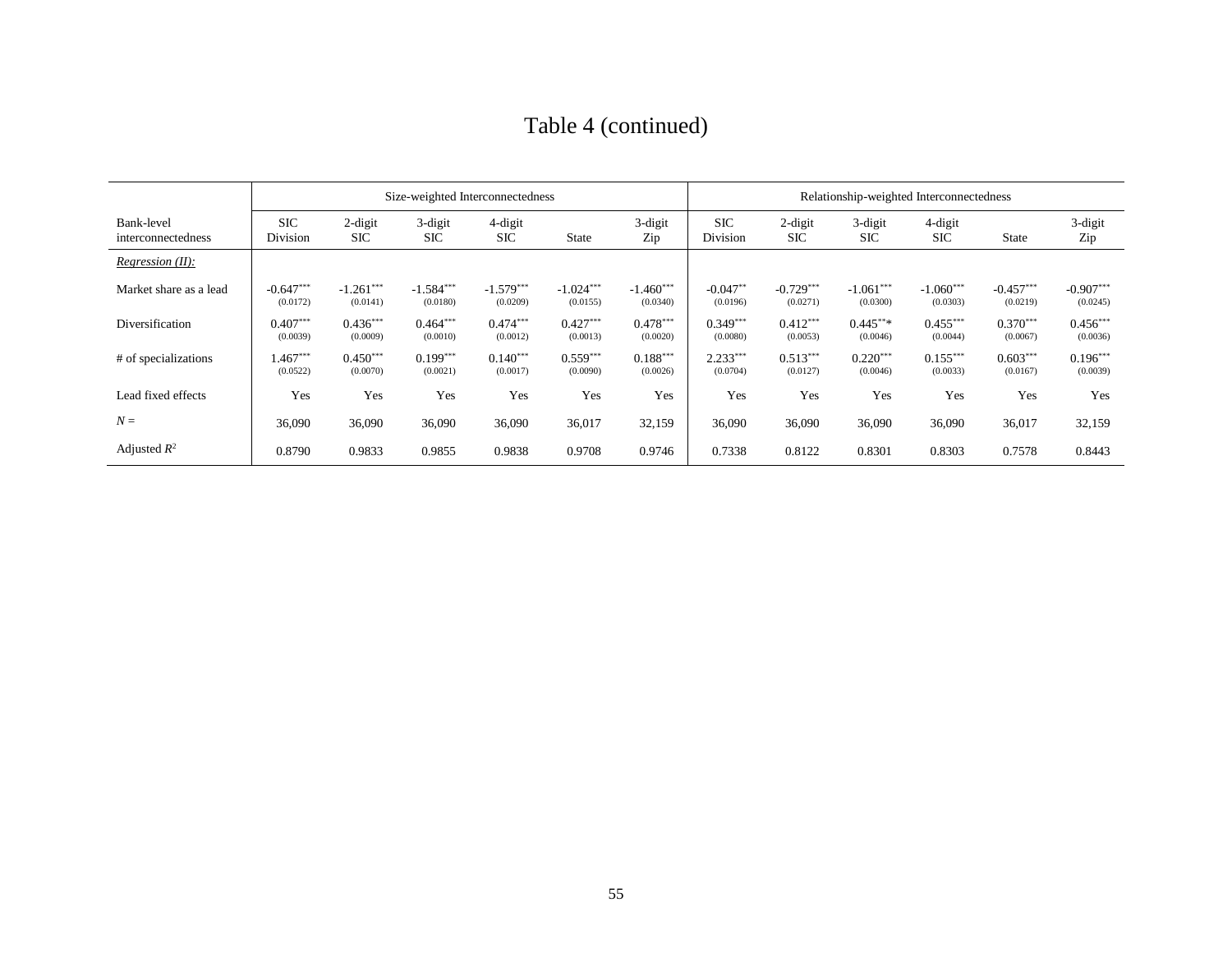### Table 5: Interconnectedness and Various Systemic Risk Measures

 This table reports coefficient estimates from regressions relating a financial institution's systemic risk to its interconnectedness in the U.S. syndicated loan market. The dependent variable is systemic risk, measured by the natural logarithm of systemic capital shortfall (*SRISK*) in Panel A, the natural logarithm of the opposite of 5% *CoVaR* in U.S. dollars in Panel B, and the natural logarithm of the monthly distress insurance premium (*DIP*) in euros. The independent variable of interest is the interconnectedness of a lead arranger, which can be size- or relationship-weighted and is computed based on its distance from all the other lead arrangers in specializations with regard to borrower SIC industry division, 2-digit, 3-digit, and 4-digit borrower SIC industry, borrower state, and 3-digit borrower zip code. Robust standard errors allowing for clustering by month are in parentheses. \* indicates that the estimated coefficient is significantly different from zero at the 10% level, \*\* at the 5% level, and \*\*\* at the 1% level.

|                       | Size-weighted Interconnectedness |                          |                        |                        |                        |                        | Relationship-weighted Interconnectedness |                          |                        |                        |                        |                        |
|-----------------------|----------------------------------|--------------------------|------------------------|------------------------|------------------------|------------------------|------------------------------------------|--------------------------|------------------------|------------------------|------------------------|------------------------|
| $Ln$ [ <i>SRISK</i> ] | <b>SIC</b><br>Division           | $2$ -digit<br><b>SIC</b> | 3-digit<br><b>SIC</b>  | 4-digit<br><b>SIC</b>  | State                  | 3-digit<br>ZIP         | <b>SIC</b><br>Division                   | $2$ -digit<br><b>SIC</b> | 3-digit<br><b>SIC</b>  | 4-digit<br><b>SIC</b>  | <b>State</b>           | 3-digit<br>ZIP         |
| Interconnectedness    | $0.020***$<br>(0.0015)           | $0.018***$<br>(0.0014)   | $0.017***$<br>(0.0014) | $0.016***$<br>(0.0014) | $0.024***$<br>(0.0016) | $0.014***$<br>(0.0015) | $0.020***$<br>(0.0014)                   | $0.019***$<br>(0.0013)   | $0.018***$<br>(0.0013) | $0.017***$<br>(0.0013) | $0.023***$<br>(0.0014) | $0.016***$<br>(0.0014) |
| Lead fixed effects    | N <sub>0</sub>                   | N <sub>o</sub>           | N <sub>0</sub>         | No                     | No                     | N <sub>0</sub>         | N <sub>o</sub>                           | N <sub>0</sub>           | N <sub>0</sub>         | N <sub>0</sub>         | N <sub>0</sub>         | N <sub>0</sub>         |
| $N =$                 | 3,858                            | 3,858                    | 3,858                  | 3,858                  | 3,858                  | 3,858                  | 3,858                                    | 3,858                    | 3,858                  | 3,858                  | 3,858                  | 3,858                  |
| $R^2$                 | 0.0412                           | 0.0345                   | 0.0312                 | 0.0299                 | 0.0619                 | 0.0225                 | 0.0483                                   | 0.0459                   | 0.0444                 | 0.0423                 | 0.0691                 | 0.0363                 |

#### A. Interconnectedness and *SRISK*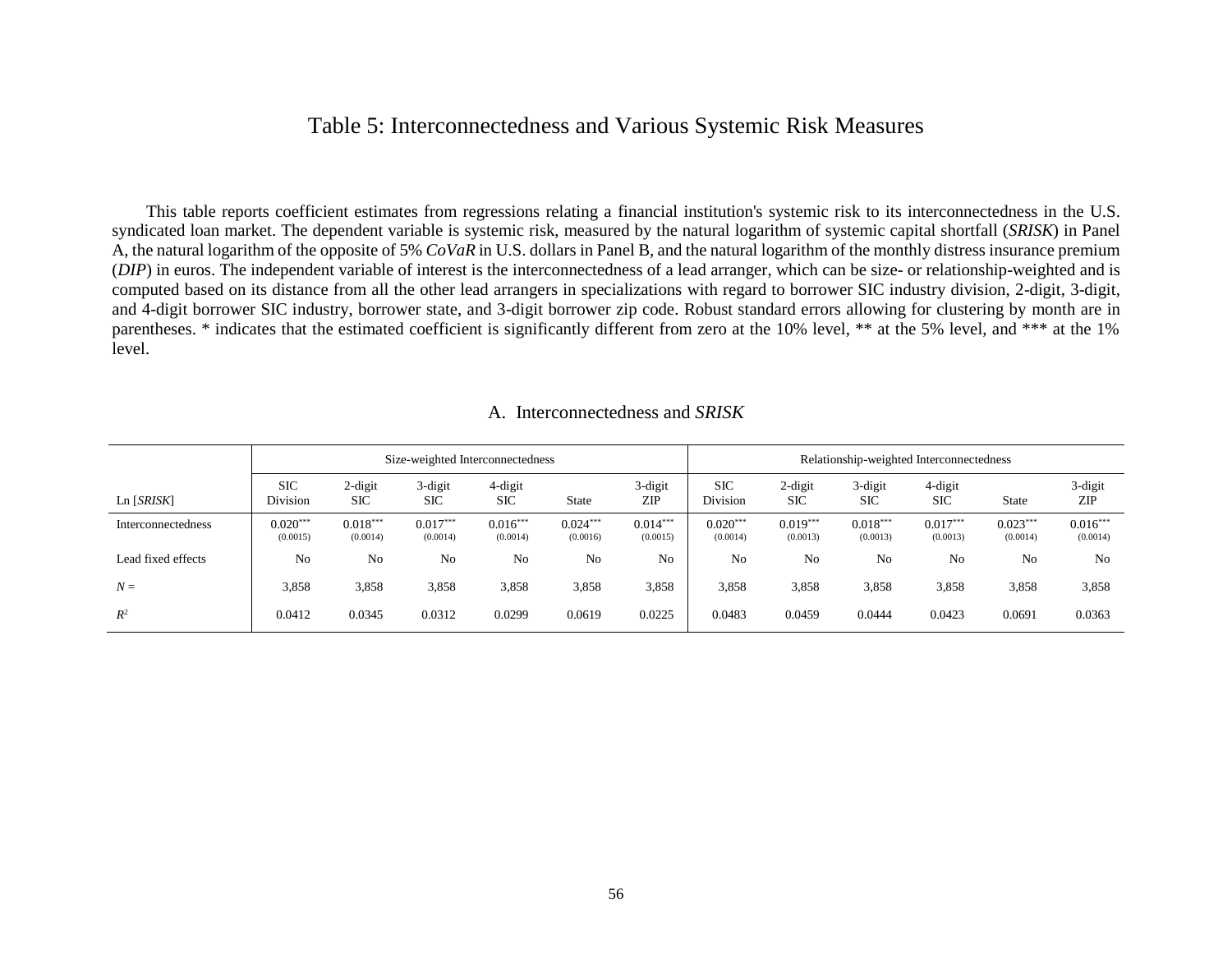# Table 5 (Continued)

|                    |                        |                          | Size-weighted Interconnectedness |                        |                        |                        | Relationship-weighted Interconnectedness |                          |                        |                        |                        |                        |
|--------------------|------------------------|--------------------------|----------------------------------|------------------------|------------------------|------------------------|------------------------------------------|--------------------------|------------------------|------------------------|------------------------|------------------------|
| Ln $[-5\%$ CoVaR   | <b>SIC</b><br>Division | $2$ -digit<br><b>SIC</b> | 3-digit<br><b>SIC</b>            | 4-digit<br><b>SIC</b>  | <b>State</b>           | 3-digit<br>ZIP         | <b>SIC</b><br>Division                   | $2$ -digit<br><b>SIC</b> | 3-digit<br><b>SIC</b>  | 4-digit<br><b>SIC</b>  | <b>State</b>           | 3-digit<br>ZIP         |
| Interconnectedness | $0.062***$<br>(0.0020) | $0.062***$<br>(0.0017)   | $0.060***$<br>(0.0017)           | $0.060***$<br>(0.0017) | $0.065***$<br>(0.0020) | $0.047***$<br>(0.0021) | $0.040***$<br>(0.0014)                   | $0.045***$<br>(0.0014)   | $0.046***$<br>(0.0014) | $0.046***$<br>(0.0014) | $0.046***$<br>(0.0017) | $0.042***$<br>(0.0014) |
| Lead fixed effects | N <sub>0</sub>         | N <sub>o</sub>           | N <sub>0</sub>                   | N <sub>o</sub>         | N <sub>o</sub>         | N <sub>o</sub>         | N <sub>o</sub>                           | N <sub>o</sub>           | N <sub>0</sub>         | N <sub>o</sub>         | N <sub>o</sub>         | N <sub>0</sub>         |
| $N =$              | 1,767                  | l.767                    | 1,767                            | 1,767                  | 1,767                  | 1,767                  | 1,767                                    | 1,767                    | 1,767                  | 1,767                  | 1,767                  | 1,767                  |
| $R^2$              | 0.2443                 | 0.2980                   | 0.3040                           | 0.3022                 | 0.3208                 | 0.1914                 | 0.2319                                   | 0.2945                   | 0.3160                 | 0.3174                 | 0.2852                 | 0.2641                 |

### B. Interconnectedness and *CoVaR*

## C. Interconnectedness and *DIP*

|                    | Size-weighted Interconnectedness |                        |                        |                        |                        |                        | Relationship-weighted Interconnectedness |                        |                        |                        |                        |                        |
|--------------------|----------------------------------|------------------------|------------------------|------------------------|------------------------|------------------------|------------------------------------------|------------------------|------------------------|------------------------|------------------------|------------------------|
| Ln[DIP]            | <b>SIC</b><br>Division           | 2-digit<br><b>SIC</b>  | 3-digit<br><b>SIC</b>  | 4-digit<br><b>SIC</b>  | State                  | 3-digit<br>ZIP         | <b>SIC</b><br>Division                   | 2-digit<br><b>SIC</b>  | 3-digit<br><b>SIC</b>  | 4-digit<br><b>SIC</b>  | <b>State</b>           | 3-digit<br><b>ZIP</b>  |
| Interconnectedness | $0.013***$<br>(0.0029)           | $0.020***$<br>(0.0026) | $0.020***$<br>(0.0025) | $0.020***$<br>(0.0025) | $0.017***$<br>(0.0026) | $0.013***$<br>(0.0029) | $0.010***$<br>(0.0032)                   | $0.018***$<br>(0.0026) | $0.019***$<br>(0.0024) | $0.019***$<br>(0.0025) | $0.014***$<br>(0.0026) | $0.016***$<br>(0.0027) |
| Lead fixed effects | N <sub>o</sub>                   | No                     | N <sub>o</sub>         | N <sub>o</sub>         | No                     | N <sub>o</sub>         | N <sub>o</sub>                           | No                     | N <sub>o</sub>         | N <sub>o</sub>         | N <sub>o</sub>         | N <sub>o</sub>         |
| $N =$              | 1,414                            | 1,414                  | 1,414                  | 1,414                  | 1,414                  | 1,414                  | 1,414                                    | 1,414                  | 1,414                  | 1,414                  | 1,414                  | 1,414                  |
| $R^2$              | 0.0117                           | 0.0314                 | 0.0336                 | 0.0343                 | 0.0215                 | 0.0152                 | 0.0066                                   | 0.0272                 | 0.0311                 | 0.0317                 | 0.0160                 | 0.0213                 |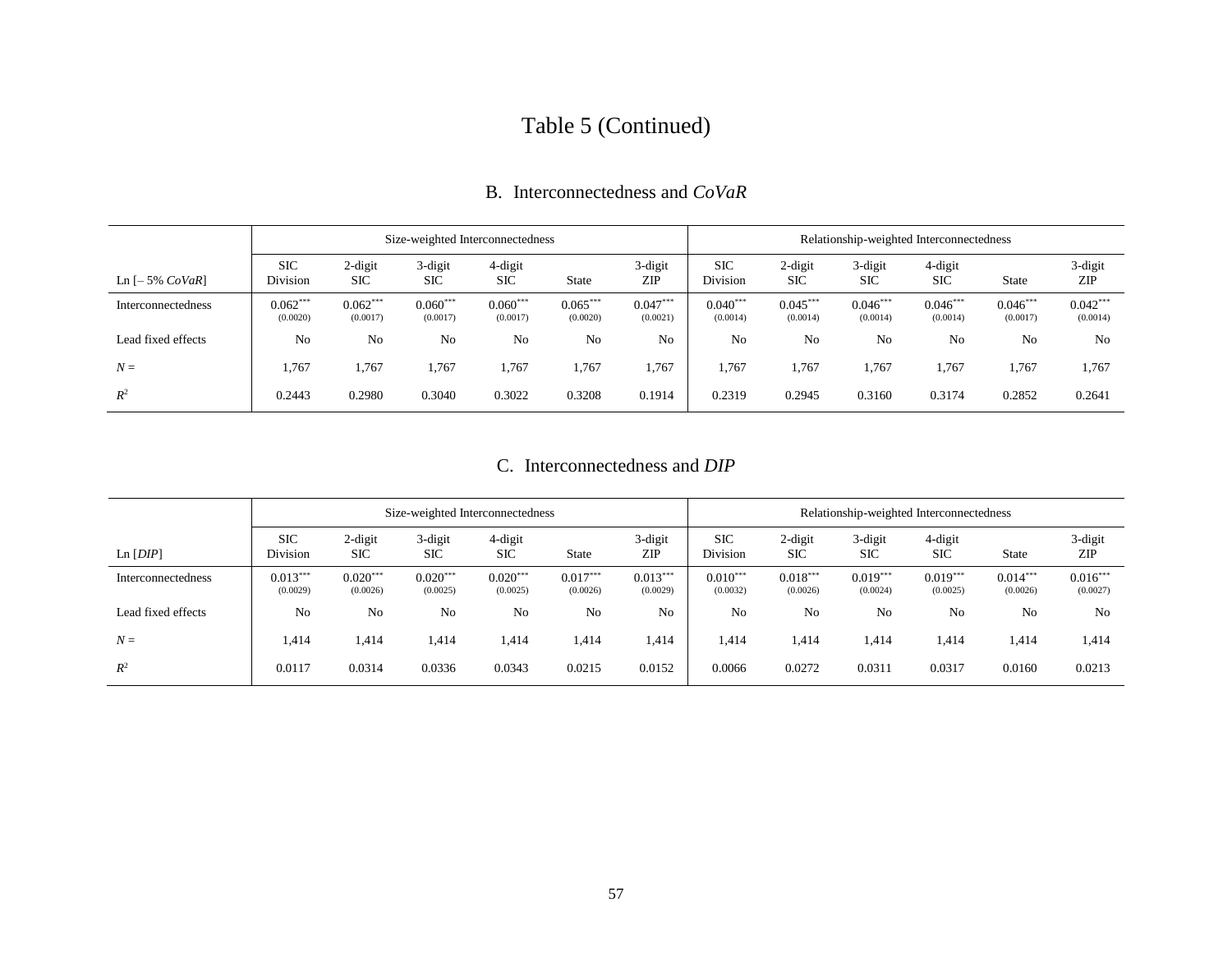## Table 6: Interconnectedness and *SRISK*

 This table reports coefficient estimates from regressions relating a financial institution's systemic capital shortfall (*SRISK*) to its interconnectedness in the U.S. syndicated loan market. The dependent variable is the natural logarithm of *SRISK*. The independent variable of interest is the interconnectedness of a lead arranger, which can be size- or relationship-weighted and is computed based on its distance from all the other lead arrangers in specializations with regard to borrower SIC industry division, 2-digit, 3-digit, and 4-digit borrower SIC industry, borrower state, and 3-digit borrower zip code. *Recession* is an indicator variable equal to 1 if a month falls into the recession periods identified by NBER. *Interconnectedness × Recession* is the interaction term of *Interconnectedness* and *Recession*. *European* is an indicator variable equal to 1 if the bank is headquartered in Europe. *Interconnectedness × European* is the interaction term of *Interconnectedness* and *European*. Control variables include the natural logarithm of the financial institution's market value of equity and its market share as a lead arranger in the U.S. syndicated loan market during the previous twelve months. Robust standard errors allowing for clustering by month are in parentheses. \* indicates that the estimated coefficient is significantly different from zero at the 10% level, \*\* at the 5% level, and \*\*\* at the 1% level.

|                           |                        |                       | Size-weighted Interconnectedness |                       |              |                       |                        |                       | Relationship-weighted Interconnectedness |                       |              |                       |
|---------------------------|------------------------|-----------------------|----------------------------------|-----------------------|--------------|-----------------------|------------------------|-----------------------|------------------------------------------|-----------------------|--------------|-----------------------|
| $Ln$ [ <i>SRISK</i> ]     | <b>SIC</b><br>Division | 2-digit<br><b>SIC</b> | 3-digit<br><b>SIC</b>            | 4-digit<br><b>SIC</b> | <b>State</b> | 3-digit<br><b>ZIP</b> | <b>SIC</b><br>Division | 2-digit<br><b>SIC</b> | 3-digit<br><b>SIC</b>                    | 4-digit<br><b>SIC</b> | <b>State</b> | 3-digit<br><b>ZIP</b> |
| <i>Regression</i> $(I)$ : |                        |                       |                                  |                       |              |                       |                        |                       |                                          |                       |              |                       |
| Interconnectedness        | $0.010***$             | $0.007***$            | $0.004***$                       | $0.004***$            | $0.009***$   | $0.004*$              | $0.007***$             | $0.005***$            | $0.004**$                                | $0.003***$            | $0.007***$   | $0.003*$              |
|                           | (0.0017)               | (0.0018)              | (0.0018)                         | (0.0019)              | (0.0020)     | (0.0019)              | (0.0015)               | (0.0015)              | (0.0015)                                 | (0.0015)              | (0.0016)     | (0.0016)              |
| Interconnectedness        | $0.009***$             | $0.009***$            | $0.009***$                       | $0.009***$            | $0.009***$   | $0.009***$            | $0.009***$             | $0.010***$            | $0.010***$                               | $0.010***$            | $0.010***$   | $0.010***$            |
| $\times$ Recession        | (0.0018)               | (0.0018)              | (0.0018)                         | (0.0018)              | (0.0018)     | (0.0017)              | (0.0017)               | (0.0017)              | (0.0017)                                 | (0.0017)              | (0.0017)     | (0.0017)              |
| European                  | $1.207***$             | $1.063***$            | $0.860***$                       | $0.829***$            | $0.947***$   | $0.887***$            | $1.214***$             | $1.025***$            | $0.838***$                               | $0.806***$            | $0.970***$   | $0.863***$            |
|                           | (0.1284)               | (0.1287)              | (0.1305)                         | (0.1314)              | (0.1444)     | (0.1609)              | (0.1251)               | (0.1161)              | (0.1161)                                 | (0.1159)              | (0.1291)     | (0.1337)              |
| Interconnectedness        | $0.003***$             | $0.006***$            | $0.009***$                       | $0.010***$            | $0.008***$   | $0.009***$            | $0.003*$               | $0.007***$            | $0.010***$                               | $0.010***$            | $0.007***$   | $0.009***$            |
| $\times$ European         | (0.0017)               | (0.0017)              | (0.0017)                         | (0.0017)              | (0.0018)     | (0.0021)              | (0.0017)               | (0.0016)              | (0.0015)                                 | (0.0015)              | (0.0017)     | (0.0017)              |
| Ln [market value]         | $0.474***$             | $0.474***$            | $0.477***$                       | $0.478***$            | $0.459***$   | $0.504***$            | $0.496***$             | $0.488***$            | $0.481***$                               | $0.483***$            | $0.477***$   | $0.503***$            |
|                           | (0.0279)               | (0.0284)              | (0.0289)                         | (0.0290)              | (0.0277)     | (0.0261)              | (0.0274)               | (0.0281)              | (0.0288)                                 | (0.0289)              | (0.0278)     | (0.0264)              |
| Market share as a lead    | $0.038***$             | $0.037***$            | $0.037***$                       | $0.037***$            | $0.037***$   | $0.036***$            | $0.031***$             | $0.032***$            | $0.033***$                               | $0.033***$            | $0.031***$   | $0.032***$            |
|                           | (0.0058)               | (0.0059)              | (0.0059)                         | (0.0059)              | (0.0058)     | (0.0059)              | (0.0060)               | (0.0060)              | (0.0060)                                 | (0.0060)              | (0.0058)     | (0.0058)              |
| Lead fixed effects        | No                     | No                    | No                               | No                    | No           | No                    | No                     | No                    | No                                       | No                    | No           | No                    |
| $N =$                     | 3,858                  | 3,858                 | 3,858                            | 3,858                 | 3,858        | 3,858                 | 3,858                  | 3,858                 | 3,858                                    | 3,858                 | 3,858        | 3,858                 |
| $R^2$                     | 0.4244                 | 0.4224                | 0.4236                           | 0.4236                | 0.4297       | 0.4242                | 0.4230                 | 0.4231                | 0.4254                                   | 0.4252                | 0.4292       | 0.4268                |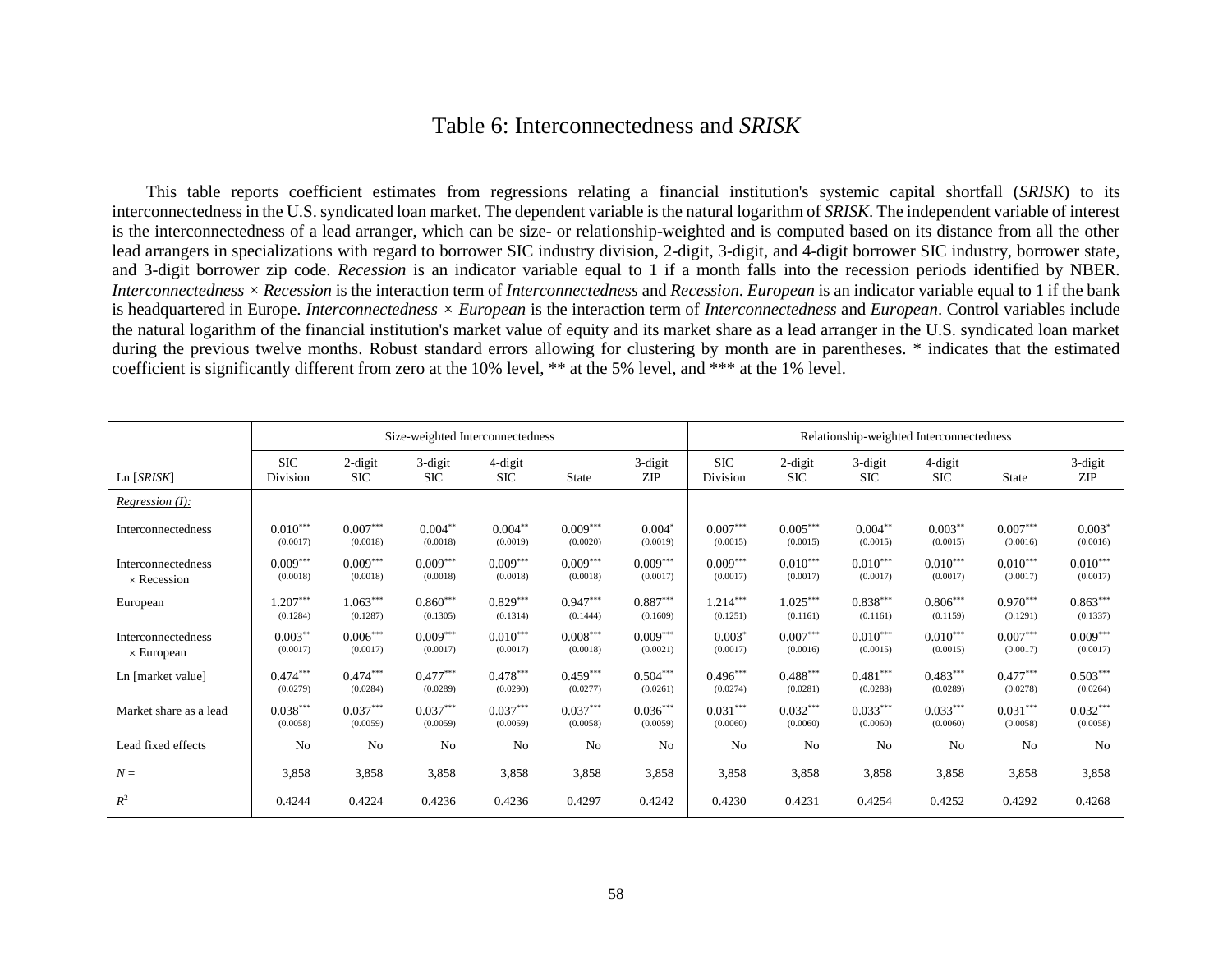# Table 6 (Continued)

|                                          |                        |                          | Size-weighted Interconnectedness |                        |                        |                        | Relationship-weighted Interconnectedness |                        |                         |                        |                        |                        |  |
|------------------------------------------|------------------------|--------------------------|----------------------------------|------------------------|------------------------|------------------------|------------------------------------------|------------------------|-------------------------|------------------------|------------------------|------------------------|--|
| $Ln$ [ <i>SRISK</i> ]                    | <b>SIC</b><br>Division | $2$ -digit<br><b>SIC</b> | 3-digit<br><b>SIC</b>            | 4-digit<br><b>SIC</b>  | <b>State</b>           | 3-digit<br>ZIP         | <b>SIC</b><br>Division                   | 2-digit<br><b>SIC</b>  | 3-digit<br><b>SIC</b>   | 4-digit<br><b>SIC</b>  | <b>State</b>           | 3-digit<br>ZIP         |  |
| Regression (II):                         |                        |                          |                                  |                        |                        |                        |                                          |                        |                         |                        |                        |                        |  |
| Interconnectedness                       | $-0.004$<br>(0.0030)   | 0.001<br>(0.0035)        | 0.001<br>(0.0038)                | 0.001<br>(0.0039)      | $0.007*$<br>(0.0037)   | 0.002<br>(0.0027)      | 0.003<br>(0.0021)                        | $0.006**$<br>(0.0027)  | $0.006**$<br>(0.0030)   | $0.005*$<br>(0.0031)   | $0.011***$<br>(0.0028) | 0.003<br>(0.0022)      |  |
| Interconnectedness<br>$\times$ Recession | $0.009***$<br>(0.0018) | $0.010***$<br>(0.0018)   | $0.010***$<br>(0.0018)           | $0.010***$<br>(0.0018) | $0.009***$<br>(0.0017) | $0.009***$<br>(0.0017) | $0.010***$<br>(0.0018)                   | $0.010***$<br>(0.0018) | $0.010***$<br>(0.0017)  | $0.010***$<br>(0.0017) | $0.010***$<br>(0.0017) | $0.010***$<br>(0.0017) |  |
| European                                 |                        |                          |                                  |                        |                        | $\qquad \qquad$        |                                          |                        |                         |                        |                        |                        |  |
| Interconnectedness<br>$\times$ European  | $0.018***$<br>(0.0033) | $0.015***$<br>(0.0033)   | $0.018***$<br>(0.0034)           | $0.018***$<br>(0.0034) | $0.010***$<br>(0.0033) | $0.013***$<br>(0.0031) | $0.007**$<br>(0.0029)                    | $0.008***$<br>(0.0032) | $0.013***$<br>(0.0034)  | $0.013***$<br>(0.0034) | 0.003<br>(0.0034)      | $0.012***$<br>(0.0031) |  |
| Ln [market value]                        | $-0.063$<br>(0.0480)   | $-0.077$<br>(0.0482)     | $-0.088*$<br>(0.0461)            | $-0.089*$<br>(0.0461)  | $-0.097**$<br>(0.0451) | $-0.057$<br>(0.0421)   | $-0.051$<br>(0.0462)                     | $-0.067$<br>(0.0448)   | $-0.086$ **<br>(0.0427) | $-0.086**$<br>(0.0429) | $-0.083*$<br>(0.0430)  | $-0.047$<br>(0.0414)   |  |
| Market share as a lead                   | $0.100***$<br>(0.0131) | $0.102***$<br>(0.0133)   | $0.100***$<br>(0.0131)           | $0.099***$<br>(0.0131) | $0.101***$<br>(0.0130) | $0.100***$<br>(0.0131) | $0.100***$<br>(0.0131)                   | $0.099***$<br>(0.0131) | $0.097***$<br>(0.0129)  | $0.097***$<br>(0.0128) | $0.095***$<br>(0.0127) | $0.098***$<br>(0.0129) |  |
| Lead fixed effects                       | Yes                    | Yes                      | Yes                              | Yes                    | Yes                    | Yes                    | Yes                                      | Yes                    | Yes                     | Yes                    | Yes                    | Yes                    |  |
| $N =$                                    | 3,858                  | 3,858                    | 3,858                            | 3,858                  | 3,858                  | 3,858                  | 3,858                                    | 3,858                  | 3,858                   | 3,858                  | 3,858                  | 3,858                  |  |
| Adjusted $R^2$                           | 0.6734                 | 0.6753                   | 0.6782                           | 0.6781                 | 0.6768                 | 0.6783                 | 0.6747                                   | 0.6779                 | 0.6813                  | 0.6810                 | 0.6798                 | 0.6799                 |  |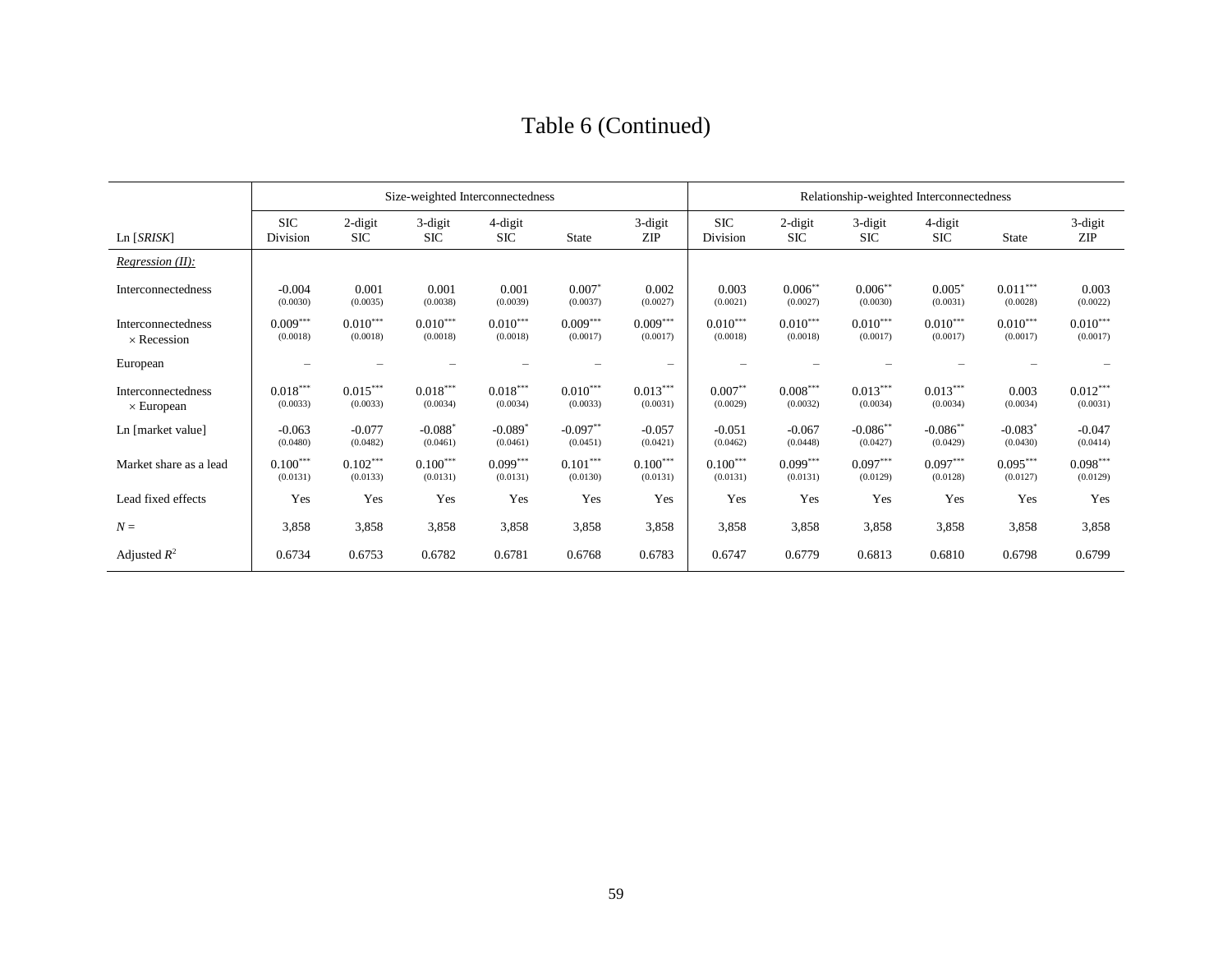## Table 7: Interconnectedness and Components of *SRISK*

 This table reports coefficient estimates from regressions relating two components of *SRISK* – long-run marginal expected shortfall (*LRMES*) and leverage – to a financial institution's interconnectedness in the U.S. syndicated loan market. The dependent variable is the natural logarithm of *LRMES* in percentage in Panel A and the natural logarithm of the quasi-market leverage ratio (calculated as [book value of assets – book value of equity + market value of equity] as a percentage of market value of equity) in Panel B. The independent variable of interest is the interconnectedness of a lead arranger, which can be size- or relationship-weighted and is computed based on its distance from all the other lead arrangers in specializations with regard to borrower SIC industry division, 2-digit, 3-digit, and 4-digit borrower SIC industry, borrower state, and 3-digit borrower zip code. *Recession* is an indicator variable equal to 1 if a month falls into the recession periods identified by NBER. *Interconnectedness × Recession* is the interaction term of *Interconnectedness* and *Recession*. *European* is an indicator variable equal to 1 if the bank is headquartered in Europe. *Interconnectedness × European* is the interaction term of *Interconnectedness* and *European*. Control variables include the natural logarithm of the financial institution's market value of equity and its market share as a lead arranger in the U.S. syndicated loan market during the previous twelve months. All regressions include lead arranger fixed effects. Robust standard errors allowing for clustering by month are in parentheses. \* indicates that the estimated coefficient is significantly different from zero at the 10% level, \*\* at the 5% level, and \*\*\* at the 1% level.

|                                          |                         |                         | Size-weighted Interconnectedness |                         |                         |                         | Relationship-weighted Interconnectedness |                          |                         |                         |                         |                         |  |
|------------------------------------------|-------------------------|-------------------------|----------------------------------|-------------------------|-------------------------|-------------------------|------------------------------------------|--------------------------|-------------------------|-------------------------|-------------------------|-------------------------|--|
| Ln [LRMES]                               | <b>SIC</b><br>Division  | 2-digit<br><b>SIC</b>   | 3-digit<br><b>SIC</b>            | 4-digit<br><b>SIC</b>   | <b>State</b>            | 3-digit<br>ZIP          | <b>SIC</b><br>Division                   | $2$ -digit<br><b>SIC</b> | 3-digit<br><b>SIC</b>   | 4-digit<br><b>SIC</b>   | <b>State</b>            | 3-digit<br>ZIP          |  |
| Interconnectedness                       | 0.001<br>(0.0009)       | $0.003***$<br>(0.0011)  | $0.003***$<br>(0.0011)           | $0.003***$<br>(0.0011)  | $0.007***$<br>(0.0011)  | $0.006***$<br>(0.0008)  | $0.003***$<br>(0.0005)                   | $0.004***$<br>(0.0007)   | $0.004***$<br>(0.0007)  | $0.004***$<br>(0.0007)  | $0.004***$<br>(0.0007)  | $0.005***$<br>(0.0006)  |  |
| Interconnectedness<br>$\times$ Recession | $0.005***$<br>(0.0011)  | $0.005***$<br>(0.0011)  | $0.005***$<br>(0.0011)           | $0.005***$<br>(0.0011)  | $0.005***$<br>(0.0010)  | $0.005***$<br>(0.0011)  | $0.005***$<br>(0.0010)                   | $0.005***$<br>(0.0011)   | $0.005***$<br>(0.0011)  | $0.005***$<br>(0.0011)  | $0.005***$<br>(0.0011)  | $0.005***$<br>(0.0010)  |  |
| European                                 |                         |                         |                                  |                         |                         | $\qquad \qquad$         |                                          |                          |                         |                         |                         |                         |  |
| Interconnectedness<br>$\times$ European  | $-0.001$<br>(0.0015)    | $-0.001$<br>(0.0016)    | 0.000<br>(0.0017)                | 0.000<br>(0.0016)       | $-0.005***$<br>(0.0016) | $-0.003**$<br>(0.0015)  | $-0.002$<br>(0.0011)                     | $-0.000$<br>(0.0012)     | $-0.000$<br>(0.0013)    | 0.000<br>(0.0013)       | $-0.001$<br>(0.0013)    | $-0.002$<br>(0.0014)    |  |
| Ln [market value]                        | $-0.193***$<br>(0.0317) | $-0.199***$<br>(0.0320) | $-0.203***$<br>(0.0317)          | $-0.203***$<br>(0.0317) | $-0.202***$<br>(0.0311) | $-0.191***$<br>(0.0287) | $-0.183***$<br>(0.0301)                  | $-0.189***$<br>(0.0301)  | $-0.195***$<br>(0.0298) | $-0.195***$<br>(0.0299) | $-0.187***$<br>(0.0300) | $-0.181***$<br>(0.0275) |  |
| Market share as a lead                   | $0.045***$<br>(0.0055)  | $0.045***$<br>(0.0054)  | $0.045***$<br>(0.0054)           | $0.045***$<br>(0.0054)  | $0.045***$<br>(0.0052)  | $0.045***$<br>(0.0053)  | $0.042***$<br>(0.0056)                   | $0.042***$<br>(0.0055)   | $0.042***$<br>(0.0055)  | $0.042***$<br>(0.0055)  | $0.041***$<br>(0.0055)  | $0.041***$<br>(0.0055)  |  |
| Lead fixed effects                       | Yes                     | Yes                     | Yes                              | Yes                     | Yes                     | Yes                     | Yes                                      | Yes                      | Yes                     | Yes                     | Yes                     | Yes                     |  |
| $N =$                                    | 5,796                   | 5,796                   | 5,796                            | 5,796                   | 5,796                   | 5,796                   | 5,796                                    | 5,796                    | 5,796                   | 5,796                   | 5,796                   | 5,796                   |  |
| Adjusted $R^2$                           | 0.3658                  | 0.3680                  | 0.3715                           | 0.3712                  | 0.3818                  | 0.3870                  | 0.3805                                   | 0.3807                   | 0.3849                  | 0.3839                  | 0.3827                  | 0.3952                  |  |

A. Interconnectedness and Long-run Marginal Expected Shortfall (*LRMES*)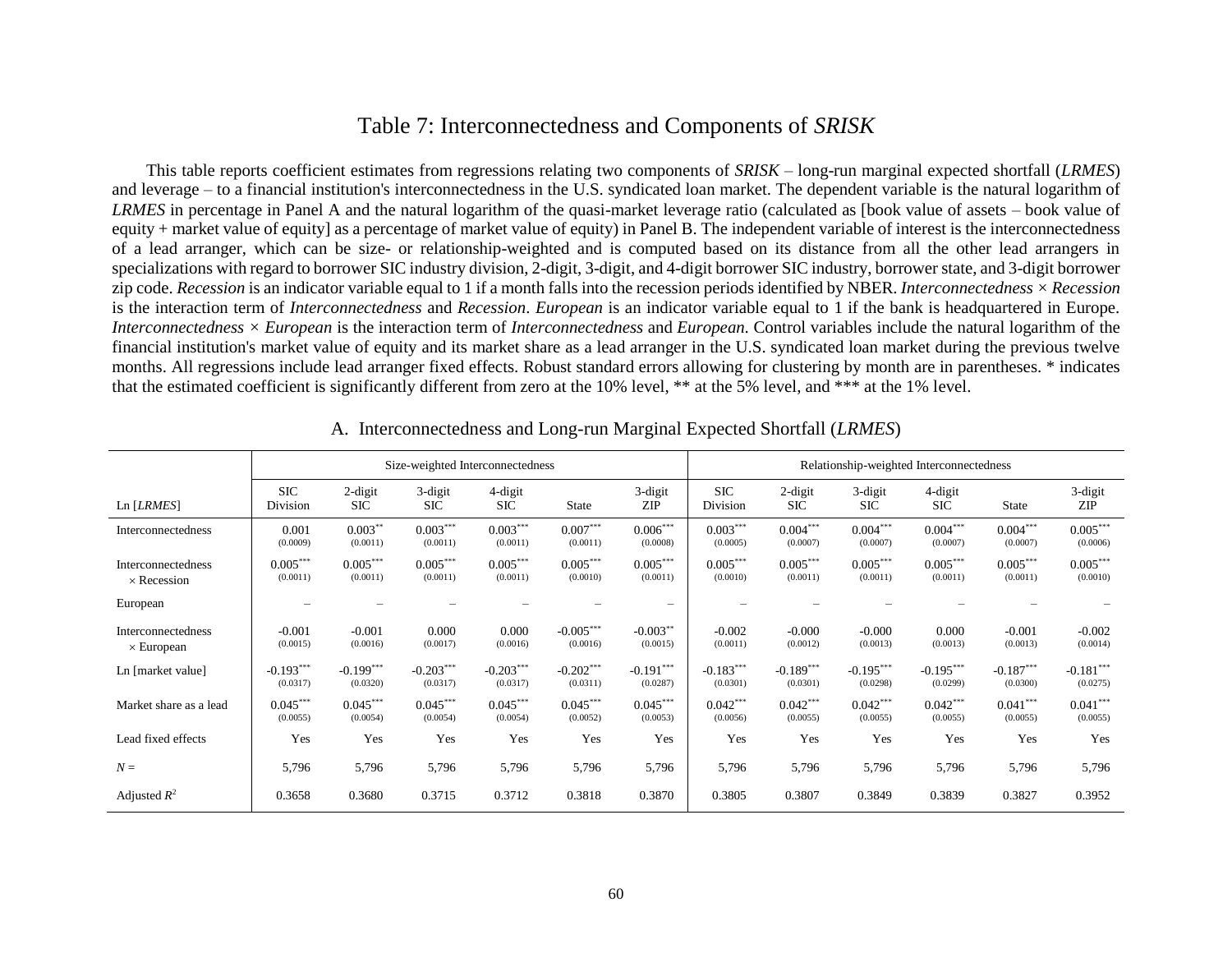# Table 7 (Continued)

|                                          |                         |                         | Size-weighted Interconnectedness |                         |                         |                         | Relationship-weighted Interconnectedness |                         |                         |                         |                         |                         |  |
|------------------------------------------|-------------------------|-------------------------|----------------------------------|-------------------------|-------------------------|-------------------------|------------------------------------------|-------------------------|-------------------------|-------------------------|-------------------------|-------------------------|--|
| Ln [Levera ge]                           | <b>SIC</b><br>Division  | 2-digit<br><b>SIC</b>   | 3-digit<br><b>SIC</b>            | 4-digit<br><b>SIC</b>   | <b>State</b>            | 3-digit<br>ZIP          | <b>SIC</b><br>Division                   | 2-digit<br><b>SIC</b>   | 3-digit<br><b>SIC</b>   | 4-digit<br><b>SIC</b>   | <b>State</b>            | 3-digit<br>ZIP          |  |
| Interconnectedness                       | $0.002**$<br>(0.0007)   | 0.001<br>(0.0008)       | $0.002**$<br>(0.0009)            | $0.002**$<br>(0.0009)   | $0.004***$<br>(0.0009)  | $0.003***$<br>(0.0006)  | $0.003***$<br>(0.0004)                   | $0.003***$<br>(0.0004)  | $0.004***$<br>(0.0004)  | $0.004***$<br>(0.0004)  | $0.003***$<br>(0.0004)  | $0.004***$<br>(0.0004)  |  |
| Interconnectedness<br>$\times$ Recession | $0.004***$<br>(0.0011)  | $0.004***$<br>(0.0011)  | $0.004***$<br>(0.0010)           | $0.004***$<br>(0.0010)  | $0.004***$<br>(0.0010)  | $0.004***$<br>(0.0010)  | $0.004***$<br>(0.0010)                   | $0.004***$<br>(0.0010)  | $0.004***$<br>(0.0010)  | $0.004***$<br>(0.0010)  | $0.004***$<br>(0.0010)  | $0.004***$<br>(0.0010)  |  |
| European                                 |                         |                         |                                  |                         |                         | -                       |                                          |                         |                         |                         |                         |                         |  |
| Interconnectedness<br>$\times$ European  | $0.005***$<br>(0.0012)  | $0.008***$<br>(0.0012)  | $0.010***$<br>(0.0012)           | $0.009***$<br>(0.0012)  | $0.006***$<br>(0.0010)  | $0.008***$<br>(0.0013)  | $0.004***$<br>(0.0010)                   | $0.007***$<br>(0.0011)  | $0.008***$<br>(0.0011)  | $0.008***$<br>(0.0011)  | $0.006***$<br>(0.0012)  | $0.007***$<br>(0.0012)  |  |
| Ln [market value]                        | $-0.703***$<br>(0.0428) | $-0.709***$<br>(0.0430) | $-0.716***$<br>(0.0420)          | $-0.716***$<br>(0.0420) | $-0.714***$<br>(0.0411) | $-0.701***$<br>(0.0390) | $-0.691***$<br>(0.0416)                  | $-0.699***$<br>(0.0412) | $-0.708***$<br>(0.0403) | $-0.709***$<br>(0.0403) | $-0.699***$<br>(0.0406) | $-0.694***$<br>(0.0377) |  |
| Market share as a lead                   | $0.071***$<br>(0.0059)  | $0.071***$<br>(0.0058)  | $0.070***$<br>(0.0058)           | $0.070***$<br>(0.0057)  | $0.070***$<br>(0.0056)  | $0.070***$<br>(0.0057)  | $0.069***$<br>(0.0060)                   | $0.069***$<br>(0.0059)  | $0.068***$<br>(0.0058)  | $0.068***$<br>(0.0058)  | $0.068***$<br>(0.0059)  | $0.067***$<br>(0.0058)  |  |
| Lead fixed effects                       | Yes                     | Yes                     | Yes                              | Yes                     | Yes                     | Yes                     | Yes                                      | Yes                     | Yes                     | Yes                     | Yes                     | Yes                     |  |
| $N =$                                    | 5,799                   | 5,799                   | 5,799                            | 5,799                   | 5,799                   | 5,799                   | 5,799                                    | 5,799                   | 5,799                   | 5,799                   | 5,799                   | 5,799                   |  |
| Adjusted $R^2$                           | 0.8053                  | 0.8070                  | 0.8102                           | 0.8100                  | 0.8100                  | 0.8120                  | 0.8098                                   | 0.8124                  | 0.8163                  | 0.8160                  | 0.8115                  | 0.8168                  |  |

# B. Interconnectedness and Leverage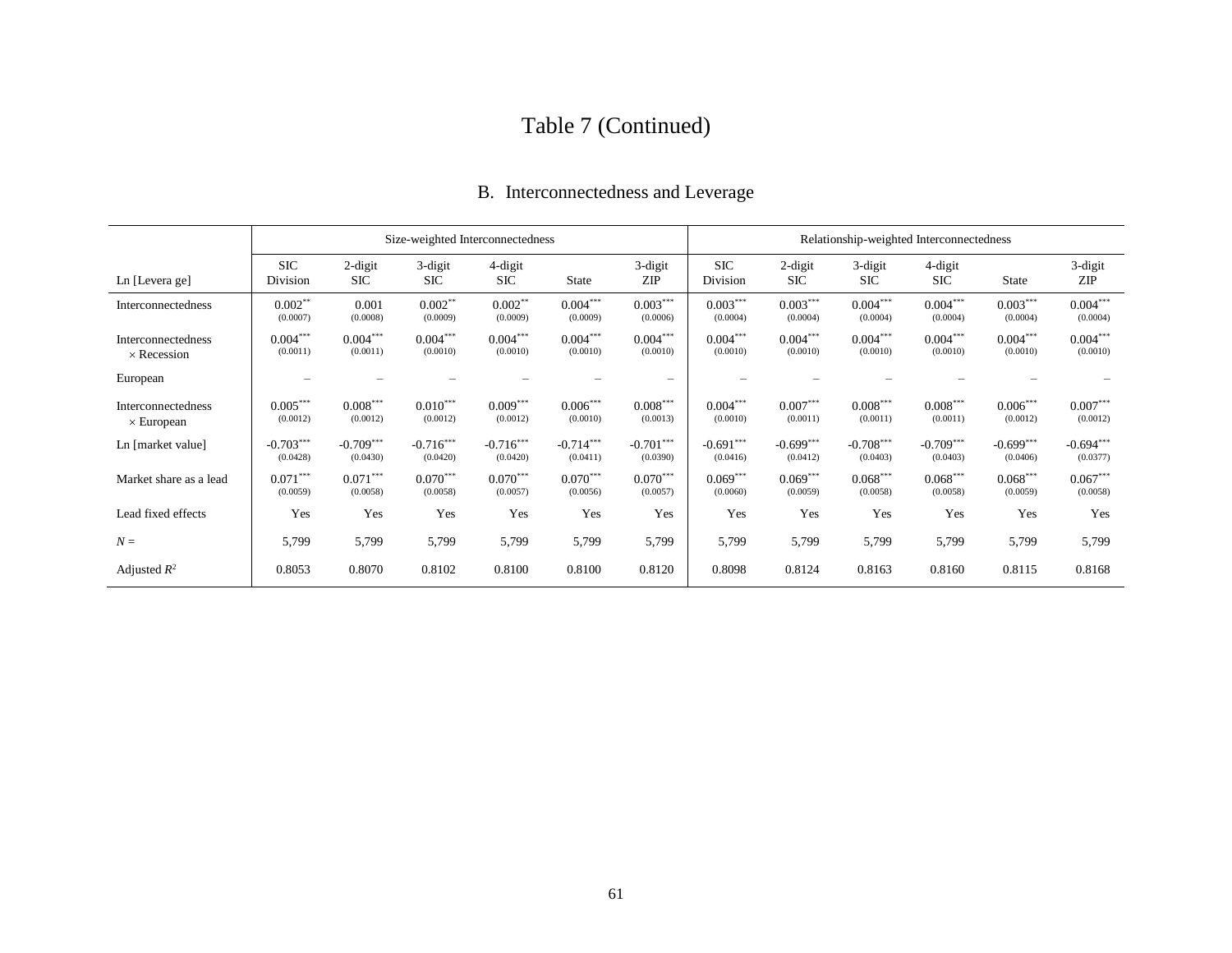## Table 8: Interconnectedness and *CoVaR*

 This table reports coefficient estimates from regressions relating a U.S. financial institution's *CoVaR* to its interconnectedness in the U.S. syndicated loan market. The dependent variable is the natural logarithm of the opposite of 5% *CoVaR* in U.S. dollars. The independent variable of interest is the interconnectedness of a lead arranger, which can be size- or relationship-weighted and is computed based on its distance from all the other lead arrangers in specializations with regard to borrower SIC industry division, 2-digit, 3-digit, and 4-digit borrower SIC industry, borrower state, and 3-digit borrower zip code. *Recession* is an indicator variable equal to 1 if a month falls into the recession periods identified by NBER. *Interconnectedness × Recession* is the interaction term of *Interconnectedness* and *Recession*. Control variables include the natural logarithm of the financial institution's market value of equity and its market share as a lead arranger in the U.S. syndicated loan market during the previous twelve months. Robust standard errors allowing for clustering by month are in parentheses. \* indicates that the estimated coefficient is significantly different from zero at the 10% level, \*\* at the 5% level, and \*\*\* at the 1% level.

|                                          |                        |                        | Size-weighted Interconnectedness |                        |                        |                        | Relationship-weighted Interconnectedness |                          |                        |                        |                        |                        |  |
|------------------------------------------|------------------------|------------------------|----------------------------------|------------------------|------------------------|------------------------|------------------------------------------|--------------------------|------------------------|------------------------|------------------------|------------------------|--|
| Ln $[-5\%$ CoVaR]                        | <b>SIC</b><br>Division | 2-digit<br><b>SIC</b>  | 3-digit<br><b>SIC</b>            | 4-digit<br><b>SIC</b>  | <b>State</b>           | 3-digit<br>ZIP         | <b>SIC</b><br>Division                   | $2$ -digit<br><b>SIC</b> | 3-digit<br><b>SIC</b>  | 4-digit<br><b>SIC</b>  | <b>State</b>           | 3-digit<br>ZIP         |  |
| <i>Regression</i> $(I)$ :                |                        |                        |                                  |                        |                        |                        |                                          |                          |                        |                        |                        |                        |  |
| Interconnectedness                       | $-0.000$<br>(0.0013)   | 0.000<br>(0.0014)      | 0.000<br>(0.0013)                | 0.000<br>(0.0013)      | 0.001<br>(0.0014)      | $0.003***$<br>(0.0012) | $-0.001$<br>(0.0009)                     | $-0.001$<br>(0.0009)     | $-0.001$<br>(0.0009)   | $-0.001$<br>(0.0009)   | $-0.000$<br>(0.0011)   | 0.001<br>(0.0010)      |  |
| Interconnectedness<br>$\times$ Recession | $0.008***$<br>(0.0020) | $0.008***$<br>(0.0020) | $0.008***$<br>(0.0020)           | $0.008***$<br>(0.0020) | $0.008***$<br>(0.0021) | $0.008***$<br>(0.0020) | $0.008***$<br>(0.0021)                   | $0.008***$<br>(0.0021)   | $0.008***$<br>(0.0020) | $0.008***$<br>(0.0020) | $0.008***$<br>(0.0021) | $0.008***$<br>(0.0021) |  |
| Ln [market value]                        | $1.115***$<br>(0.0277) | $1.107***$<br>(0.0278) | $1.107***$<br>(0.0278)           | $1.109***$<br>(0.0278) | $1.099***$<br>(0.0298) | $1.089***$<br>(0.0273) | $1.124***$<br>(0.0270)                   | $1.121***$<br>(0.0270)   | $1.120***$<br>(0.0274) | $1.121***$<br>(0.0274) | $1.114***$<br>(0.0273) | $1.112***$<br>(0.0261) |  |
| Market share as a lead                   | $0.017***$<br>(0.0036) | $0.017***$<br>(0.0036) | $0.017***$<br>(0.0036)           | $0.017***$<br>(0.0036) | $0.017***$<br>(0.0037) | $0.018***$<br>(0.0036) | $0.016***$<br>(0.0036)                   | $0.016***$<br>(0.0036)   | $0.016***$<br>(0.0036) | $0.016***$<br>(0.0036) | $0.016***$<br>(0.0036) | $0.015***$<br>(0.0035) |  |
| Lead fixed effects                       | No                     | No                     | No                               | No                     | No                     | N <sub>0</sub>         | No                                       | No                       | N <sub>0</sub>         | No                     | No                     | No                     |  |
| $N =$                                    | 833                    | 833                    | 833                              | 833                    | 833                    | 833                    | 833                                      | 833                      | 833                    | 833                    | 833                    | 833                    |  |
| $R^2$                                    | 0.8099                 | 0.8094                 | 0.8095                           | 0.8094                 | 0.8103                 | 0.8159                 | 0.8106                                   | 0.8091                   | 0.8091                 | 0.8089                 | 0.8105                 | 0.8135                 |  |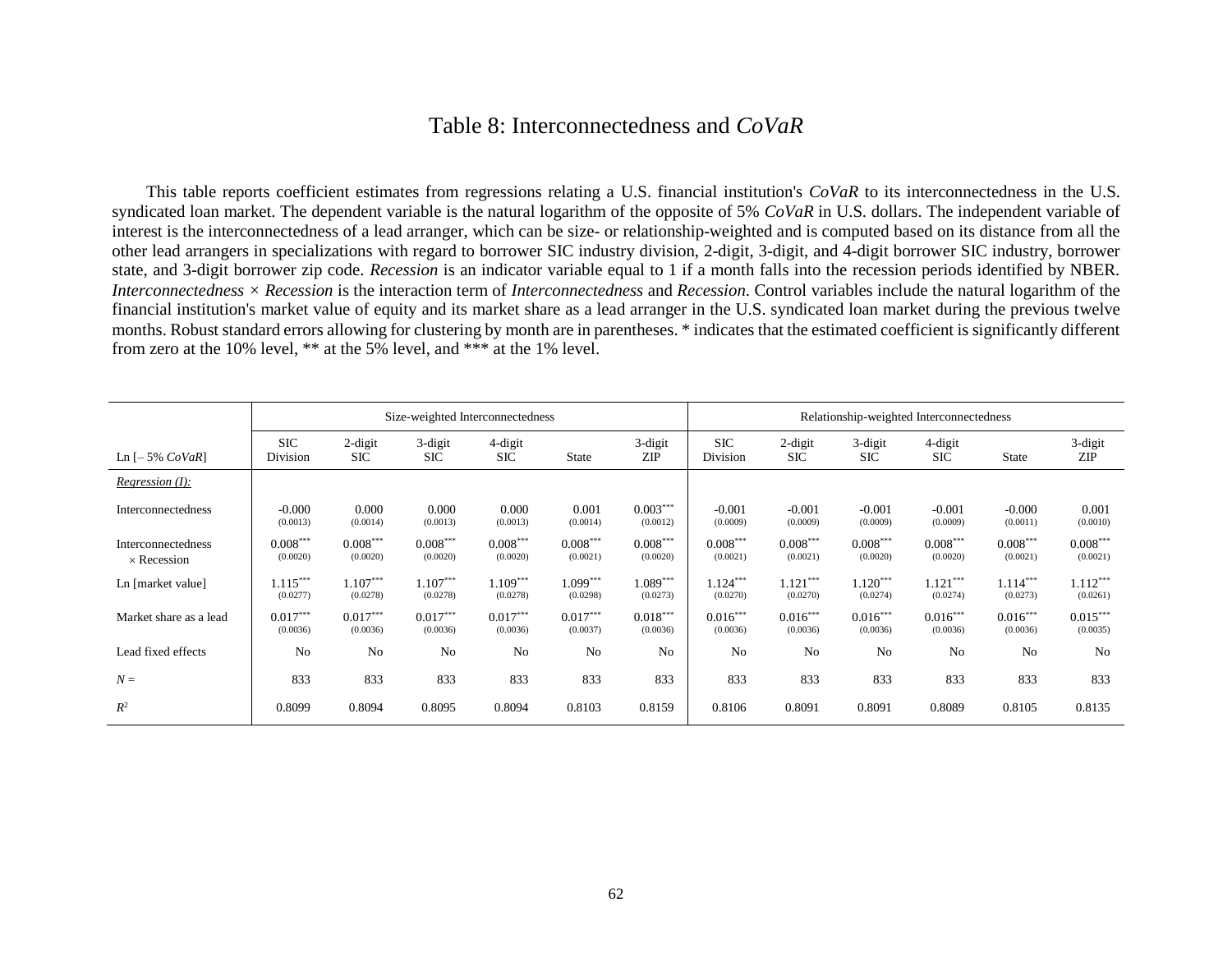# Table 8 (Continued)

|                                          |                         |                          | Size-weighted Interconnectedness |                        |                         |                        | Relationship-weighted Interconnectedness |                          |                         |                         |                         |                         |  |
|------------------------------------------|-------------------------|--------------------------|----------------------------------|------------------------|-------------------------|------------------------|------------------------------------------|--------------------------|-------------------------|-------------------------|-------------------------|-------------------------|--|
| Ln $[-5\%$ CoVaR                         | <b>SIC</b><br>Division  | $2$ -digit<br><b>SIC</b> | 3-digit<br><b>SIC</b>            | 4-digit<br><b>SIC</b>  | <b>State</b>            | 3-digit<br>ZIP         | <b>SIC</b><br>Division                   | $2$ -digit<br><b>SIC</b> | 3-digit<br><b>SIC</b>   | 4-digit<br><b>SIC</b>   | <b>State</b>            | 3-digit<br>ZIP          |  |
| Regression (II):                         |                         |                          |                                  |                        |                         |                        |                                          |                          |                         |                         |                         |                         |  |
| Interconnectedness                       | $-0.005***$<br>(0.0021) | $-0.003$<br>(0.0025)     | $-0.003$<br>(0.0024)             | $-0.003$<br>(0.0023)   | $-0.007***$<br>(0.0025) | $-0.002$<br>(0.0016)   | $-0.006***$<br>(0.0012)                  | $-0.006***$<br>(0.0013)  | $-0.006***$<br>(0.0012) | $-0.006***$<br>(0.0012) | $-0.005***$<br>(0.0013) | $-0.005***$<br>(0.0012) |  |
| Interconnectedness<br>$\times$ Recession | $0.004***$<br>(0.0015)  | $0.004***$<br>(0.0015)   | $0.004***$<br>(0.0015)           | $0.004***$<br>(0.0015) | $0.005***$<br>(0.0015)  | $0.004***$<br>(0.0015) | $0.004***$<br>(0.0015)                   | $0.004***$<br>(0.0015)   | $0.004***$<br>(0.0015)  | $0.004***$<br>(0.0015)  | $0.004***$<br>(0.0015)  | $0.005***$<br>(0.0015)  |  |
| Ln [market value]                        | $0.327***$<br>(0.0963)  | $0.325***$<br>(0.0954)   | $0.326***$<br>(0.0952)           | $0.326***$<br>(0.0950) | $0.330***$<br>(0.0958)  | $0.335***$<br>(0.0983) | $0.322***$<br>(0.0941)                   | $0.321***$<br>(0.0943)   | $0.323***$<br>(0.0939)  | $0.323***$<br>(0.0939)  | $0.323***$<br>(0.0957)  | $0.328***$<br>(0.0944)  |  |
| Market share as a lead                   | 0.000<br>(0.0059)       | 0.001<br>(0.0058)        | 0.001<br>(0.0058)                | 0.001<br>(0.0058)      | 0.000<br>(0.0060)       | 0.002<br>(0.0059)      | 0.005<br>(0.0064)                        | 0.005<br>(0.0065)        | 0.005<br>(0.0064)       | 0.005<br>(0.0064)       | 0.004<br>(0.0063)       | 0.004<br>(0.0063)       |  |
| Lead fixed effects                       | Yes                     | Yes                      | Yes                              | Yes                    | Yes                     | Yes                    | Yes                                      | Yes                      | Yes                     | Yes                     | Yes                     | Yes                     |  |
| $N =$                                    | 833                     | 833                      | 833                              | 833                    | 833                     | 833                    | 833                                      | 833                      | 833                     | 833                     | 833                     | 833                     |  |
| Adjusted $R^2$                           | 0.9287                  | 0.9283                   | 0.9284                           | 0.9283                 | 0.9294                  | 0.9289                 | 0.9303                                   | 0.9299                   | 0.9300                  | 0.9299                  | 0.9293                  | 0.9298                  |  |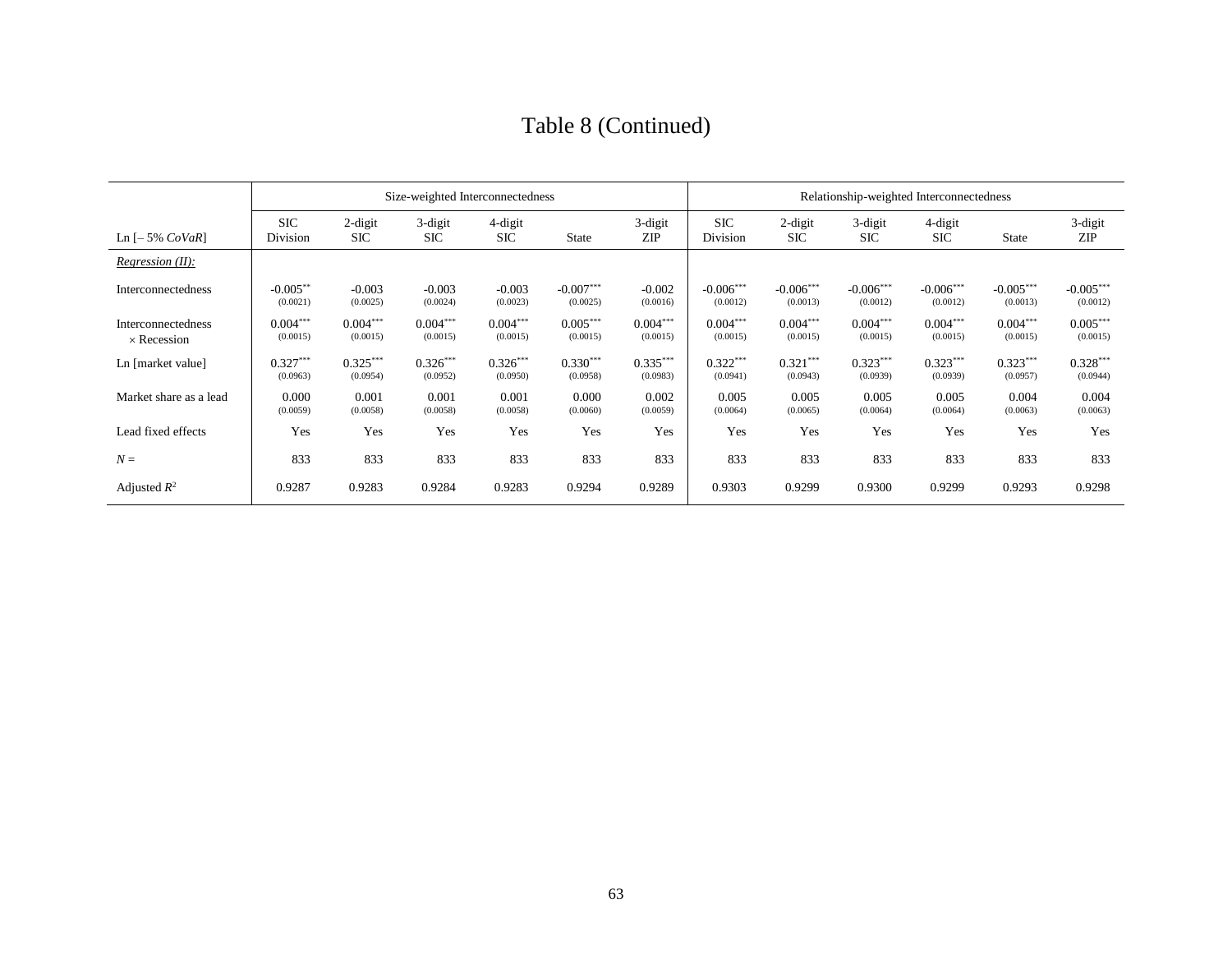### Table 9: Interconnectedness and *DIP*

 This table reports coefficient estimates from regressions relating a European financial institution's *DIP* to its interconnectedness in the U.S. syndicated loan market. The dependent variable is the natural logarithm of the monthly distress insurance premium (*DIP*) in euros. The independent variable of interest is the interconnectedness of a lead arranger, which can be size- or relationship-weighted and is computed based on its distance from all the other lead arrangers in specializations with regard to borrower SIC industry division, 2-digit, 3-digit, and 4-digit borrower SIC industry, borrower state, and 3-digit borrower zip code. *Recession* is an indicator variable equal to 1 if a month falls into the recession periods identified by NBER. *Interconnectedness × Recession* is the interaction term of *Interconnectedness* and *Recession*. Control variables include the natural logarithm of the financial institution's market value of equity and its market share as a lead arranger in the U.S. syndicated loan market during the previous twelve months. Robust standard errors allowing for clustering by month are in parentheses. \* indicates that the estimated coefficient is significantly different from zero at the 10% level, \*\* at the 5% level, and \*\*\* at the 1% level.

|                                          |                         |                          | Size-weighted Interconnectedness |                        |                         |                         | Relationship-weighted Interconnectedness |                          |                         |                         |                         |                         |  |
|------------------------------------------|-------------------------|--------------------------|----------------------------------|------------------------|-------------------------|-------------------------|------------------------------------------|--------------------------|-------------------------|-------------------------|-------------------------|-------------------------|--|
| Ln[DIP]                                  | <b>SIC</b><br>Division  | $2$ -digit<br><b>SIC</b> | 3-digit<br><b>SIC</b>            | 4-digit<br><b>SIC</b>  | State                   | $3$ -digit<br>ZIP       | <b>SIC</b><br>Division                   | $2$ -digit<br><b>SIC</b> | 3-digit<br><b>SIC</b>   | 4-digit<br><b>SIC</b>   | State                   | 3-digit<br>ZIP          |  |
| <i>Regression</i> $(I)$ :                |                         |                          |                                  |                        |                         |                         |                                          |                          |                         |                         |                         |                         |  |
| Interconnectedness                       | $-0.010***$<br>(0.0031) | $-0.004$<br>(0.0033)     | $-0.005$<br>(0.0034)             | $-0.005$<br>(0.0034)   | $-0.010***$<br>(0.0027) | $-0.018***$<br>(0.0037) | $-0.015***$<br>(0.0036)                  | $-0.008***$<br>(0.0033)  | $-0.009***$<br>(0.0032) | $-0.009***$<br>(0.0033) | $-0.015***$<br>(0.0028) | $-0.016***$<br>(0.0038) |  |
| Interconnectedness<br>$\times$ Recession | $0.029***$<br>(0.0029)  | $0.030***$<br>(0.0030)   | $0.030***$<br>(0.0029)           | $0.030***$<br>(0.0029) | $0.029***$<br>(0.0028)  | $0.029***$<br>(0.0028)  | $0.029***$<br>(0.0028)                   | $0.030***$<br>(0.0029)   | $0.030***$<br>(0.0029)  | $0.030***$<br>(0.0029)  | $0.029***$<br>(0.0028)  | $0.030***$<br>(0.0028)  |  |
| Ln [market value]                        | $0.237***$<br>(0.0438)  | $0.195***$<br>(0.0468)   | $0.213***$<br>(0.0474)           | $0.213***$<br>(0.0478) | $0.256***$<br>(0.0395)  | $0.285***$<br>(0.0406)  | $0.259***$<br>(0.0421)                   | $0.229***$<br>(0.0429)   | $0.236***$<br>(0.0433)  | $0.237***$<br>(0.0433)  | $0.282***$<br>(0.0380)  | $0.276***$<br>(0.0399)  |  |
| Market share as a lead                   | $0.556***$<br>(0.0263)  | $0.519***$<br>(0.0293)   | $0.530***$<br>(0.0321)           | $0.529***$<br>(0.0325) | $0.556***$<br>(0.0294)  | $0.626***$<br>(0.0384)  | $0.571***$<br>(0.0289)                   | $0.543***$<br>(0.0298)   | $0.546***$<br>(0.0324)  | $0.546***$<br>(0.0328)  | $0.581***$<br>(0.0301)  | $0.609***$<br>(0.0396)  |  |
| Lead fixed effects                       | No                      | No                       | N <sub>0</sub>                   | No                     | No                      | N <sub>0</sub>          | N <sub>o</sub>                           | No                       | N <sub>o</sub>          | N <sub>0</sub>          | No                      | N <sub>o</sub>          |  |
| $N =$                                    | 1,350                   | 1,350                    | 1,350                            | 1,350                  | 1,350                   | 1,350                   | 1,350                                    | 1,350                    | 1,350                   | 1,350                   | 1,350                   | 1,350                   |  |
| $R^2$                                    | 0.2779                  | 0.2735                   | 0.2762                           | 0.2761                 | 0.2776                  | 0.2873                  | 0.2816                                   | 0.2744                   | 0.2764                  | 0.2762                  | 0.2817                  | 0.2848                  |  |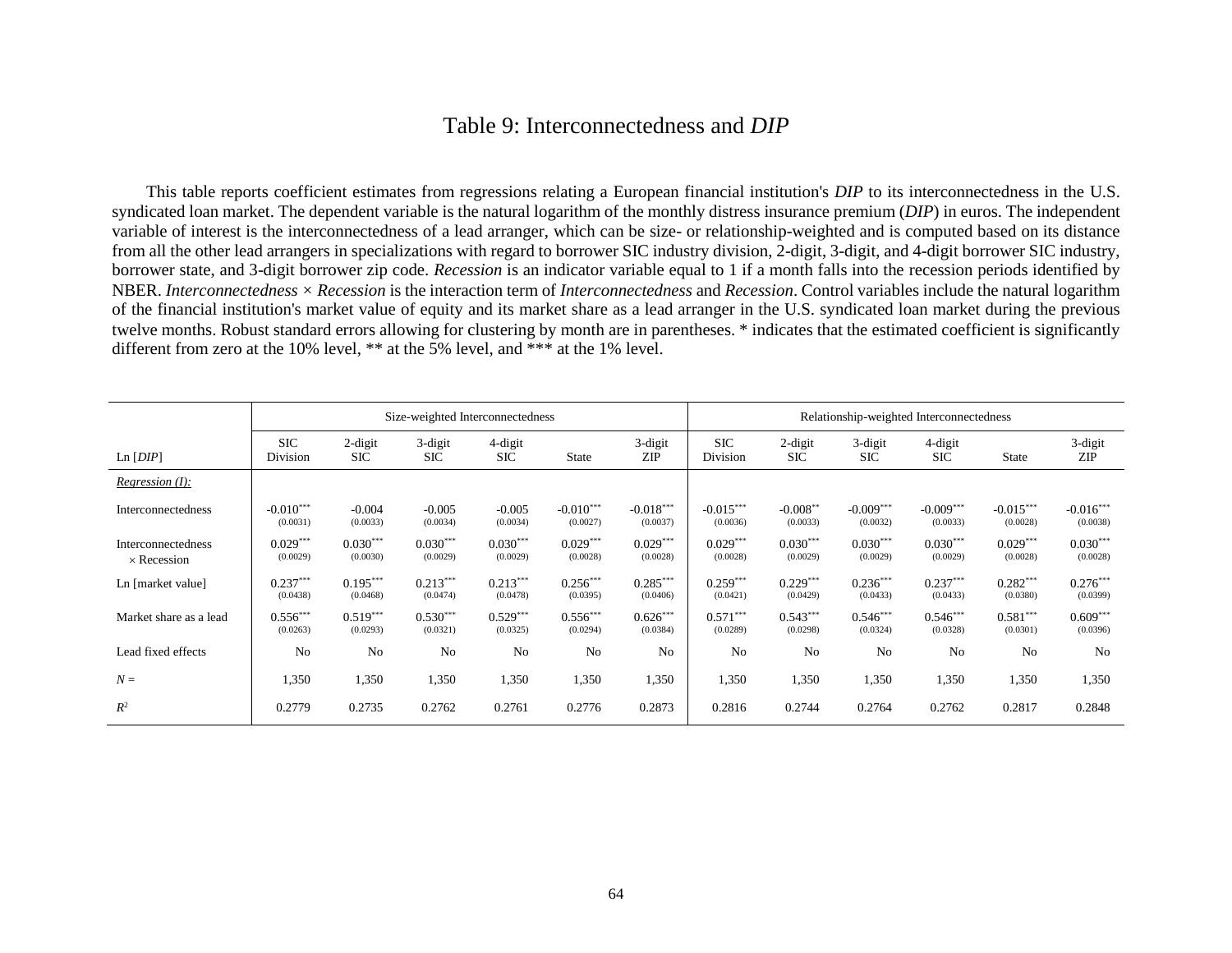# Table 9 (Continued)

|                                          |                         |                         | Size-weighted Interconnectedness |                         |                         |                         | Relationship-weighted Interconnectedness |                          |                         |                         |                         |                         |  |
|------------------------------------------|-------------------------|-------------------------|----------------------------------|-------------------------|-------------------------|-------------------------|------------------------------------------|--------------------------|-------------------------|-------------------------|-------------------------|-------------------------|--|
| Ln[DIP]                                  | <b>SIC</b><br>Division  | 2-digit<br><b>SIC</b>   | 3-digit<br><b>SIC</b>            | 4-digit<br><b>SIC</b>   | <b>State</b>            | 3-digit<br>ZIP          | <b>SIC</b><br>Division                   | $2$ -digit<br><b>SIC</b> | 3-digit<br><b>SIC</b>   | 4-digit<br><b>SIC</b>   | <b>State</b>            | 3-digit<br>ZIP          |  |
| <i>Regression</i> $(II)$ :               |                         |                         |                                  |                         |                         |                         |                                          |                          |                         |                         |                         |                         |  |
| Interconnectedness                       | $-0.009**$<br>(0.0039)  | 0.001<br>(0.0043)       | 0.001<br>(0.0043)                | 0.002<br>(0.0044)       | $-0.010**$<br>(0.0037)  | $-0.013***$<br>(0.0047) | $-0.013***$<br>(0.0042)                  | $-0.006$<br>(0.0047)     | $-0.003$<br>(0.0047)    | $-0.003$<br>(0.0047)    | $-0.010**$<br>(0.0045)  | $-0.013***$<br>(0.0051) |  |
| Interconnectedness<br>$\times$ Recession | $0.020***$<br>(0.0027)  | $0.022***$<br>(0.0027)  | $0.021***$<br>(0.0027)           | $0.021***$<br>(0.0027)  | $0.020***$<br>(0.0027)  | $0.021***$<br>(0.0026)  | $0.020***$<br>(0.0025)                   | $0.021***$<br>(0.0026)   | $0.021***$<br>(0.0026)  | $0.021***$<br>(0.0026)  | $0.021***$<br>(0.0026)  | $0.020***$<br>(0.0026)  |  |
| Ln [market value]                        | $-1.028***$<br>(0.1220) | $-1.036***$<br>(0.1203) | $-1.037***$<br>(0.1226)          | $-1.038***$<br>(0.1232) | $-0.999***$<br>(0.1230) | $-0.978***$<br>(0.1228) | $-1.004***$<br>(0.1227)                  | $-1.004***$<br>(0.1229)  | $-1.009***$<br>(0.1245) | $-1.010***$<br>(0.1249) | $-0.979***$<br>(0.1251) | $-0.979***$<br>(0.1231) |  |
| Market share as a lead                   | $0.853***$<br>(0.0857)  | $0.870***$<br>(0.0847)  | $0.864***$<br>(0.0834)           | $0.864***$<br>(0.0832)  | $0.865***$<br>(0.0830)  | $0.869***$<br>(0.0854)  | $0.850***$<br>(0.0845)                   | $0.866***$<br>(0.0845)   | $0.864***$<br>(0.0836)  | $0.864***$<br>(0.0834)  | $0.868***$<br>(0.0827)  | $0.874***$<br>(0.0841)  |  |
| Lead fixed effects                       | Yes                     | Yes                     | Yes                              | Yes                     | Yes                     | Yes                     | Yes                                      | Yes                      | Yes                     | Yes                     | Yes                     | Yes                     |  |
| $N =$                                    | 1,350                   | 1,350                   | 1,350                            | 1,350                   | 1,350                   | 1,350                   | 1,350                                    | 1,350                    | 1,350                   | 1,350                   | 1,350                   | 1,350                   |  |
| Adjusted $R^2$                           | 0.6474                  | 0.6452                  | 0.6459                           | 0.6458                  | 0.6472                  | 0.6486                  | 0.6478                                   | 0.6426                   | 0.6428                  | 0.6428                  | 0.6458                  | 0.6426                  |  |